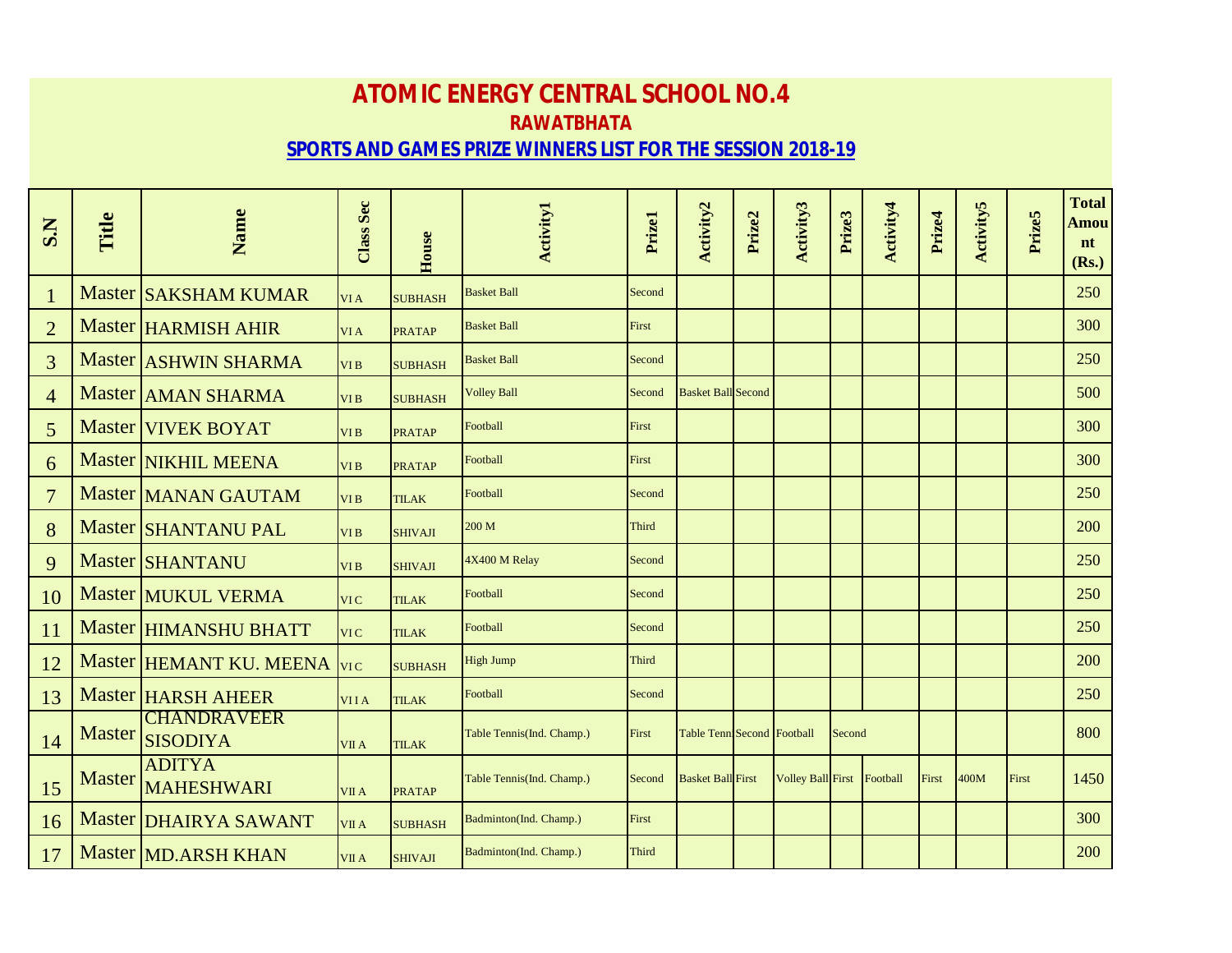| S.N | Title | Name                         | Class Sec    | House          | <b>Activity1</b>          | Prizel | Activity2                | Prize2       | Activity3        | Prize3 | Activity4             | Prize4 | <b>Activity5</b>       | Prize5 | <b>Total</b><br>Amou<br>nt<br>(Rs.) |
|-----|-------|------------------------------|--------------|----------------|---------------------------|--------|--------------------------|--------------|------------------|--------|-----------------------|--------|------------------------|--------|-------------------------------------|
| 18  |       | <b>Master RITESH GOCHER</b>  | VII A        | <b>SUBHASH</b> | <b>Basket Ball</b>        | Second | Volley Ball Second       |              |                  |        |                       |        |                        |        | 500                                 |
| 19  |       | Master DARSH JAIN            | VII A        | <b>SUBHASH</b> | <b>Basket Ball</b>        | Second | Volley Ball Second 400M  |              |                  |        | Secon 4X400 M R Third |        |                        |        | 950                                 |
| 20  |       | Master VIJAYVERGIA           | VII A        | <b>SUBHASH</b> | <b>Basket Ball</b>        | Second |                          |              |                  |        |                       |        |                        |        | 250                                 |
| 21  |       | Master UJJWAL BHATT          | VII A        | <b>TILAK</b>   | Football                  | Second | 400M                     | <b>Third</b> |                  |        |                       |        |                        |        | 450                                 |
| 22  |       | Master <b>PRADEEP</b>        | VII A        | SHIVAJI        | 4X400M Relay              | Second |                          |              |                  |        |                       |        |                        |        | 250                                 |
| 23  |       | Master VISMAY GARG           | VII B        | <b>SHIVAJI</b> | Chess(Ind. Champ.)        | First  | 800 M                    | First        | 4X400 M R Second |        |                       |        |                        |        | 850                                 |
| 24  |       | Master GARVIT DHAKAR         | VII B        | <b>SHIVAJI</b> | Chess(Ind. Champ.)        | Second |                          |              |                  |        |                       |        |                        |        | 250                                 |
| 25  |       | Master HARDIK JAIN           | VII B        | <b>TILAK</b>   | Chess(Ind. Champ.)        | Third  |                          |              |                  |        |                       |        |                        |        | <b>200</b>                          |
| 26  |       | Master HIRDAY                | VII B        | <b>SHIVAJI</b> | <b>Table Tennis</b>       | First  |                          |              |                  |        |                       |        |                        |        | 300                                 |
| 27  |       | Master CHUNMAY MUDGAL        | VII B        | <b>TILAK</b>   | <b>Table Tennis</b>       | Second | Football                 | Second       |                  |        |                       |        |                        |        | 500                                 |
| 28  |       | Master DHRUV NARANG          | VII B        | <b>PRATAP</b>  | Football                  | First  |                          |              |                  |        |                       |        |                        |        | 300                                 |
| 29  |       | Master UTKARSH PRABHAT       | VII B        | <b>PRATAP</b>  | Football                  | First  |                          |              |                  |        |                       |        |                        |        | 300                                 |
| 30  |       | <b>Master PRAVEEN SEN</b>    | VII B        | <b>TILAK</b>   | Football                  | Second |                          |              |                  |        |                       |        |                        |        | 250                                 |
| 31  |       | Master DEVANSH PORWAL        | VII B        | <b>TILAK</b>   | Football                  | Second |                          |              |                  |        |                       |        |                        |        | 250                                 |
| 32  |       | Master AYUSH BIND            | <b>VII B</b> | <b>TILAK</b>   | Football                  | Second |                          |              |                  |        |                       |        |                        |        | 250                                 |
| 33  |       | Master AARYAN KUMAR SINGH    | <b>VII B</b> | <b>SHIVAJI</b> | <b>Discus Throw</b>       | Third  |                          |              |                  |        |                       |        |                        |        | 200                                 |
| 34  |       | Master ASHUTOSH TIWARI       | VIII A       | <b>SHIVAJI</b> | Table Tennis(Ind. Champ.) | Third  | Table Tenn First         |              |                  |        |                       |        |                        |        | 500                                 |
| 35  |       | Master ADITYA JATAV          | VIII A       | <b>PRATAP</b>  | <b>Basket Ball</b>        | First  | <b>Volley Ball First</b> |              | Football         | First  | <b>Shot Put</b>       | Third  |                        |        | 1100                                |
| 36  |       | Master AKSHAT SHANDILYA      | VIII A       | <b>PRATAP</b>  | <b>Basket Ball</b>        | First  | <b>Volley Ball First</b> |              | Football         | First  |                       |        |                        |        | 900                                 |
| 37  |       | Master <b>KARTIKEY SINGH</b> | VIII A       | <b>PRATAP</b>  | <b>Volley Ball</b>        | First  | Football                 | First        | <b>Shot Put</b>  | First  | 4X400 M R First       |        | <b>High Jump First</b> |        | 1500                                |
| 38  |       | Master RAHUL SWAMI           | VIII A       | <b>PRATAP</b>  | <b>Volley Ball</b>        | First  | Football                 | First        |                  |        |                       |        |                        |        | 600                                 |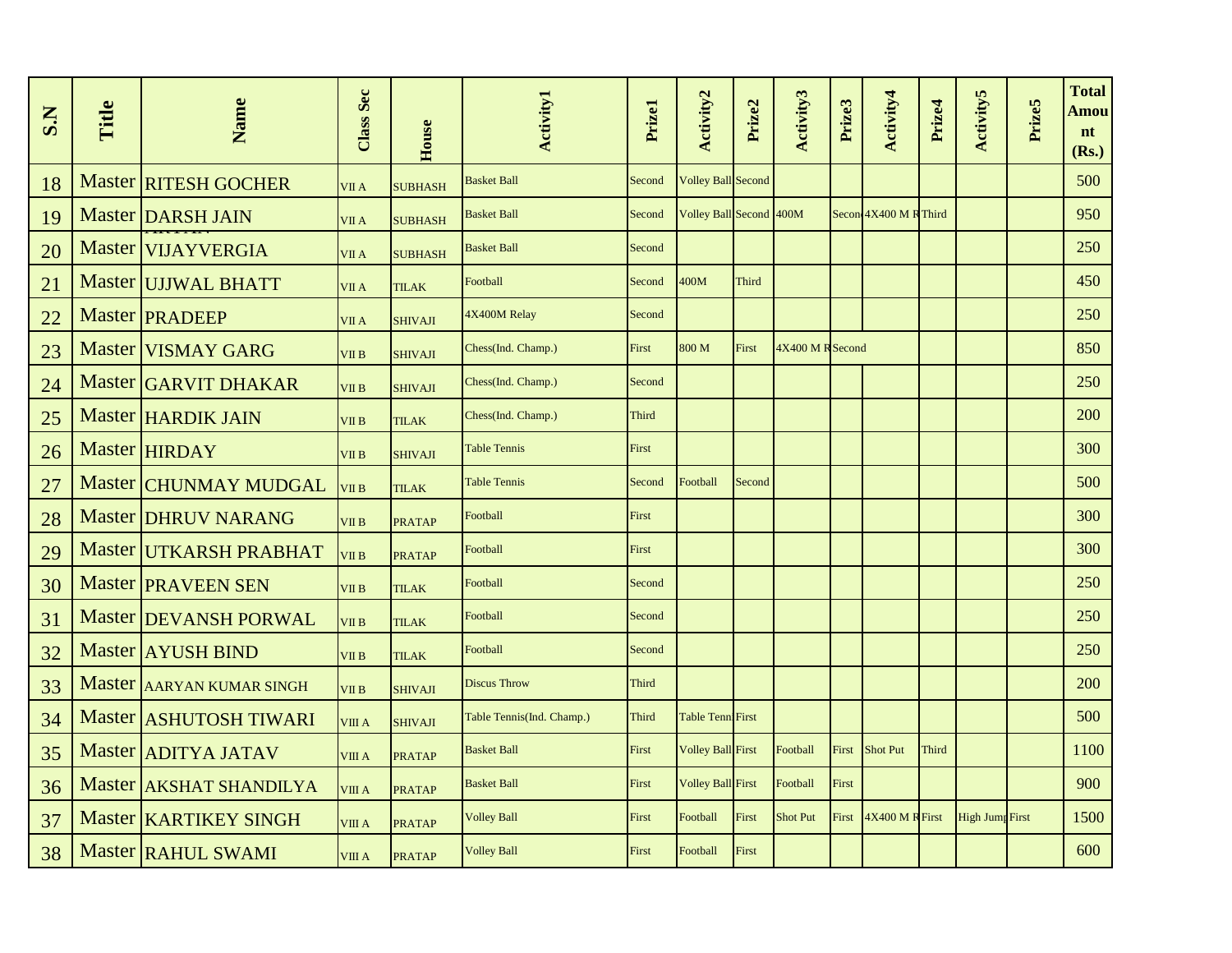| S.N | Title | Name                            | <b>Class Sec</b> | House          | <b>Activity1</b>       | Prizel | Activity2                         | Prize2 | Activity3                                          | Prize3 | Activity4             | Prize4 | <b>Activity5</b>        | Prize5 | <b>Total</b><br>Amou<br>nt<br>(Rs.) |
|-----|-------|---------------------------------|------------------|----------------|------------------------|--------|-----------------------------------|--------|----------------------------------------------------|--------|-----------------------|--------|-------------------------|--------|-------------------------------------|
| 39  |       | Master TANISHQ YOGI             | VIII A           | <b>SHIVAJI</b> | <b>Table Tennis</b>    | First  |                                   |        |                                                    |        |                       |        |                         |        | 300                                 |
| 40  |       | Master DEVENDER KUMAR           | VIII A           | <b>SUBHASH</b> | <b>Basket Ball</b>     | Second | Volley Ball Second 800 M          |        |                                                    |        | Third 4X400 M R Third |        |                         |        | 900                                 |
| 41  |       | Master <b>KANISHK SHARMA</b>    | VIII A           | <b>SUBHASH</b> | <b>Basket Ball</b>     | Second |                                   |        | Volley Ball Second 4X400 M R Third                 |        |                       |        |                         |        | 700                                 |
| 42  |       | Master HARDIK SHARMA            | VIII A           | <b>SUBHASH</b> | <b>Basket Ball</b>     | Second | Volley Ball Second                |        |                                                    |        |                       |        |                         |        | 500                                 |
| 43  |       | Master AADISH GARG              | VIII A           | <b>TILAK</b>   | <b>Table Tennis</b>    | Second | Football                          | Second |                                                    |        |                       |        |                         |        | 500                                 |
| 44  |       | Master AAYUSH KAHAR             | VIII A           | <b>TILAK</b>   | <b>Table Tennis</b>    | Second | Football                          |        | Second Discus Thre Second                          |        |                       |        |                         |        | 750                                 |
| 45  |       | <b>Master PARTH SHARMA</b>      | VIII A           | <b>PRATAP</b>  | Football               | First  |                                   |        |                                                    |        |                       |        |                         |        | 300                                 |
| 46  |       | <b>Master ROHIT KUMAR</b>       | VIII A           | <b>PRATAP</b>  | Football               | First  | 200 M                             | First  | <b>Discus Thre First</b>                           |        |                       |        |                         |        | 900                                 |
| 47  |       | Master MRIDUL MANOCHA           | VIII A           | <b>TILAK</b>   | Football               | Second | 200 M                             | Second |                                                    |        |                       |        |                         |        | 500                                 |
| 48  |       | Master HARSHIT SONI             | VIII A           | <b>TILAK</b>   | Football               | Second |                                   |        |                                                    |        |                       |        |                         |        | 250                                 |
| 49  |       | Master ANSHUL VERMA             | VIII B           | <b>TILAK</b>   | Badminton(Ind. Champ.) | Second | <b>Table Tenn Second Football</b> |        |                                                    | Second |                       |        |                         |        | 750                                 |
| 50  |       | Master <b>ARPIT SINGH TOMAR</b> | VIII B           | <b>PRATAP</b>  | <b>Basket Ball</b>     | First  | <b>Volley Ball First</b>          |        | Football                                           | First  | <b>Shot Put</b>       |        | Second 4X400 M First    |        | 1450                                |
| 51  |       | Master <b>ABHISHEK DAGAR</b>    | VIII B           | <b>PRATAP</b>  | <b>Basket Ball</b>     | First  | Volley Ball First                 |        | Football                                           | First  | Long Jump Third       |        | 4X400 M First           |        | 1400                                |
| 52  |       | <b>Master HARDIK SONI</b>       | VIII B           | <b>PRATAP</b>  | <b>Basket Ball</b>     | First  | Football                          | First  |                                                    |        |                       |        |                         |        | 600                                 |
| 53  |       | <b>Master DIPTANSHU VISHWA</b>  | VIII B           | <b>PRATAP</b>  | <b>Basket Ball</b>     | First  | <b>Volley Ball First</b>          |        | Football                                           | First  | 4X400 M R First       |        |                         |        | 1200                                |
| 54  |       | Master AAYUSH KANDPAL           | VIII B           | <b>PRATAP</b>  | <b>Basket Ball</b>     | First  | <b>Volley Ball First</b>          |        | Football                                           | First  |                       |        |                         |        | 900                                 |
| 55  |       | Master AYUSH BATHRA             | VIII B           | <b>SHIVAJI</b> | <b>Table Tennis</b>    | First  | 800 M                             |        | Second Long Jump First                             |        | 4X400 M R Second      |        |                         |        | 1100                                |
| 56  |       | Master ADITYA KACHHOT           | VIII B           | <b>SHIVAJI</b> | <b>Table Tennis</b>    | First  |                                   |        |                                                    |        |                       |        |                         |        | 300                                 |
| 57  |       | Master CHOUDHARY                | VIII B           | <b>SUBHASH</b> | <b>Basket Ball</b>     | Second |                                   |        | Volley Ball Second Long Jump Secon 4X400 M R Third |        |                       |        | <b>High Jump</b> Second |        | 1200                                |
| 58  |       | Master SHOBHAN GHADEI           | VIII B           | <b>SUBHASH</b> | <b>Volley Ball</b>     | Second |                                   |        |                                                    |        |                       |        |                         |        | 250                                 |
| 59  |       | Master SUDHANSHU LODHA          | <b>VIII B</b>    | <b>TILAK</b>   | Football               | Second |                                   |        |                                                    |        |                       |        |                         |        | 250                                 |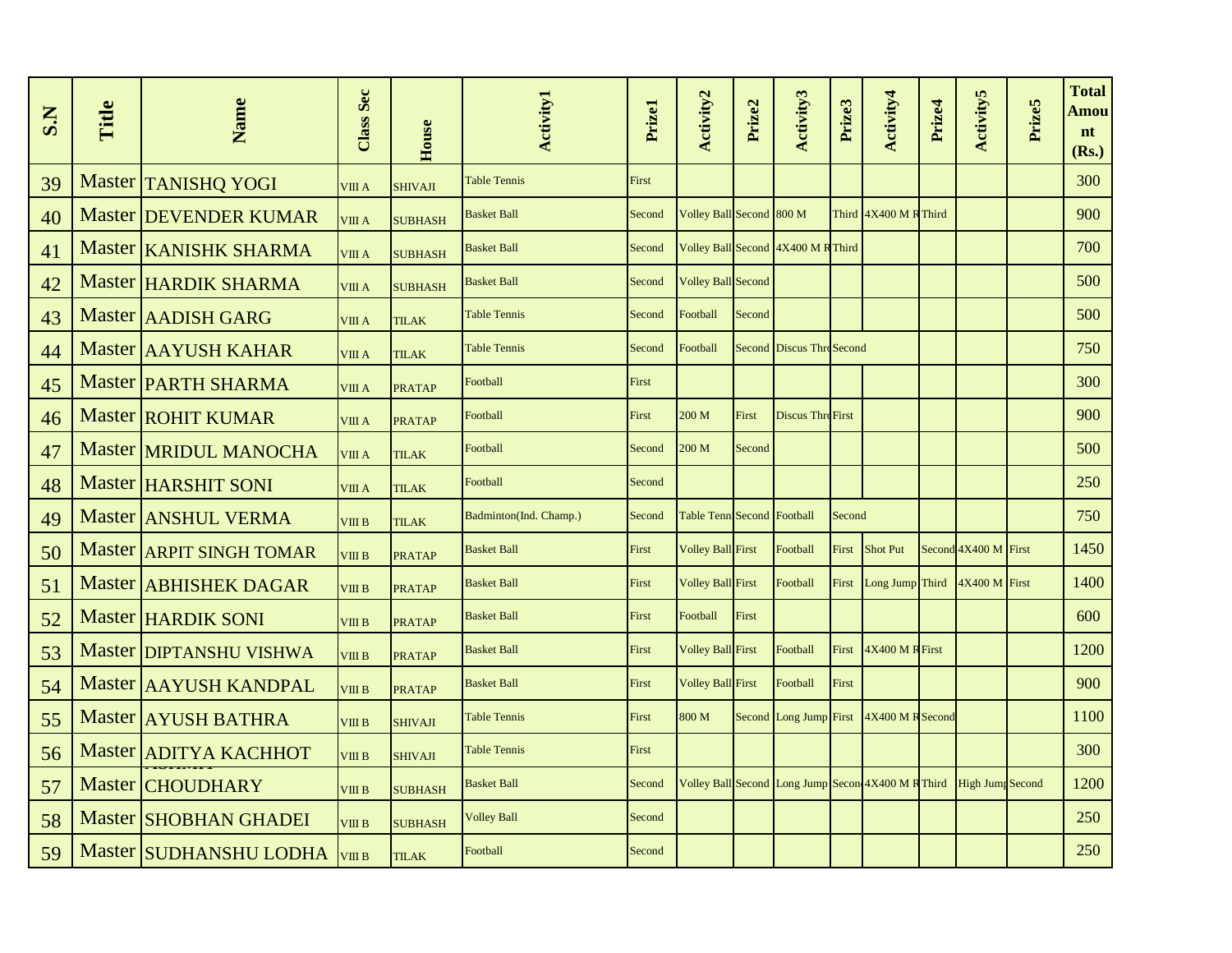| S.N | Title       | Name                       | Class Sec       | House          | <b>Activity1</b>               | Prizel       | Activity2              | Prize2 | Activity3                               | Prize3 | Activity4 | Prize4 | <b>Activity5</b> | Prize5 | <b>Total</b><br>Amou<br>nt<br>(Rs.) |
|-----|-------------|----------------------------|-----------------|----------------|--------------------------------|--------------|------------------------|--------|-----------------------------------------|--------|-----------|--------|------------------|--------|-------------------------------------|
| 60  | <b>Miss</b> | <b>ASHWIKA YADAV</b>       | VI A            | <b>SHIVAGI</b> | Chess(Ind. Champ.)             | Second       |                        |        |                                         |        |           |        |                  |        | 250                                 |
| 61  | <b>Miss</b> | <b>AISHANI SINGH</b>       | VI A            | <b>SHIVAJI</b> | <b>Basket Ball</b>             | First        |                        |        |                                         |        |           |        |                  |        | 300                                 |
| 62  | <b>Miss</b> | <b>SAKSHI DHARIWAL</b>     | VI A            |                | <b>SUBHASH Volley Ball</b>     |              | Second 4X400 NThird    |        |                                         |        |           |        |                  |        | 450                                 |
| 63  | <b>Miss</b> | <b>TWINKLE MENARIA</b>     | VI A            |                | <b>SUBHASH Volley Ball</b>     | Second       |                        |        |                                         |        |           |        |                  |        | 250                                 |
| 64  | <b>Miss</b> | <b>AISHANI CHOUDHARY</b>   | VI A            | <b>PRATAP</b>  | 400M                           | <b>Third</b> | 4X400 NSecond          |        |                                         |        |           |        |                  |        | 450                                 |
| 65  | <b>Miss</b> | <b>KINJAL YADAV</b>        | VI B            | <b>TILAK</b>   | Table Tennis(Ind. Champ Second |              |                        |        |                                         |        |           |        |                  |        | 250                                 |
| 66  | <b>Miss</b> | <b>ANUSHREE MAHESHWARI</b> | VI <sub>B</sub> | <b>PRATAP</b>  | <b>Table Tennis</b>            | First        | <b>Basket H</b> Second |        |                                         |        |           |        |                  |        | 550                                 |
| 67  | <b>Miss</b> | <b>HARSHITA GURJAR</b>     | VI <sub>B</sub> | <b>TILAK</b>   | 4X400 M Relay                  | First        |                        |        |                                         |        |           |        |                  |        | 300                                 |
| 68  | <b>Miss</b> | <b>HARSHITA OJHA</b>       | VI C            | <b>SHIVAJI</b> | <b>Volley Ball</b>             | First        | <b>Discus Third</b>    |        |                                         |        |           |        |                  |        | 500                                 |
| 69  | <b>Miss</b> | YUKTA RATHODIA             | VI C            | <b>SHIVAJI</b> | <b>Basket Ball</b>             | First        |                        |        |                                         |        |           |        |                  |        | 300                                 |
| 70  | <b>Miss</b> | <b>VANSHIKA GOEL</b>       | VI C            | <b>TILAK</b>   | 200 M                          | <b>Third</b> |                        |        |                                         |        |           |        |                  |        | 200                                 |
| 71  | <b>Miss</b> | <b>AASTHA INDORKAR</b>     | VII A           | <b>TILAK</b>   | Badminton(Ind. Champ.)         | Third        | <b>800 M</b>           |        | <b>First Shot Pu Thir 4X400 N First</b> |        |           |        |                  |        | 1000                                |
| 72  | <b>Miss</b> | <b>NEHA CHHIPPA</b>        | VII A           | <b>PRATAP</b>  | Chess(Ind. Champ.)             | Third        |                        |        |                                         |        |           |        |                  |        | 200                                 |
| 73  | <b>Miss</b> | <b>PRIYANSHI GIRI</b>      | <b>VII A</b>    | <b>SHIVAJI</b> | <b>Basket Ball</b>             | First        |                        |        |                                         |        |           |        |                  |        | 300                                 |
| 74  | <b>Miss</b> | <b>SHUBHRA JHA</b>         | <b>VII A</b>    | <b>SHIVAJI</b> | <b>Basket Ball</b>             | First        | <b>Volley EFirst</b>   |        |                                         |        |           |        |                  |        | 600                                 |
| 75  | <b>Miss</b> | <b>HIMANSHI KUMARI</b>     | VII A           | <b>SHIVAJI</b> | <b>Basket Ball</b>             | First        | 4X400 NSecond          |        |                                         |        |           |        |                  |        | 550                                 |
| 76  | <b>Miss</b> | <b>SUPRITA</b>             | VII A           | <b>SHIVAJI</b> | <b>Volley Ball</b>             | First        |                        |        |                                         |        |           |        |                  |        | 300                                 |
| 77  | <b>Miss</b> | <b>VIBHA HADA</b>          | VII A           | <b>PRATAP</b>  | <b>Table Tennis</b>            | First        | <b>Basket H</b> Second |        |                                         |        |           |        |                  |        | 550                                 |
| 78  | <b>Miss</b> | <b>AARTI GURJAR</b>        | <b>VIIA</b>     |                | <b>SUBHASH Volley Ball</b>     |              |                        |        | Second 800 M Secon 4X400 N Third        |        |           |        |                  |        | 700                                 |
| 79  | <b>Miss</b> | <b>BHOOMIKA MALI</b>       | VII A           |                | <b>SUBHASH Volley Ball</b>     | Second       |                        |        |                                         |        |           |        |                  |        | 250                                 |
| 80  | <b>Miss</b> | <b>NEELAM SISODIA</b>      |                 |                | VII A SUBHASH Table Tennis     | Second       |                        |        |                                         |        |           |        |                  |        | 250                                 |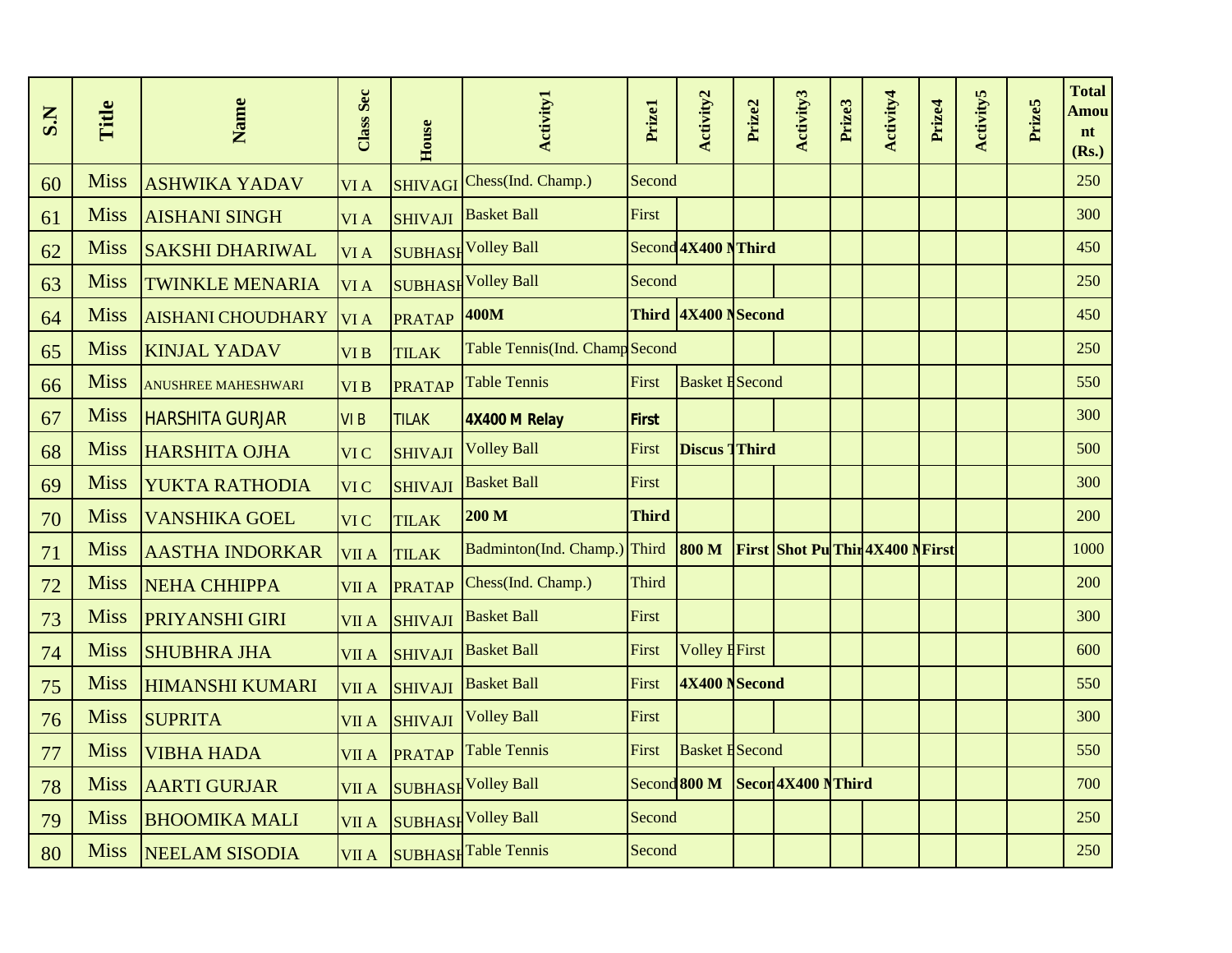| S.N | Title       | Name                      | Class Sec     | House                | <b>Activity1</b>                                          | Prizel        | Activity2                    | Prize2 | Activity3                   | Prize3 | Activity4                                  | Prize4 | <b>Activity5</b> | Prize5 | <b>Total</b><br>Amou<br>nt<br>(Rs.) |
|-----|-------------|---------------------------|---------------|----------------------|-----------------------------------------------------------|---------------|------------------------------|--------|-----------------------------|--------|--------------------------------------------|--------|------------------|--------|-------------------------------------|
| 81  | <b>Miss</b> | <b>CHAHAK PARETA</b>      | <b>VII A</b>  | <b>SHIVAJI</b>       | <b>High Jump</b>                                          | <b>First</b>  |                              |        |                             |        |                                            |        |                  |        | <b>300</b>                          |
| 82  | <b>Miss</b> | <b>PARVATI GURJAR</b>     | <b>VII A</b>  | <b>PRATAP</b>        | <b>400M</b>                                               | First         |                              |        |                             |        |                                            |        |                  |        | 300                                 |
| 83  | <b>Miss</b> | <b>BHUMIKA MALI</b>       | <b>VII A</b>  |                      | SUBHASH 4X400 M Relay                                     | <b>Third</b>  |                              |        |                             |        |                                            |        |                  |        | 200                                 |
| 84  | <b>Miss</b> | <b>ANVESHA SONI</b>       | <b>VII B</b>  |                      | SUBHASHTable Tennis(Ind. ChampFirst                       |               |                              |        |                             |        | Badmint First Volley HSecd Table To Second |        |                  |        | 1100                                |
| 85  | <b>Miss</b> | <b>SHIYALI YADAV</b>      | <b>VII B</b>  | <b>PRATAP</b>        | <b>Basket Ball</b>                                        | Second        |                              |        |                             |        |                                            |        |                  |        | 250                                 |
| 86  | <b>Miss</b> | <b>JHALAK SHARMA</b>      | <b>VII B</b>  |                      | <b>SUBHASH Volley Ball</b>                                | Second        |                              |        |                             |        |                                            |        |                  |        | 250                                 |
| 87  | <b>Miss</b> | <b>GAURANVI MEHRA</b>     | <b>VII B</b>  |                      | <b>SUBHASH</b> Table Tennis                               | Second        |                              |        |                             |        |                                            |        |                  |        | 250                                 |
| 88  | <b>Miss</b> | <b>BHUMIKA SONI</b>       | <b>VII B</b>  | <b>TILAK</b>         | 200 M                                                     | <b>Second</b> |                              |        |                             |        |                                            |        |                  |        | 250                                 |
| 89  | <b>Miss</b> | <b>SHRISHTI PANCHAL</b>   | <b>VII B</b>  |                      | <b>SUBHASH Discus Throw</b>                               | <b>Second</b> |                              |        |                             |        |                                            |        |                  |        | 250                                 |
| 90  | <b>Miss</b> | <b>SHREYA RAI</b>         |               | VIII A SHIVAJI       | Badminton(Ind. Champ.) Second Basket HFirst Volley HFirst |               |                              |        |                             |        |                                            |        |                  |        | 850                                 |
| 91  | <b>Miss</b> | <b>ANUSHKA BERWAL</b>     |               | VIII A SHIVAJI       | <b>Basket Ball</b>                                        | First         |                              |        |                             |        | Volley E First Long Ju Thin High Ju Third  |        |                  |        | 1000                                |
| 92  | <b>Miss</b> | <b>AKANKSHA KUMARI</b>    |               | VIII A PRATAP        | <b>Basket Ball</b>                                        | Second        |                              |        |                             |        |                                            |        |                  |        | 250                                 |
| 93  | <b>Miss</b> | <b>DIMPLE KUMARI</b>      |               | <b>VIII A PRATAP</b> | <b>Basket Ball</b>                                        | Second        |                              |        |                             |        |                                            |        |                  |        | 250                                 |
| 94  | <b>Miss</b> | <b>MIHIKA DWIVEDI</b>     |               | <b>VIII A PRATAP</b> | <b>Basket Ball</b>                                        |               | <b>Second Shot Pu Second</b> |        |                             |        |                                            |        |                  |        | 500                                 |
| 95  | <b>Miss</b> | <b>KASHIKA PAL</b>        |               | <b>VIII A PRATAP</b> | <b>Basket Ball</b>                                        | Second        |                              |        |                             |        |                                            |        |                  |        | 250                                 |
| 96  | <b>Miss</b> | <b>KRITIKA MEHRA</b>      |               | <b>VIII A TILAK</b>  | <b>High Jump</b>                                          | <b>Second</b> |                              |        |                             |        |                                            |        |                  |        | 250                                 |
| 97  | <b>Miss</b> | <b>SALONI VAISHNAV</b>    | <b>VIII A</b> |                      | SUBHASH 4X400 M Relay                                     | Third         |                              |        |                             |        |                                            |        |                  |        | 200                                 |
| 98  | <b>Miss</b> | <b>MAHAK CHHABRA</b>      | <b>VIII B</b> | <b>TILAK</b>         | 4X400 M Relay                                             | First         |                              |        |                             |        |                                            |        |                  |        | 300                                 |
| 99  | <b>Miss</b> | <b>SUHANI GUPTA</b>       | VIII B        | <b>PRATAP</b>        | Table Tennis(Ind. ChampThird                              |               | Table TeFirst Basket ESecond |        |                             |        |                                            |        |                  |        | 750                                 |
| 100 | <b>Miss</b> | <b>SHUBHANGI TRIPATHI</b> | <b>VIII B</b> | <b>SHIVAJI</b>       | Chess(Ind. Champ.)                                        | First         |                              |        |                             |        |                                            |        |                  |        | 300                                 |
| 101 | <b>Miss</b> | NEHA GOCHER               |               | VIII B SHIVAJI       | <b>Basket Ball</b>                                        | First         |                              |        | Volley EFirst 4X400 NSecond |        |                                            |        |                  |        | 850                                 |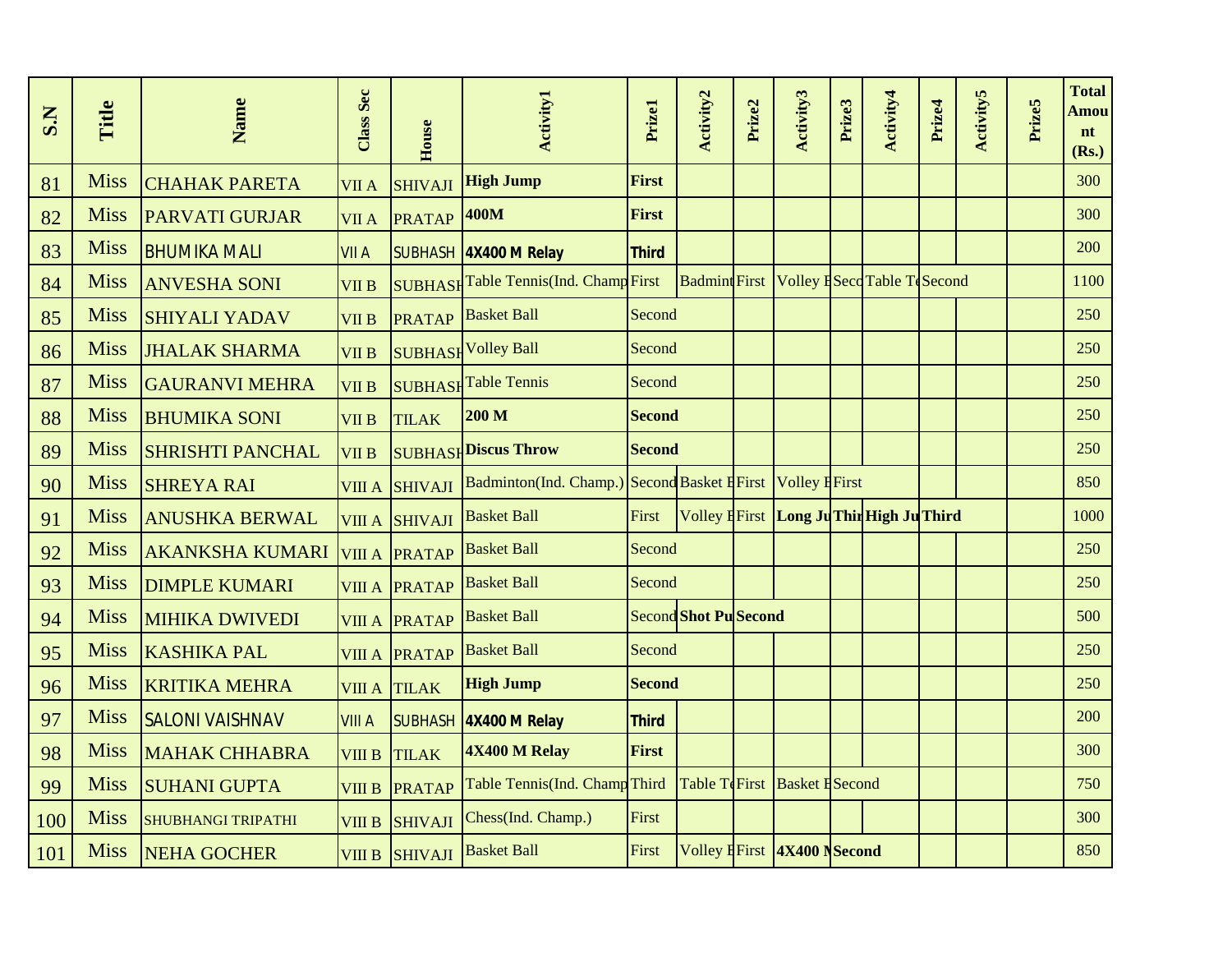| S.N | Title       | Name                      | Class Sec       | House          | <b>Activity1</b>                      | Prizel       | Activity2                   | Prize2 | Activity3                   | Prize3 | Activity4                              | Prize4 | <b>Activity5</b> | Prize5 | <b>Total</b><br>Amou<br>nt<br>(Rs.) |
|-----|-------------|---------------------------|-----------------|----------------|---------------------------------------|--------------|-----------------------------|--------|-----------------------------|--------|----------------------------------------|--------|------------------|--------|-------------------------------------|
| 102 | <b>Miss</b> | <b>PRIYA DHAKAR</b>       | <b>VIII B</b>   | <b>SHIVAJI</b> | <b>Basket Ball</b>                    | First        | <b>Volley First</b>         |        | 200 M                       |        | <b>Firs Shot Pu First 4X400 Second</b> |        |                  |        | 1450                                |
| 103 | <b>Miss</b> | <b>OJASVI MISHRA</b>      | <b>VIII B</b>   | <b>SHIVAJI</b> | <b>Basket Ball</b>                    | First        | <b>Volley First</b>         |        |                             |        |                                        |        |                  |        | 600                                 |
| 104 | <b>Miss</b> | <b>ADITI JOSHI</b>        | <b>VIII B</b>   | <b>SHIVAJI</b> | <b>Volley Ball</b>                    | First        |                             |        |                             |        |                                        |        |                  |        | 300                                 |
| 105 | <b>Miss</b> | <b>SANIYA SHARMA</b>      | <b>VIII B</b>   | <b>PRATAP</b>  | <b>Basket Ball</b>                    | Second       |                             |        |                             |        |                                        |        |                  |        | 250                                 |
| 106 | <b>Miss</b> | <b>GUNJAN KANWAR</b>      | <b>VIII B</b>   | <b>PRATAP</b>  | <b>Basket Ball</b>                    |              | Second 800 M                |        | <b>Third Long Ju Second</b> |        |                                        |        |                  |        | 700                                 |
| 107 | <b>Miss</b> | <b>ARPITA BHATT</b>       | <b>VIII B</b>   |                | <b>SUBHASH Volley Ball</b>            | Second       |                             |        |                             |        |                                        |        |                  |        | 250                                 |
| 108 | <b>Miss</b> | <b>CHAHAK BATHRA</b>      | <b>VIII B</b>   |                | <b>SUBHASH Volley Ball</b>            |              | Second Table TeSecond       |        |                             |        |                                        |        |                  |        | 500                                 |
| 109 | <b>Miss</b> | <b>DIVYANGI SASMAL</b>    | <b>VIII B</b>   | <b>TILAK</b>   | 400M                                  |              | <b>Second Long Ju First</b> |        |                             |        |                                        |        |                  |        | 550                                 |
| 110 | <b>Miss</b> | <b>UPASNA RATHORE</b>     | <b>VIII B</b>   | <b>PRATAP</b>  | <b>Discus Throw</b>                   | First        |                             |        |                             |        |                                        |        |                  |        | 300                                 |
| 111 | <b>Miss</b> | <b>DANIYA SAYYED</b>      | <b>VIII B</b>   | <b>TILAK</b>   | 4X400 M Relay                         | <b>First</b> |                             |        |                             |        |                                        |        |                  |        | 300                                 |
| 112 |             | Master NAMAN NAGAR        | IX A            |                | SUBHASH Table Tennis(Ind. Champ Third |              | Table TeFirst               |        |                             |        |                                        |        |                  |        | 500                                 |
| 113 |             | Master SUJAL BUNIYA       | IXA             | <b>PRATAP</b>  | <b>Basket Ball</b>                    | Second       |                             |        |                             |        |                                        |        |                  |        | 250                                 |
| 114 |             | Master ABHINAV MAHESHWARI | IX A            | <b>PRATAP</b>  | <b>Volley Ball</b>                    | Second       |                             |        |                             |        |                                        |        |                  |        | 250                                 |
| 115 |             | Master NITESH DHAKAR      | <b>IXA</b>      | <b>TILAK</b>   | Football                              | First        |                             |        |                             |        |                                        |        |                  |        | 300                                 |
| 116 |             | Master SIDHARTH SHAKYAWAL | IX B            | <b>TILAK</b>   | <b>Basket Ball</b>                    | First        | Football First              |        |                             |        |                                        |        |                  |        | 600                                 |
| 117 |             | Master UTKARSH PRABHAT    | IX B            | <b>TILAK</b>   | <b>Volley Ball</b>                    | First        | <b>Football</b> First       |        |                             |        |                                        |        |                  |        | 600                                 |
| 118 |             | Master  HARSH DWIVEDI     | IX <sub>B</sub> | <b>PRATAP</b>  | <b>Basket Ball</b>                    | Second       |                             |        |                             |        |                                        |        |                  |        | 250                                 |
| 119 |             | Master VIVEK PACHORI      | XA              | <b>PRATAP</b>  | <b>Volley Ball</b>                    | Second       |                             |        |                             |        |                                        |        |                  |        | 250                                 |
| 120 |             | Master PRANJAL RAJPUROHIT | XA              |                | <b>SUBHASH</b> Table Tennis           | First        |                             |        |                             |        |                                        |        |                  |        | 300                                 |
| 121 |             | Master <b>KARTIK SONI</b> | XA              |                | <b>SUBHASH Table Tennis</b>           | First        |                             |        |                             |        |                                        |        |                  |        | 300                                 |
| 122 |             | Master SUBHAN             | XA              | <b>SHIVAJI</b> | <b>Table Tennis</b>                   | Second       |                             |        |                             |        |                                        |        |                  |        | 250                                 |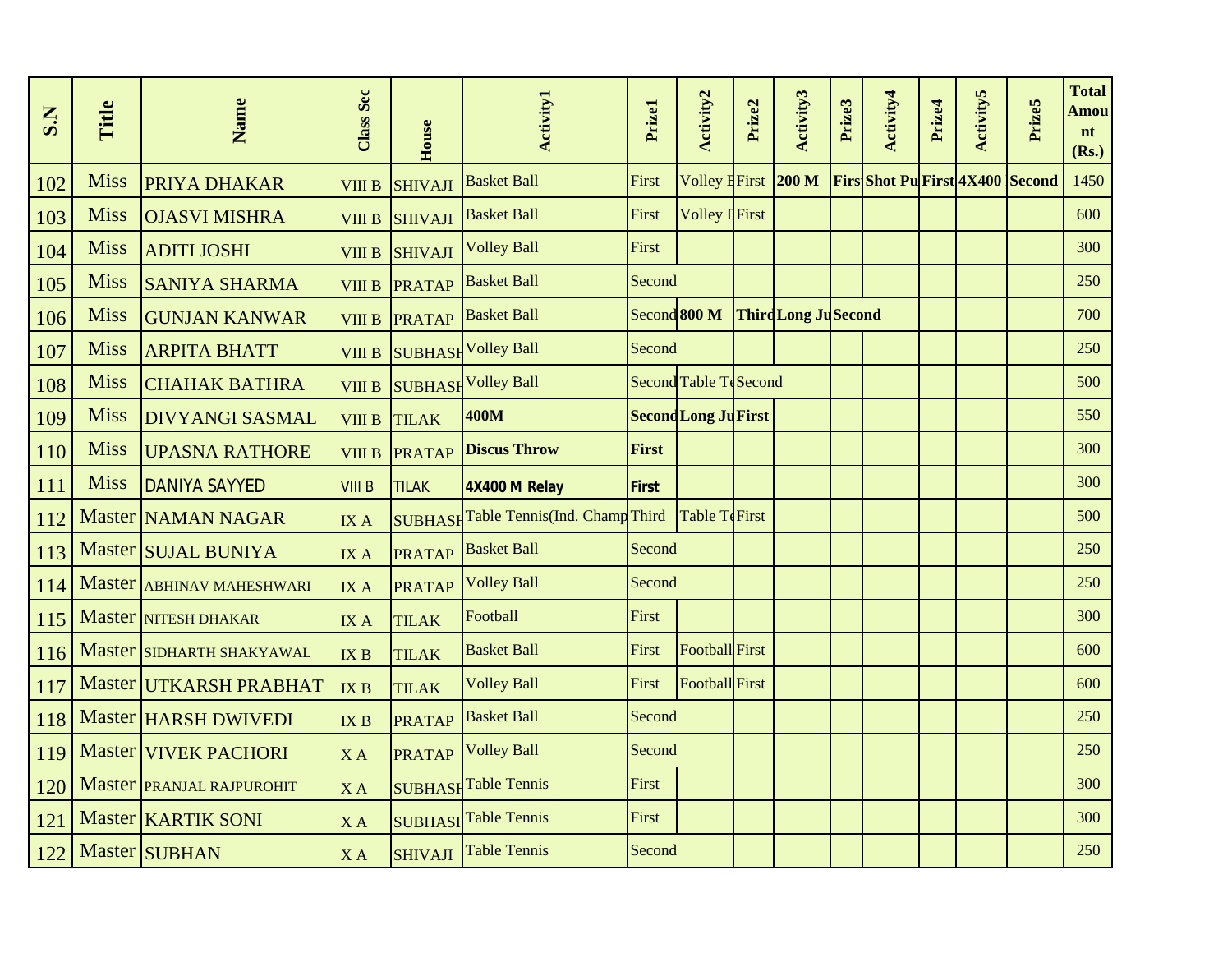| S.N | Title      | Name                        | Class Sec                     | House          | <b>Activity1</b>                              | Prizel       | Activity <sub>2</sub>  | Prize2 | Activity3                            | Prize3 | Activity4                                              | Prize4 | <b>Activity5</b> | Prize5 | <b>Total</b><br>Amou<br>nt<br>(Rs.) |
|-----|------------|-----------------------------|-------------------------------|----------------|-----------------------------------------------|--------------|------------------------|--------|--------------------------------------|--------|--------------------------------------------------------|--------|------------------|--------|-------------------------------------|
| 123 |            | Master DEVASHISH LAXKAR     | XA                            | <b>PRATAP</b>  | Football                                      | Second       |                        |        |                                      |        |                                                        |        |                  |        | 250                                 |
| 124 |            | Master <b>KESHAV MISHRA</b> | X B                           | <b>TILAK</b>   | Table Tennis(Ind. Champ Second Football First |              |                        |        |                                      |        |                                                        |        |                  |        | 550                                 |
| 125 |            | <b>Master DHRUV DAGWAR</b>  | $\overline{X}$ B              |                | SUBHASH Chess(Ind. Champ.)                    | First        | Table TeFirst          |        |                                      |        |                                                        |        |                  |        | 600                                 |
| 126 |            | Master SAYYED AZAM ALI      | $\overline{X}$ $\overline{B}$ | <b>PRATAP</b>  | <b>Basket Ball</b>                            | Second       |                        |        |                                      |        |                                                        |        |                  |        | 250                                 |
| 127 |            | Master UJESH SISODIA        | X B                           | <b>TILAK</b>   | Football                                      | First        |                        |        |                                      |        |                                                        |        |                  |        | 300                                 |
| 128 |            | Master SHUBHAM ADIWAL       | VIII A                        |                | SUBHASH Volley Ball                           | Second       |                        |        |                                      |        |                                                        |        |                  |        | 250                                 |
| 129 | Master RAO |                             | X <sub>C</sub>                | <b>SHIVAJI</b> | Chess(Ind. Champ.)                            |              | Second Table TeSecond  |        |                                      |        |                                                        |        |                  |        | 500                                 |
| 130 |            | <b>Master NITIN DHOBI</b>   | X <sub>C</sub>                | <b>PRATAP</b>  | <b>Volley Ball</b>                            | Second       |                        |        |                                      |        |                                                        |        |                  |        | 250                                 |
| 131 |            | Master ANSHUMAN SAHOO       | X <sub>C</sub>                | <b>TILAK</b>   | Football                                      | First        | Discus Third           |        |                                      |        |                                                        |        |                  |        | 500                                 |
| 132 |            | Master BHAVYA LOHAMI        | <b>XIA</b>                    | <b>SHIVAJI</b> | Badminton(Ind. Champ.) Second                 |              |                        |        |                                      |        |                                                        |        |                  |        | 250                                 |
| 133 |            | Master ANSHUL YADAV         | <b>XIA</b>                    | <b>PRATAP</b>  | <b>Basket Ball</b>                            |              | Second Football Second |        |                                      |        |                                                        |        |                  |        | 500                                 |
| 134 |            | Master DHRUV NISHCHAL       | <b>XIA</b>                    | <b>SHIVAJI</b> | <b>Table Tennis</b>                           | Second       |                        |        |                                      |        |                                                        |        |                  |        | 250                                 |
| 135 |            | Master CHINMAY SHARMA       | <b>XIA</b>                    | <b>PRATAP</b>  | Football                                      | Second       |                        |        |                                      |        |                                                        |        |                  |        | 250                                 |
| 136 |            | Master GOURANG SEN          | <b>XIA</b>                    | SUBHASH400M    |                                               | <b>Third</b> | 4X400 NFirst           |        |                                      |        |                                                        |        |                  |        | 500                                 |
| 137 |            | Master TARANG SHRIVASTAVA   | <b>XIB</b>                    | <b>TILAK</b>   | <b>Basket Ball</b>                            | First        |                        |        |                                      |        |                                                        |        |                  |        | 300                                 |
| 138 |            | Master <b>ARUP</b> MAJUMDAR | <b>XIB</b>                    | <b>PRATAP</b>  | <b>Basket Ball</b>                            |              |                        |        |                                      |        | Second Volley HSecon Football Seco Shot Put First      |        |                  |        | 1050                                |
| 139 |            | Master HEMANT KUMAR         | <b>XIB</b>                    | <b>PRATAP</b>  | <b>Basket Ball</b>                            |              |                        |        | Second Volley ESecon Football Second |        |                                                        |        |                  |        | 750                                 |
| 140 |            | Master MAHIPAL SINGH        | <b>XIB</b>                    | <b>PRATAP</b>  | Football                                      | Second       |                        |        |                                      |        |                                                        |        |                  |        | 250                                 |
| 141 |            | Master LAXIT JAIN           | <b>XIB</b>                    | <b>TILAK</b>   | Football                                      | First        |                        |        |                                      |        |                                                        |        |                  |        | 300                                 |
| 142 |            | <b>Master PUNEET SINGH</b>  | <b>XIC</b>                    | <b>TILAK</b>   | Chess(Ind. Champ.)                            | <b>Third</b> |                        |        |                                      |        | Basket EFirst Volley EFirst Football First 800 M Third |        |                  |        | 1300                                |
| 143 |            | Master PUNEET SINGH         | <b>XIC</b>                    | <b>TILAK</b>   | 4X400 M Relay                                 | Second       |                        |        |                                      |        |                                                        |        |                  |        | 250                                 |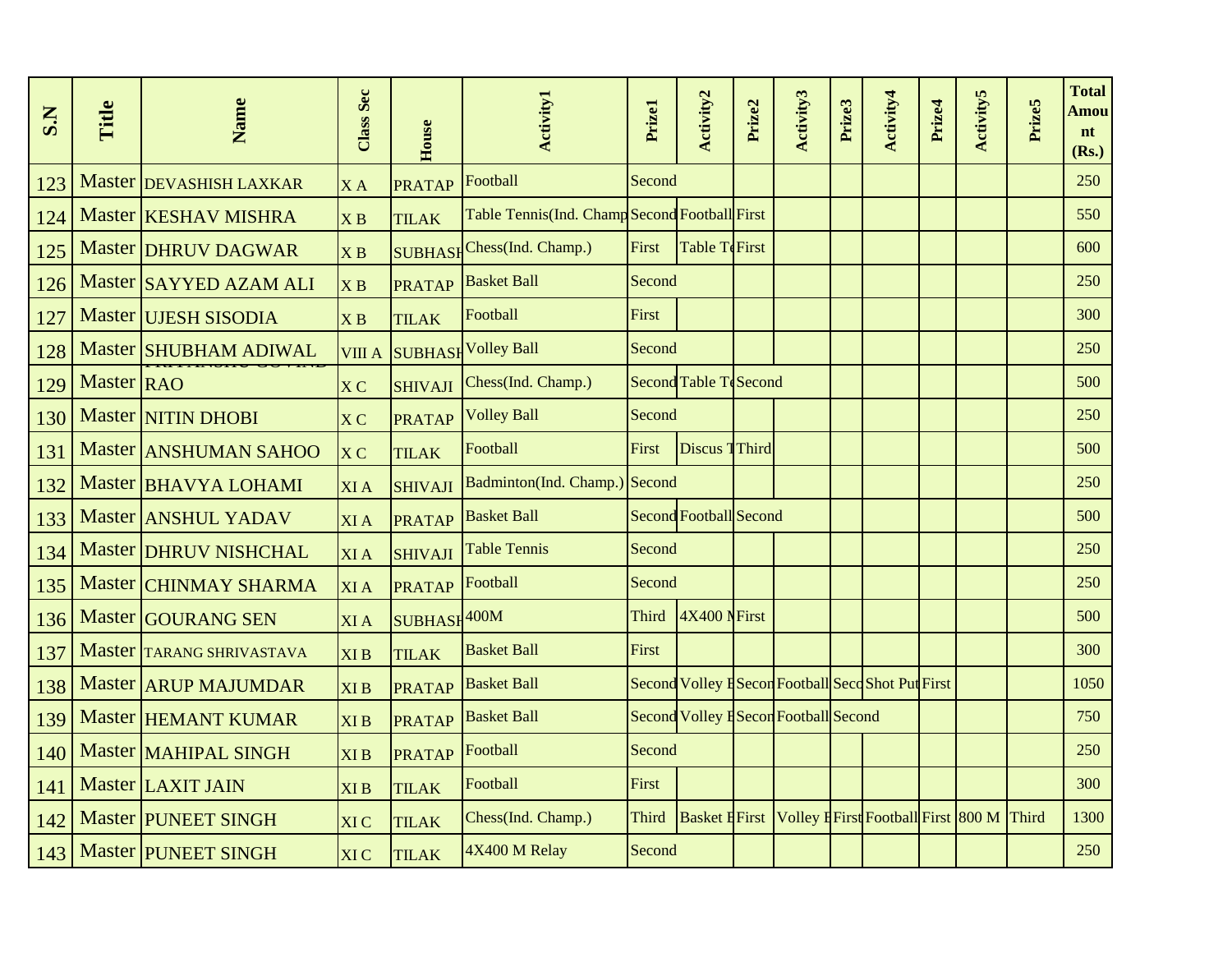| S.N | Title           | Name                         | Class Sec       | House                    | <b>Activity1</b>              | Prizel       | Activity2           | Prize2 | Activity3                                    | Prize3 | Activity4 | Prize4 | <b>Activity5</b>   | Prize5 | <b>Total</b><br><b>Amou</b><br>nt<br>(Rs.) |
|-----|-----------------|------------------------------|-----------------|--------------------------|-------------------------------|--------------|---------------------|--------|----------------------------------------------|--------|-----------|--------|--------------------|--------|--------------------------------------------|
| 144 |                 | Master HARSHAD MEENA         | <b>XIC</b>      | <b>TILAK</b>             | <b>Basket Ball</b>            | First        |                     |        | Volley EFirst Football First 800 M           |        |           |        | Secol 1500 M Third |        | 1350                                       |
| 145 |                 | Master HARSHAD MEENA         | <b>XIC</b>      | <b>TILAK</b>             | <b>Triple Jump</b>            | Third        |                     |        | 4X400 NSecon High Jun First                  |        |           |        |                    |        | 750                                        |
| 146 |                 | Master <b>ARPIT AANJANA</b>  | <b>XIC</b>      | <b>TILAK</b>             | <b>Basket Ball</b>            | First        |                     |        | Volley H <sub>First</sub> Football First     |        |           |        |                    |        | 900                                        |
| 147 | Master   I AMIT |                              | <b>XIC</b>      | <b>PRATAP</b>            | <b>Volley Ball</b>            |              |                     |        | Second Football Secon Badmint First          |        |           |        |                    |        | 800                                        |
| 148 |                 | <b>Master PIYUSH KUMAR</b>   | XI C            |                          | <b>SUBHASH</b> Table Tennis   | First        |                     |        |                                              |        |           |        |                    |        | 300                                        |
| 149 |                 | Master ATUL KUMAR MANJHI     | <b>XIC</b>      | <b>SHIVAJI</b>           | 200 M                         | First        | 400M                |        | First Discus 1SecoLong Jul First 4X400 Third |        |           |        |                    |        | 1350                                       |
| 150 |                 | Master <b>ARJUN KV</b>       | <b>XIC</b>      | <b>PRATAP</b>            | 800 M                         | First        | 1500 M First        |        |                                              |        |           |        |                    |        | 600                                        |
| 151 |                 | Master CHIRAG RANA           | <b>XIC</b>      |                          | <b>SUBHASH</b> Javeline Throw |              |                     |        | Second 4X400 NFirst High Jul Third           |        |           |        |                    |        | 750                                        |
| 152 |                 | Master MEGHWANSHI            | <b>XIC</b>      | <b>SHIVAJI</b>           | <b>Javeline Throw</b>         | <b>Third</b> |                     |        |                                              |        |           |        |                    |        | 200                                        |
| 153 |                 | Master GULSHAN               | <b>XID</b>      | <b>TILAK</b>             | <b>Volley Ball</b>            | First        |                     |        |                                              |        |           |        |                    |        | 300                                        |
| 154 |                 | Master VIPUL SHARMA          | <b>XID</b>      | <b>SHIVAJI</b>           | Table Tennis(Ind. Champ First |              | Table TeSecond      |        |                                              |        |           |        |                    |        | 550                                        |
| 155 |                 | Master SAGAR YOGI            | XI <sub>D</sub> | <b>PRATAP</b>            | <b>Basket Ball</b>            | Second       |                     |        |                                              |        |           |        |                    |        | 250                                        |
| 156 |                 | Master <b>ASHISH PRADEEP</b> | <b>XID</b>      | <b>PRATAP</b>            | Football                      | Second       |                     |        |                                              |        |           |        |                    |        | 250                                        |
| 157 |                 | Master ASHUTOSH SINGH RAWAT  | <b>XII</b> A    | <b>SHIVAJI</b>           | 1500 M                        |              | Second 4X400 NThird |        |                                              |        |           |        |                    |        | 450                                        |
| 158 |                 | Master MD HISAM              | <b>XII A</b>    | SUBHASH <sup>200</sup> M |                               | Third        |                     |        | Triple Ju First 4X400 N First                |        |           |        |                    |        | 800                                        |
| 159 |                 | Master ANKIT MEHER           | <b>XII</b> A    | <b>SHIVAJI</b>           | 4X400 M Relay                 | <b>Third</b> |                     |        |                                              |        |           |        |                    |        | 200                                        |
| 160 |                 | Master SWAPNIL DHAKAD        | <b>XII B</b>    | <b>PRATAP</b>            | Football                      | Second       |                     |        |                                              |        |           |        |                    |        | 250                                        |
| 161 |                 | Master DIPANSHU PUSHKARNA    | <b>XII B</b>    | <b>SHIVAJI</b>           | Badminton(Ind. Champ.)        | Third        |                     |        |                                              |        |           |        |                    |        | 200                                        |
| 162 |                 | Master AKSHAT MEENA          | <b>XII B</b>    | <b>TILAK</b>             | <b>Basket Ball</b>            | First        |                     |        | Volley EFirst Football First                 |        |           |        |                    |        | 900                                        |
| 163 |                 | Master HIMANSHU CHOUDHARY    | <b>XII B</b>    | <b>SHIVAJI</b>           | <b>Table Tennis</b>           | Second       |                     |        |                                              |        |           |        |                    |        | 250                                        |
| 164 |                 | Master ABHINAV PRATAP SINGH  | <b>XII B</b>    | <b>PRATAP</b>            | Football                      | Second       |                     |        |                                              |        |           |        |                    |        | 250                                        |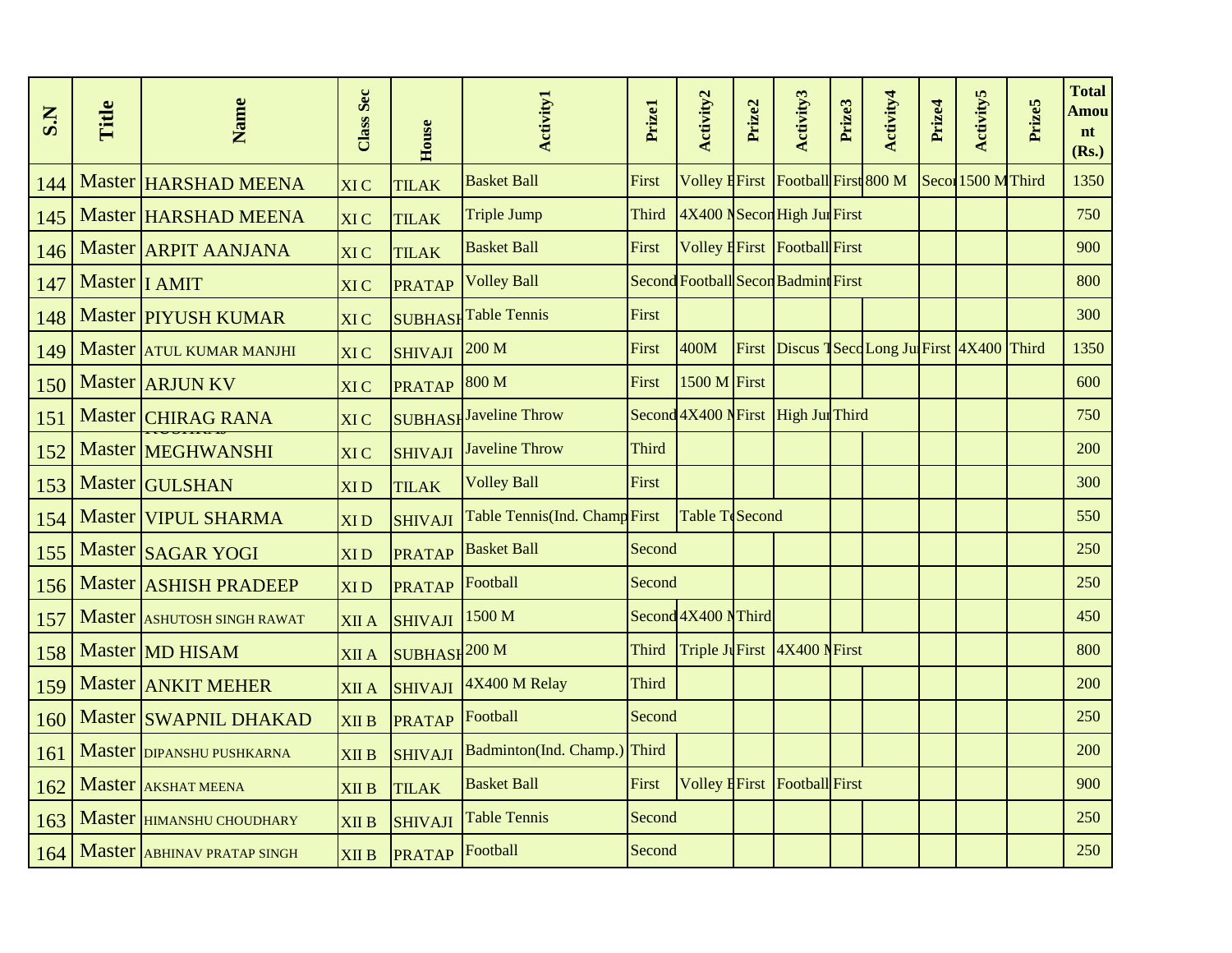| S.N | Title       | Name                         | <b>Class Sec</b> | House                    | <b>Activity1</b>                               | Prizel | Activity2                    | Prize2 | Activity3                              | Prize3 | Activity4                                                | Prize4 | <b>Activity5</b>          | Prize5 | <b>Total</b><br><b>Amou</b><br>nt<br>(Rs.) |
|-----|-------------|------------------------------|------------------|--------------------------|------------------------------------------------|--------|------------------------------|--------|----------------------------------------|--------|----------------------------------------------------------|--------|---------------------------|--------|--------------------------------------------|
| 165 |             | Master MD.SAHIL              | <b>XII C</b>     | <b>TILAK</b>             | <b>Basket Ball</b>                             | First  |                              |        | <b>Volley EFirst Football First</b>    |        |                                                          |        |                           |        | 900                                        |
| 166 |             | Master HIMANSHU SURYAVANSHI  | <b>XII C</b>     | <b>TILAK</b>             | <b>Basket Ball</b>                             | First  |                              |        | Volley EFirst Football First 400M      |        |                                                          |        | <b>Secol</b> Discus First |        | 1450                                       |
| 167 |             | Master HIMANSHU SURYAVANSHI  | <b>XII C</b>     | <b>TILAK</b>             | <b>Javeline Throw</b>                          | First  |                              |        | Long Jul Secon 4X400 N Second          |        |                                                          |        |                           |        | 800                                        |
| 168 |             | Master ABHISHEK YADAV        | <b>XII C</b>     | <b>TILAK</b>             | <b>Basket Ball</b>                             | First  |                              |        |                                        |        | Volley EFirst Football First Shot Put Third 4X400 Second |        |                           |        | 1350                                       |
| 169 |             | <b>Master TOMAR</b>          | XII C            | <b>TILAK</b>             | <b>Basket Ball</b>                             | First  |                              |        | Volley <b>H</b> First   Football First |        |                                                          |        |                           |        | 900                                        |
| 170 |             | Master HRITHIK YADAV         | XII C            | <b>PRATAP</b>            | <b>Basket Ball</b>                             |        |                              |        |                                        |        | Second Volley ESecon Football Seco Shot Put Second       |        |                           |        | 1000                                       |
| 171 |             | Master   KARTIK MEHTA        | <b>XII C</b>     | <b>PRATAP</b>            | <b>Basket Ball</b>                             |        |                              |        |                                        |        | Second Volley ESecon Football Seco High Jul Second       |        |                           |        | 1000                                       |
| 172 |             | Master SUMIT KUMAR           | <b>XII C</b>     | <b>PRATAP</b>            | <b>Basket Ball</b>                             |        |                              |        | Second Volley ESecon Football Second   |        |                                                          |        |                           |        | 750                                        |
| 173 |             | Master RAKESH MEENA          | <b>XII C</b>     | <b>PRATAP</b>            | Football                                       | Second |                              |        |                                        |        |                                                          |        |                           |        | 250                                        |
| 174 |             | Master <b>PRASHANT KUMAR</b> | <b>XII C</b>     | <b>TILAK</b>             | Football                                       | First  |                              |        |                                        |        |                                                          |        |                           |        | <b>300</b>                                 |
| 175 |             | Master SHUBHAM NEGI          | XII C            | SUBHASH <sup>200</sup> M |                                                |        |                              |        |                                        |        | Second Long Jul Third Triple Juseco 4X400 NFirst         |        |                           |        | 1000                                       |
| 176 |             | Master ANKIT KUMAR           | <b>XII C</b>     | <b>SHIVAJI</b>           | $4X400$ M Relay                                | Third  |                              |        |                                        |        |                                                          |        |                           |        | 200                                        |
| 177 |             | <b>Master FRANKLIN BINU</b>  | <b>XIID</b>      | <b>PRATAP</b>            | <b>Volley Ball</b>                             |        | Second Football Second       |        |                                        |        |                                                          |        |                           |        | 500                                        |
| 178 | <b>Miss</b> | <b>MIMANSA SAINI</b>         | IX A             | <b>PRATAP</b>            | Table Tennis(Ind. Champ Second Volley H Second |        |                              |        |                                        |        |                                                          |        |                           |        | 500                                        |
| 179 | <b>Miss</b> | <b>NIDHI</b>                 | <b>IXA</b>       | <b>TILAK</b>             | Chess(Ind. Champ.)                             | First  | Table TeFirst                |        |                                        |        |                                                          |        |                           |        | 600                                        |
| 180 | <b>Miss</b> | <b>SOMYA BHARDWAJ</b>        | <b>IXA</b>       | <b>SHIVAJI</b>           | Chess(Ind. Champ.)                             | Second |                              |        |                                        |        |                                                          |        |                           |        | 250                                        |
| 181 | <b>Miss</b> | <b>KHYATI JARWAL</b>         | <b>IXA</b>       | <b>PRATAP</b>            | Chess(Ind. Champ.)                             | Third  |                              |        | Volley ESecon Shot Put Second          |        |                                                          |        |                           |        | 700                                        |
| 182 | <b>Miss</b> | <b>NANDINI GARG</b>          | IX A             | <b>SHIVAJI</b>           | <b>Basket Ball</b>                             | First  | Table TeSecond               |        |                                        |        |                                                          |        |                           |        | 550                                        |
| 183 | <b>Miss</b> | <b>MUSKAN SHARMA</b>         | IX A             | <b>TILAK</b>             | <b>Basket Ball</b>                             |        | <b>Second Volley E First</b> |        |                                        |        |                                                          |        |                           |        | 550                                        |
| 184 | <b>Miss</b> | <b>SHREYA PARASHAR</b>       | <b>IXA</b>       | <b>TILAK</b>             | <b>Volley Ball</b>                             | First  |                              |        |                                        |        |                                                          |        |                           |        | 300                                        |
| 185 | <b>Miss</b> | <b>VINISHA SHARMA</b>        | IX A             | <b>PRATAP</b>            | <b>Volley Ball</b>                             | Second |                              |        |                                        |        |                                                          |        |                           |        | 250                                        |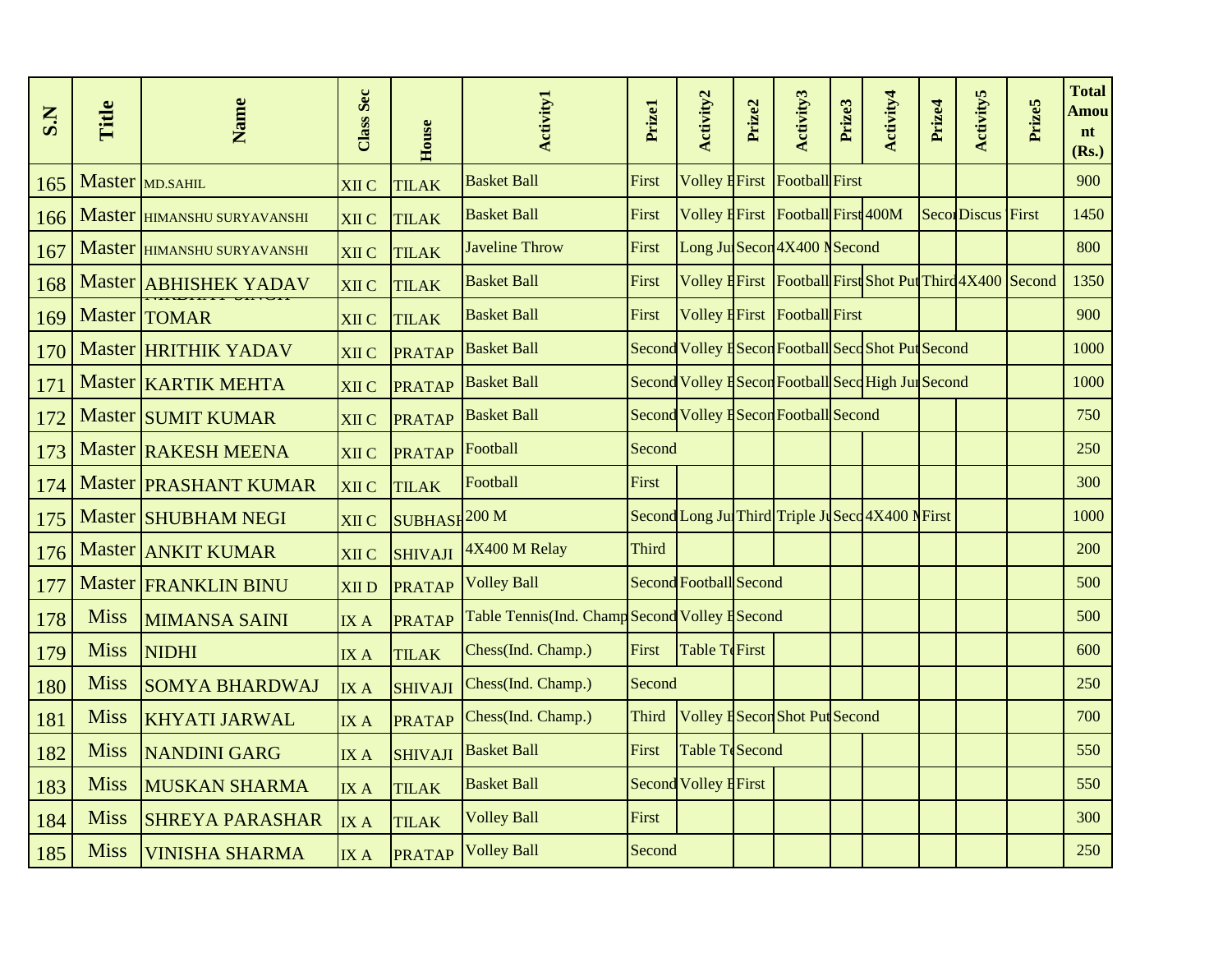| S.N | Title       | Name                   | Class Sec       | House                    | <b>Activity1</b>                                                                    | Prizel       | Activity2                    | Prize2 | Activity3                                           | Prize3 | Activity4 | Prize4 | <b>Activity5</b> | Prize5 | <b>Total</b><br>Amou<br>nt<br>(Rs.) |
|-----|-------------|------------------------|-----------------|--------------------------|-------------------------------------------------------------------------------------|--------------|------------------------------|--------|-----------------------------------------------------|--------|-----------|--------|------------------|--------|-------------------------------------|
| 186 | <b>Miss</b> | <b>POOJA GURJAR</b>    | IX A            | <b>PRATAP</b>            | <b>Volley Ball</b>                                                                  | Second       |                              |        |                                                     |        |           |        |                  |        | 250                                 |
| 187 | <b>Miss</b> | <b>SHRISTI NAGAR</b>   | IXA             | <b>SHIVAJI</b>           | <b>Table Tennis</b>                                                                 | Second       |                              |        |                                                     |        |           |        |                  |        | 250                                 |
| 188 | <b>Miss</b> | <b>DEEPTI KUMARI</b>   | <b>IXA</b>      |                          | SUBHASH 4X400M Relay                                                                | <b>Third</b> |                              |        |                                                     |        |           |        |                  |        | 200                                 |
| 189 | <b>Miss</b> | <b>SAANVI ANAND</b>    | IX B            |                          | SUBHASHTable Tennis(Ind. ChampThird                                                 |              |                              |        |                                                     |        |           |        |                  |        | 200                                 |
| 190 | <b>Miss</b> | <b>BHARGAVI TANWER</b> | IX B            | <b>TILAK</b>             | Badminton(Ind. Champ.) First                                                        |              |                              |        | <b>Basket H</b> Secon Volley H First Table Te First |        |           |        |                  |        | 1150                                |
| 191 | <b>Miss</b> | <b>AYUSHI VERMA</b>    | IX <sub>B</sub> | <b>SHIVAJI</b>           | Badminton(Ind. Champ.) Second Basket E First Table To Seco 800 M First 1500 M First |              |                              |        |                                                     |        |           |        |                  |        | 1400                                |
| 192 | <b>Miss</b> | <b>AYUSHI VERMA</b>    | IX <sub>B</sub> | <b>SHIVAJI</b>           | <b>Shot Put</b>                                                                     | First        |                              |        | Discus TFirst Long Jul Seco 4X400 NFirst            |        |           |        |                  |        | 1150                                |
| 193 | <b>Miss</b> | <b>PRANJAL NAHAR</b>   | IX B            | <b>SHIVAJI</b>           | <b>Basket Ball</b>                                                                  | First        |                              |        | Table TeSecon 200 M First 4X400 NFirst              |        |           |        |                  |        | 1150                                |
| 194 | <b>Miss</b> | <b>VISHAKHA PATIL</b>  | IX B            | <b>SHIVAJI</b>           | <b>Basket Ball</b>                                                                  | First        | 800 M                        |        | Secon 1500 M Sec $\frac{4X400 \text{ N}}{1}$        |        |           |        |                  |        | 1100                                |
| 195 | <b>Miss</b> | <b>BHUMIKA MEENA</b>   | <b>IXB</b>      | <b>TILAK</b>             | <b>Basket Ball</b>                                                                  |              |                              |        | Second Volley HFirst Table TeFirst 4X400 N Second   |        |           |        |                  |        | 1100                                |
| 196 | <b>Miss</b> | <b>MAHESHWARI</b>      | IX B            | <b>TILAK</b>             | <b>Basket Ball</b>                                                                  |              |                              |        | Second Table TeFirst 4X400 N Second                 |        |           |        |                  |        | 800                                 |
| 197 | <b>Miss</b> | <b>VARSHA ADIWAL</b>   | IX <sub>B</sub> | <b>TILAK</b>             | <b>Basket Ball</b>                                                                  | Second       |                              |        |                                                     |        |           |        |                  |        | 250                                 |
| 198 | <b>Miss</b> | <b>ADITI SAINI</b>     | IX <sub>B</sub> | <b>TILAK</b>             | <b>Basket Ball</b>                                                                  |              | <b>Second Volley H</b> First |        |                                                     |        |           |        |                  |        | 550                                 |
| 199 | <b>Miss</b> | <b>TANNIMA SAHU</b>    | IX B            | <b>PRATAP</b>            | <b>Volley Ball</b>                                                                  | Second       |                              |        |                                                     |        |           |        |                  |        | 250                                 |
| 200 | <b>Miss</b> | <b>CHUNDAWAT</b>       | IX B            | <b>PRATAP</b>            | <b>Volley Ball</b>                                                                  | Second       |                              |        |                                                     |        |           |        |                  |        | 250                                 |
| 201 | <b>Miss</b> | <b>LAKHVINDER KAUR</b> | IX B            | <b>PRATAP</b>            | Long Jump                                                                           | <b>Third</b> |                              |        |                                                     |        |           |        |                  |        | 200                                 |
| 202 | <b>Miss</b> | <b>SONAKSHI RENIYA</b> | IX B            | SUBHASH <sup>200</sup> M |                                                                                     |              | Second 4X400 NThird          |        |                                                     |        |           |        |                  |        | 450                                 |
| 203 | <b>Miss</b> | MANISHA AUDICHYA X A   |                 | <b>SHIVAJI</b>           | <b>Basket Ball</b>                                                                  | First        |                              |        |                                                     |        |           |        |                  |        | 300                                 |
| 204 | <b>Miss</b> | <b>BHATNAGAR</b>       | XA              | <b>TILAK</b>             | <b>Basket Ball</b>                                                                  | Second       |                              |        |                                                     |        |           |        |                  |        | 250                                 |
| 205 | <b>Miss</b> | <b>PRATIBHA VERMA</b>  | XA              | <b>TILAK</b>             | <b>Basket Ball</b>                                                                  | Second       |                              |        |                                                     |        |           |        |                  |        | 250                                 |
| 206 | <b>Miss</b> | NIHARIKA MUDGAL        | <b>XA</b>       | <b>PRATAP</b>            | <b>Volley Ball</b>                                                                  | Second       |                              |        |                                                     |        |           |        |                  |        | 250                                 |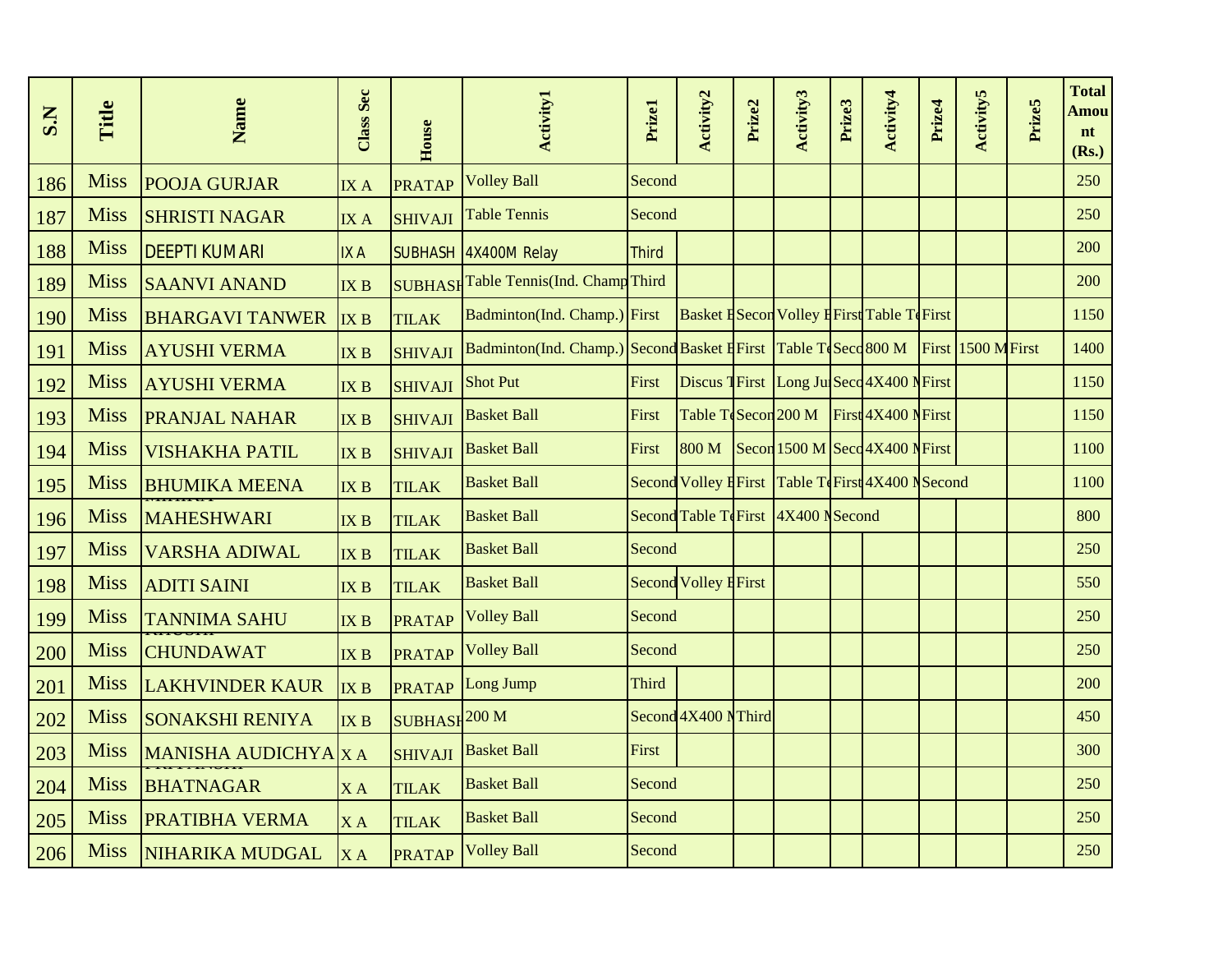| S.N | Title       | Name                     | <b>Class Sec</b> | House                    | <b>Activity1</b>              | Prizel       | Activity2              | Prize2 | Activity3                     | Prize3 | Activity4 | Prize4 | <b>Activity5</b> | Prize5 | <b>Total</b><br>Amou<br>nt<br>(Rs.) |
|-----|-------------|--------------------------|------------------|--------------------------|-------------------------------|--------------|------------------------|--------|-------------------------------|--------|-----------|--------|------------------|--------|-------------------------------------|
| 207 | <b>Miss</b> | <b>RANJANA CHOUDHARY</b> | X B              | SUBHASH 400M             |                               | <b>Third</b> |                        |        |                               |        |           |        |                  |        | 200                                 |
| 208 | <b>Miss</b> | <b>DIVYA NAGAR</b>       | X B              | <b>SHIVAJI</b>           | 4X400M Relay                  | First        |                        |        |                               |        |           |        |                  |        | 300                                 |
| 209 | <b>Miss</b> | <b>ANANYA KANDPAL</b>    | <b>XC</b>        | <b>SHIVAJI</b>           | Badminton(Ind. Champ.)        | Third        | <b>Basket EFirst</b>   |        |                               |        |           |        |                  |        | 500                                 |
| 210 | <b>Miss</b> | <b>LAVISHA KARAN</b>     | X <sub>C</sub>   | <b>TILAK</b>             | <b>High Jump</b>              | First        |                        |        | Long Jul First 4X400 N Second |        |           |        |                  |        | 850                                 |
| 211 | <b>Miss</b> | <b>PRIYANKA</b>          | <b>XIA</b>       | <b>TILAK</b>             | <b>Basket Ball</b>            | Second       |                        |        |                               |        |           |        |                  |        | 250                                 |
| 212 | <b>Miss</b> | <b>SALONI KACHHOT</b>    | <b>XIB</b>       | <b>SHIVAJI</b>           | <b>Basket Ball</b>            | First        |                        |        |                               |        |           |        |                  |        | 300                                 |
| 213 | <b>Miss</b> | <b>SHRUTI UPADHYAY</b>   | <b>XIB</b>       | <b>PRATAP</b>            | <b>Volley Ball</b>            | Second       |                        |        |                               |        |           |        |                  |        | 250                                 |
| 214 | <b>Miss</b> | <b>SAKSHI SINGH</b>      | XI <sub>B</sub>  | <b>PRATAP</b>            | <b>Volley Ball</b>            | Second       |                        |        |                               |        |           |        |                  |        | 250                                 |
| 215 | <b>Miss</b> | <b>NAVNEET KAUR</b>      | <b>XIC</b>       | <b>TILAK</b>             | <b>Volley Ball</b>            | First        |                        |        |                               |        |           |        |                  |        | 300                                 |
| 216 | <b>Miss</b> | <b>SONU SINGH</b>        | <b>XIC</b>       | SUBHASH <sup>400M</sup>  |                               | First        | Javeline First         |        |                               |        |           |        |                  |        | 600                                 |
| 217 | <b>Miss</b> | <b>HARSHITA</b>          | <b>XIC</b>       | <b>PRATAP</b>            | <b>High Jump</b>              | <b>Third</b> |                        |        |                               |        |           |        |                  |        | 200                                 |
| 218 | <b>Miss</b> | <b>ANUBHA JARWAL</b>     | XI C             | <b>SHIVAJI</b>           | 400M                          | Second       |                        |        |                               |        |           |        |                  |        | 250                                 |
| 219 | <b>Miss</b> | <b>MADHU GURJAR</b>      | <b>XID</b>       | <b>SHIVAJI</b>           | <b>Basket Ball</b>            | First        |                        |        |                               |        |           |        |                  |        | 300                                 |
| 220 | <b>Miss</b> | <b>OMSI MEENA</b>        | <b>XID</b>       | <b>SHIVAJI</b>           | <b>Basket Ball</b>            | First        | <b>High Jul Second</b> |        |                               |        |           |        |                  |        | 550                                 |
| 221 | <b>Miss</b> | <b>NELAN TOPNO</b>       | <b>XID</b>       | <b>TILAK</b>             | <b>Basket Ball</b>            |              | Second 4X400 N Second  |        |                               |        |           |        |                  |        | 500                                 |
| 222 | <b>Miss</b> | <b>TANMAYEE</b>          | <b>XID</b>       | <b>TILAK</b>             | <b>Volley Ball</b>            | First        |                        |        |                               |        |           |        |                  |        | 300                                 |
| 223 | <b>Miss</b> | <b>CHELSY SANGAT</b>     | <b>XID</b>       | <b>TILAK</b>             | <b>Volley Ball</b>            | First        |                        |        |                               |        |           |        |                  |        | 300                                 |
| 224 | <b>Miss</b> | <b>KHUSHBOO SARMAN</b>   | <b>XID</b>       | SUBHASH <sup>200</sup> M |                               | <b>Third</b> | 4X400 NThird           |        |                               |        |           |        |                  |        | 400                                 |
| 225 | <b>Miss</b> | <b>ANJALI CHAUHAN</b>    | <b>XII</b> A     | SUBHASH <sup>800</sup> M |                               | <b>Third</b> |                        |        | 1500 M Third 4X400 NThird     |        |           |        |                  |        | 600                                 |
| 226 | <b>Miss</b> | <b>TANUJA TIWARI</b>     | <b>XIID</b>      | <b>TILAK</b>             | Table Tennis(Ind. Champ First |              |                        |        | Volley EFirst Table TeFirst   |        |           |        |                  |        | 900                                 |
| 227 | <b>Miss</b> | <b>AKANSHA SAINI</b>     | <b>XIID</b>      | <b>SHIVAJI</b>           | <b>Basket Ball</b>            | First        |                        |        |                               |        |           |        |                  |        | 300                                 |
| 228 | <b>Miss</b> | <b>DAMYANTI NAGAR</b>    | <b>XIID</b>      | <b>TILAK</b>             | <b>Volley Ball</b>            | First        |                        |        |                               |        |           |        |                  |        | 300                                 |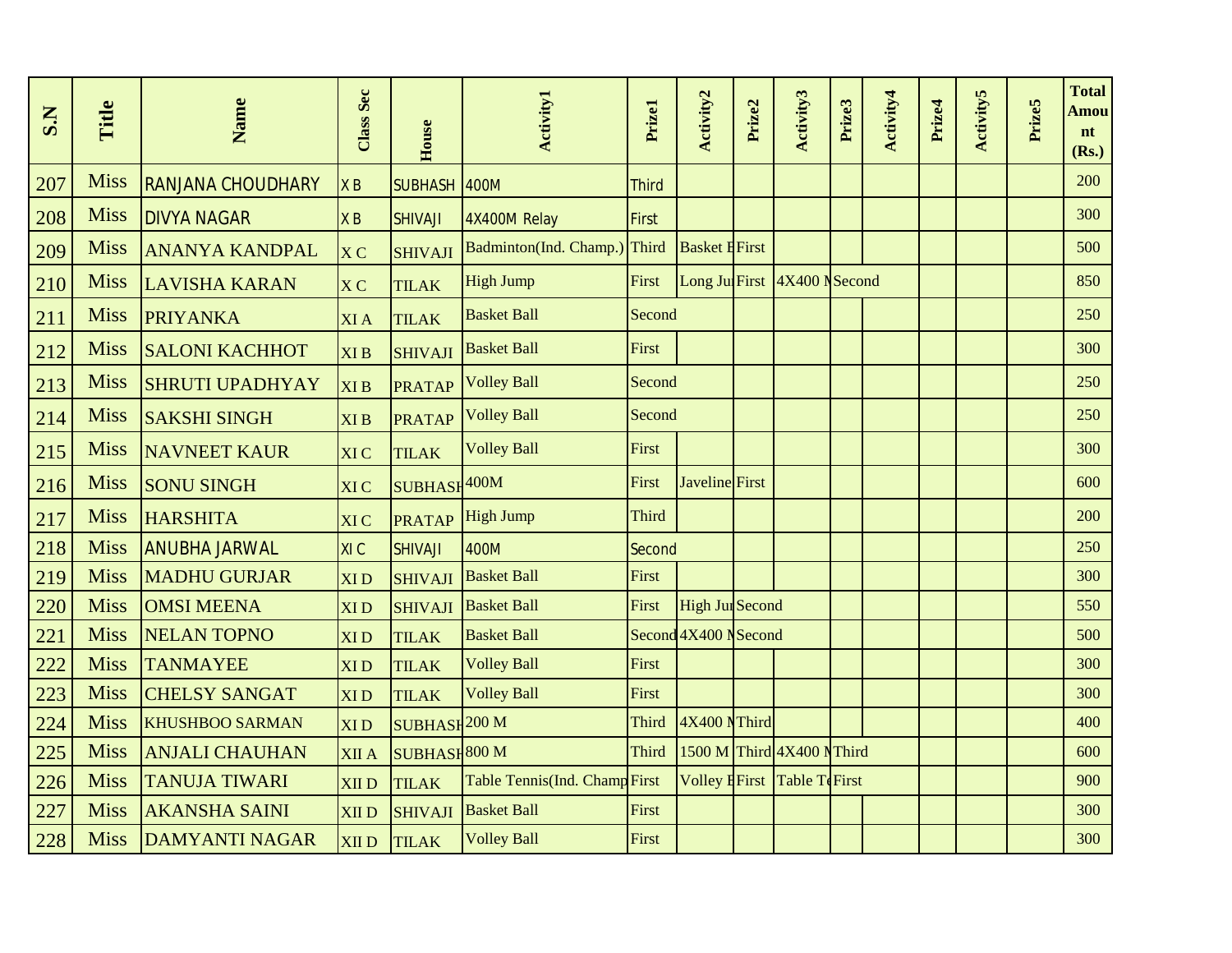| S.N            | Title         | Name                      | Class Sec       | House          | <b>Activity1</b>      | Prizel       | Activity2                     | Prize2 | Activity3 | Prize3 | Activity4 | Prize4 | <b>Activity5</b> | Prize5 | <b>Total</b><br>Amou<br>nt<br>(Rs.) |
|----------------|---------------|---------------------------|-----------------|----------------|-----------------------|--------------|-------------------------------|--------|-----------|--------|-----------|--------|------------------|--------|-------------------------------------|
| 229            | <b>Miss</b>   | <b>NISHA YADAV</b>        | <b>XIID</b>     | <b>PRATAP</b>  | <b>Volley Ball</b>    |              | <b>Second Discus 1 Second</b> |        |           |        |           |        |                  |        | 500                                 |
| 230            | <b>Miss</b>   | <b>SMITA KUMAR</b>        | <b>XIID</b>     |                | <b>Javeline Throw</b> | Second       |                               |        |           |        |           |        |                  |        | 250                                 |
| 231            | <b>Miss</b>   | <b>LOVELY GAUR</b>        | <b>XIID</b>     | <b>TILAK</b>   | <b>Discus Throw</b>   | Third        | Javeline Third                |        |           |        |           |        |                  |        | 400                                 |
| 232            | <b>Miss</b>   | <b>AKSA SUNNY</b>         | <b>XIID</b>     |                | <b>Shot Put</b>       | Third        |                               |        |           |        |           |        |                  |        | 200                                 |
| $\mathbf{1}$   | <b>Master</b> | <b>KARTIKEYA SINGH</b>    | <b>VIII A</b>   | <b>PRATAP</b>  | 100 M                 | First        |                               |        |           |        |           |        |                  |        | 300                                 |
| $\overline{2}$ | <b>Master</b> | <b>ROHIT KUMAR</b>        | <b>VIII A</b>   | <b>PRATAP</b>  | 100 M                 | Second       |                               |        |           |        |           |        |                  |        | 250                                 |
| 3              | <b>Master</b> | <b>MRIDUL MANOCHA</b>     | <b>VIII A</b>   | <b>TILAK</b>   | 100 M                 | <b>Third</b> |                               |        |           |        |           |        |                  |        | 200                                 |
| $\overline{4}$ | <b>Master</b> | <b>ROHIT KUMAR</b>        | <b>VIII A</b>   | <b>PRATAP</b>  | 4X100 M Relay         | First        |                               |        |           |        |           |        |                  |        | 300                                 |
| 5              | <b>Master</b> | <b>KARTIKEYA SINGH</b>    | <b>VIII A</b>   | <b>PRATAP</b>  | 4X100 M Relay         | First        |                               |        |           |        |           |        |                  |        | 300                                 |
| 6              | <b>Master</b> | <b>ADITYA JATAV</b>       | <b>VIII A</b>   | <b>PRATAP</b>  | 4X100 M Relay         | First        |                               |        |           |        |           |        |                  |        | 300                                 |
| $\overline{7}$ | <b>Master</b> | <b>ARPIT SINGH</b>        | <b>VIII B</b>   | <b>PRATAP</b>  | 4X100 M Relay         | First        |                               |        |           |        |           |        |                  |        | 300                                 |
| 8              | <b>Master</b> | <b>DEVENDER KUMAR</b>     | <b>VIII A</b>   | <b>SUBHASH</b> | $4X100$ M Relay       | Second       |                               |        |           |        |           |        |                  |        | 250                                 |
| 9              | <b>Master</b> | <b>ASHMIT CHAUDHARY</b>   | <b>VIII B</b>   | <b>SUBHASH</b> | 4X100 M Relay         | Second       |                               |        |           |        |           |        |                  |        | 250                                 |
| 10             | <b>Master</b> | <b>HEMANT MEENA</b>       | VI A            | <b>SUBHASH</b> | $4X100$ M Relay       | Second       |                               |        |           |        |           |        |                  |        | 250                                 |
| 11             | <b>Master</b> | <b>DARSH JAIN</b>         | <b>VII A</b>    | <b>SUBHASH</b> | $4X100$ M Relay       | Second       |                               |        |           |        |           |        |                  |        | 250                                 |
| 12             | Master        | <b>AYUSH BATHRA</b>       | VIIIB           | <b>SHIVAJI</b> | 4X100 M Relay         | Third        |                               |        |           |        |           |        |                  |        | 200                                 |
| 13             | <b>Master</b> | <b>SHANTANU PAL</b>       | VI <sub>B</sub> | <b>SHIVAJI</b> | 4X100 M Relay         | <b>Third</b> |                               |        |           |        |           |        |                  |        | 200                                 |
| 14             | <b>Master</b> | <b>VISMAY GARG</b>        | <b>VII B</b>    | <b>SHIVAJI</b> | 4X100 M Relay         | Third        |                               |        |           |        |           |        |                  |        | 200                                 |
| 15             | <b>Master</b> | <b>DHRUV PRAJAPATI</b>    | VIIB            | <b>SHIVAJI</b> | 4X100 M Relay         | Third        |                               |        |           |        |           |        |                  |        | 200                                 |
| 16             | <b>Miss</b>   | <b>SHREYA RAI</b>         | <b>VIII A</b>   | <b>SHIVAJI</b> | 100 M                 | First        |                               |        |           |        |           |        |                  |        | 300                                 |
| 17             | <b>Miss</b>   | <b>AARTI GURJAR</b>       | <b>VII A</b>    | <b>SUBHASH</b> | 100 M                 | Second       |                               |        |           |        |           |        |                  |        | 250                                 |
| 18             | <b>Miss</b>   | <b>AASTHA INDORKAR</b>    | <b>VII A</b>    | <b>TILAK</b>   | 100 M                 | Third        |                               |        |           |        |           |        |                  |        | 200                                 |
| 19             | <b>Miss</b>   | <b>GUNJAN KANWAR</b>      | <b>VIII B</b>   | <b>PRATAP</b>  | 4X100 M Relay         | First        |                               |        |           |        |           |        |                  |        | 300                                 |
| 20             | <b>Miss</b>   | <b>ANUSHRI MAHESHWARI</b> | VI <sub>B</sub> | <b>PRATAP</b>  | 4X100 M Relay         | First        |                               |        |           |        |           |        |                  |        | 300                                 |
| 21             | <b>Miss</b>   | <b>AISHANI CHAUDHARY</b>  | <b>VIA</b>      | <b>PRATAP</b>  | 4X100 M Relay         | <b>First</b> |                               |        |           |        |           |        |                  |        | 300                                 |
| 22             | <b>Miss</b>   | <b>PARVATI GURJAR</b>     | <b>VII A</b>    | <b>PRATAP</b>  | 4X100 M Relay         | First        |                               |        |           |        |           |        |                  |        | 300                                 |
| 23             | <b>Miss</b>   | <b>SHREYA RAI</b>         | <b>VIII A</b>   | <b>SHIVAJI</b> | 4X100 M Relay         | Second       |                               |        |           |        |           |        |                  |        | 250                                 |
| 24             | <b>Miss</b>   | <b>ANUSHKA BERWAL</b>     | <b>VIII A</b>   | <b>SHIVAJI</b> | 4X100 M Relay         | Second       |                               |        |           |        |           |        |                  |        | 250                                 |
| 25             | <b>Miss</b>   | <b>CHAHAK PARETA</b>      | <b>VII A</b>    | <b>SHIVAJI</b> | 4X100 M Relay         | Second       |                               |        |           |        |           |        |                  |        | 250                                 |
| 26             | <b>Miss</b>   | <b>ASHWIKA YADAV</b>      | <b>VIA</b>      | <b>SHIVAJI</b> | 4X100 M Relay         | Second       |                               |        |           |        |           |        |                  |        | 250                                 |
| 27             | <b>Miss</b>   | <b>CHAHAK BATHRA</b>      | <b>VIII B</b>   | <b>SUBHASH</b> | 4X100 M Relay         | Third        |                               |        |           |        |           |        |                  |        | 200                                 |
| 28             | <b>Miss</b>   | <b>ARTI GURJAR</b>        | <b>VII A</b>    |                | SUBHASH 4X100 M Relay | <b>Third</b> |                               |        |           |        |           |        |                  |        | 200                                 |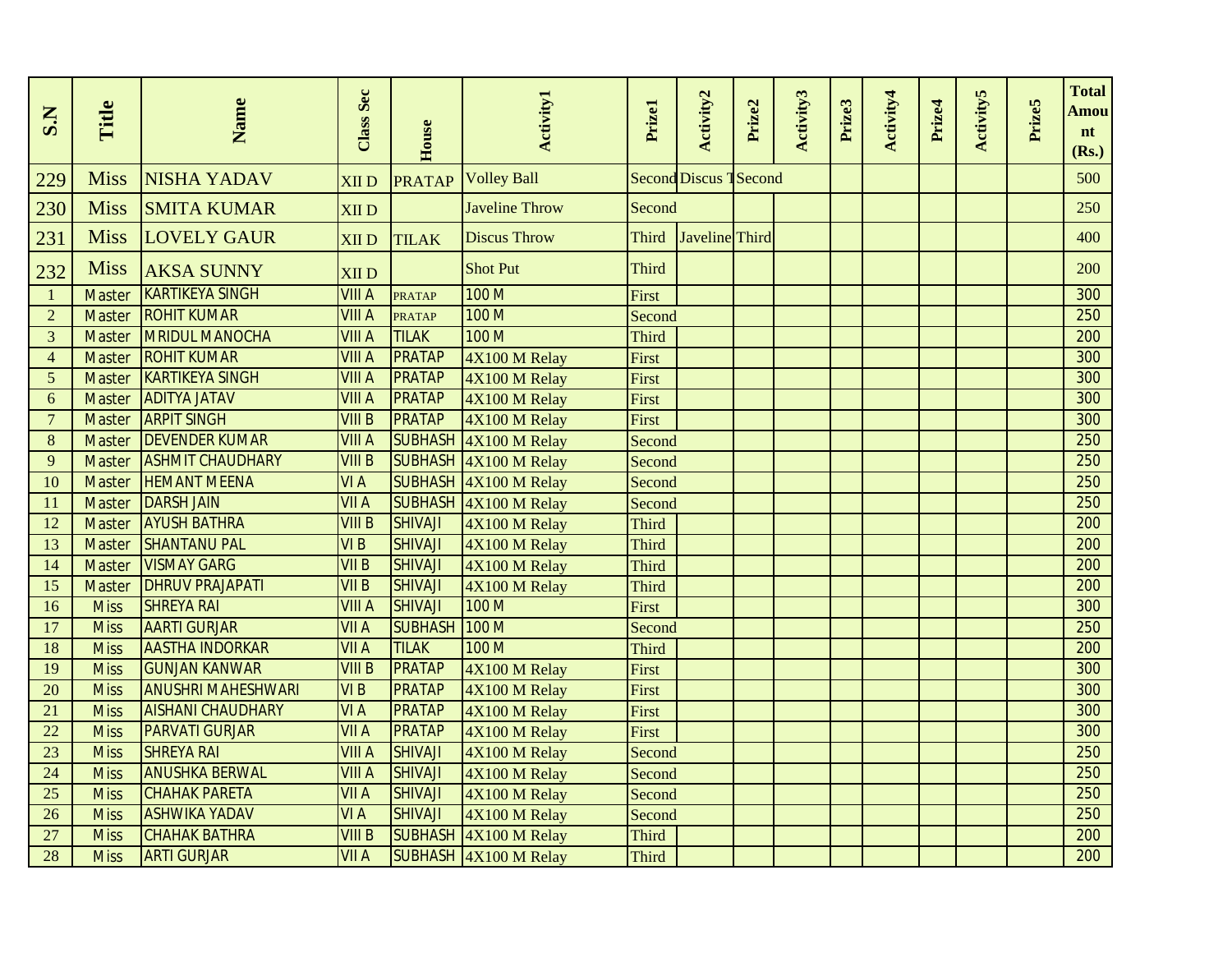| S.N             | Title         | Name                                         | Class Sec              | House                          | <b>Activity1</b>               | Prizel       | Activity2 | Prize2 | Activity3 | Prize3 | Activity4 | Prize4 | <b>Activity5</b> | Prize5 | <b>Total</b><br>Amou<br>nt |
|-----------------|---------------|----------------------------------------------|------------------------|--------------------------------|--------------------------------|--------------|-----------|--------|-----------|--------|-----------|--------|------------------|--------|----------------------------|
|                 |               |                                              |                        |                                |                                |              |           |        |           |        |           |        |                  |        | (Rs.)                      |
| 29              | <b>Miss</b>   | <b>SALONI VAISHNAV</b>                       | VIII A                 | <b>SUBHASH</b>                 | $4X100$ M Relay                | <b>Third</b> |           |        |           |        |           |        |                  |        | 200                        |
| 30              | <b>Miss</b>   | <b>SAKSHI DHARIWAL</b>                       | VI A                   |                                | SUBHASH 4X100 M Relay          | <b>Third</b> |           |        |           |        |           |        |                  |        | 200<br>300                 |
| 31              | <b>Master</b> | <b>ATUL KUMAR MANJHI</b>                     | XI C                   | SHIVAJI 100 M                  |                                | First        |           |        |           |        |           |        |                  |        |                            |
| 32              | <b>Master</b> | <b>SHUBHAM NEGI</b><br><b>MOHAMMAD HISAM</b> | XII C                  | <b>SUBHASH 100 M</b>           |                                | Second       |           |        |           |        |           |        |                  |        | 250                        |
| 33              | <b>Master</b> | <b>CHIRAG RANA</b>                           | XII A                  | <b>SUBHASH 100 M</b>           |                                | <b>Third</b> |           |        |           |        |           |        |                  |        | 200                        |
| 34              | <b>Master</b> | <b>MOHAMMAD HISAM</b>                        | XI C                   |                                | SUBHASH4X100 M Relay           | First        |           |        |           |        |           |        |                  |        | 300                        |
| 35              | <b>Master</b> | <b>SHUBHAM NEGI</b>                          | XII A                  |                                | SUBHASH4X100 M Relay           | First        |           |        |           |        |           |        |                  |        | 300<br>300                 |
| 36              | Master        | <b>GOURANG SEN</b>                           | XII C                  |                                | SUBHASH4X100 M Relay           | First        |           |        |           |        |           |        |                  |        | 300                        |
| 37              | <b>Master</b> | <b>KARTIK MEHTA</b>                          | XI A                   |                                | SUBHASH4X100 M Relay           | First        |           |        |           |        |           |        |                  |        | 250                        |
| 38              | <b>Master</b> | <b>ARJUN K V</b>                             | XII C<br>XIC           | <b>PRATAP</b><br><b>PRATAP</b> | $4X100$ M Relay                | Second       |           |        |           |        |           |        |                  |        | 250                        |
| 39              | <b>Master</b> |                                              |                        |                                | $4X100$ M Relay                | Second       |           |        |           |        |           |        |                  |        |                            |
| 40              | <b>Master</b> | <b>HEMANT KUMAR</b><br><b>AMIT IRAPA</b>     | XI <sub>B</sub><br>XIC | <b>PRATAP</b>                  | $4X100$ M Relay                | Second       |           |        |           |        |           |        |                  |        | 250<br>250                 |
| 41              | <b>Master</b> |                                              | XIC                    | <b>PRATAP</b><br><b>TILAK</b>  | $4X100$ M Relay                | Second       |           |        |           |        |           |        |                  |        | 200                        |
| 42              | <b>Master</b> | <b>PUNEET CHOUDHARY</b>                      |                        |                                | 4X100 M Relay                  | <b>Third</b> |           |        |           |        |           |        |                  |        |                            |
| 43              | <b>Master</b> | <b>HIMANSHU SURYA</b>                        | XII C<br>XIC           | <b>TILAK</b>                   | 4X100 M Relay                  | Third        |           |        |           |        |           |        |                  |        | 200<br>200                 |
| 44              | <b>Master</b> | <b>ANSHUMAN SAHU</b>                         | XIIC                   | <b>TILAK</b><br><b>TILAK</b>   | 4X100 M Relay                  | Third        |           |        |           |        |           |        |                  |        |                            |
| 45              | <b>Master</b> | <b>NIRBHAY SINGH TOMAR</b>                   |                        |                                | 4X100 M Relay                  | <b>Third</b> |           |        |           |        |           |        |                  |        | 200                        |
| 46              | <b>Miss</b>   | <b>PRANJAL NAHAR</b>                         | <b>IXB</b>             | <b>SHIVAJI</b>                 | 100 M<br>100 M                 | First        |           |        |           |        |           |        |                  |        | 300<br>250                 |
| 47              | <b>Miss</b>   | <b>LAVISHA KARAN</b>                         | X                      | <b>TILAK</b>                   |                                | Second       |           |        |           |        |           |        |                  |        |                            |
| 48              | <b>Miss</b>   | <b>DEEPTI KUMARI</b>                         | <b>IXA</b>             | <b>SUBHASH</b>                 | 100 M                          | <b>Third</b> |           |        |           |        |           |        |                  |        | 200                        |
| 49              | <b>Miss</b>   | <b>OMSI MEENA</b>                            | <b>XID</b>             | <b>SHIVAJI</b>                 | 4X100 M Relay                  | First        |           |        |           |        |           |        |                  |        | 300                        |
| 50              | <b>Miss</b>   | <b>ANUBHA JARWAL</b>                         | XI C                   | <b>SHIVAJI</b>                 | 4X100 M Relay                  | First        |           |        |           |        |           |        |                  |        | 300                        |
| 51              | <b>Miss</b>   | <b>ADITI TOMAR</b>                           | X C                    | <b>SHIVAJI</b>                 | 4X100 M Relay                  | First        |           |        |           |        |           |        |                  |        | 300                        |
| 52              | <b>Miss</b>   | <b>VISHAKHA PATEL</b>                        | IX B                   | <b>SHIVAJI</b>                 | 4X100 M Relay                  | First        |           |        |           |        |           |        |                  |        | 300                        |
| 53              | <b>Miss</b>   | <b>NELAN TOPNO</b>                           | XI <sub>D</sub>        | <b>TILAK</b>                   | 4X100 M Relay                  | Second       |           |        |           |        |           |        |                  |        | 250                        |
| 54              | <b>Miss</b>   | <b>LAVISHA KARAN</b>                         | X C<br>IX A            | <b>TILAK</b>                   | 4X100 M Relay                  | Second       |           |        |           |        |           |        |                  |        | 250<br>250                 |
| $\overline{55}$ | <b>Miss</b>   | <b>MIHIKA MAHESHWARI</b>                     |                        | <b>TILAK</b>                   | 4X100 M Relay                  | Second       |           |        |           |        |           |        |                  |        |                            |
| 56              | <b>Miss</b>   | <b>BHUMIKA MEENA</b>                         | IX B                   | <b>TILAK</b>                   | 4X100 M Relay                  | Second       |           |        |           |        |           |        |                  |        | 250                        |
| 57              | <b>Miss</b>   | <b>KHUSHI CHUNDAWAT</b>                      | IX B                   | <b>PRATAP</b>                  | 4X100 M Relay                  | <b>Third</b> |           |        |           |        |           |        |                  |        | 200                        |
| 58              | <b>Miss</b>   | <b>LAKHVINDER KAUR</b>                       | <b>IXA</b>             | <b>PRATAP</b>                  | 4X100 M Relay                  | <b>Third</b> |           |        |           |        |           |        |                  |        | 200                        |
| 59              | <b>Miss</b>   | <b>HARSHITA MEHRA</b>                        | XIC<br>XIB             | <b>PRATAP</b>                  | 4X100 M Relay                  | <b>Third</b> |           |        |           |        |           |        |                  |        | 200<br>$\overline{200}$    |
| 60              | <b>Miss</b>   | <b>SHRUTI UPADHYAY</b>                       |                        | <b>PRATAP</b>                  | 4X100 M Relay                  | <b>Third</b> |           |        |           |        |           |        |                  |        |                            |
| 61              | <b>Miss</b>   | <b>PRIYA DHAKAR</b>                          | <b>VIII B</b>          | <b>SHIVAJI</b>                 | <b>Individual Championship</b> |              |           |        |           |        |           |        |                  |        |                            |
| 62              | <b>Miss</b>   | <b>AAYUSHI VERMA</b>                         | IX B                   | <b>SHIVAJI</b>                 | <b>Individual Championship</b> |              |           |        |           |        |           |        |                  |        |                            |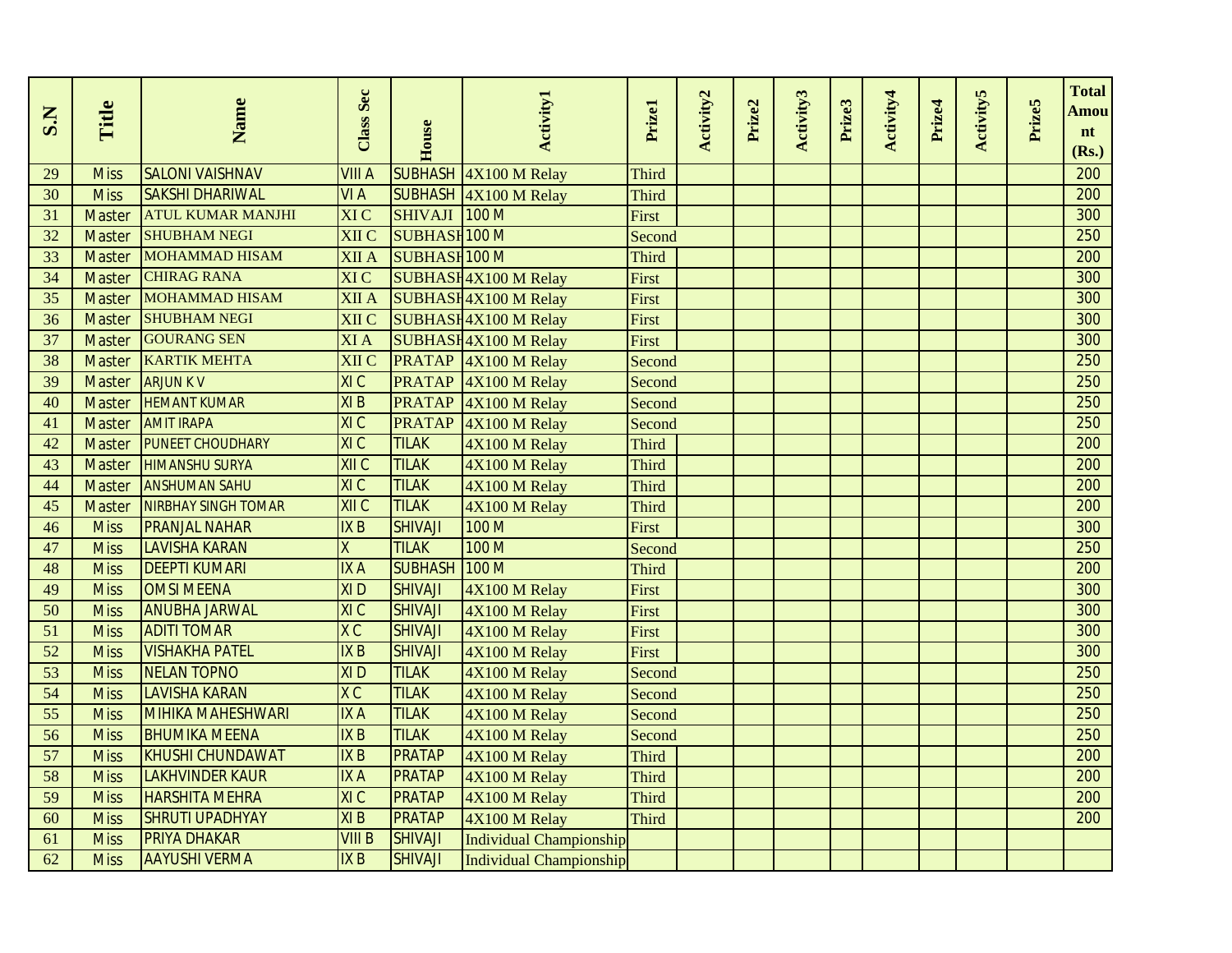| S.N            | Title         | Name                        | <b>Class Sec</b>           | House          | <b>Activity1</b>                     | Prizel        | Activity2                                         | Prize2        | Activity3                 | Prize3        | Activity4 | Prize4 | <b>Activity5</b>                           | Prize5 | <b>Total</b><br>Amou<br>nt<br>(Rs.) |
|----------------|---------------|-----------------------------|----------------------------|----------------|--------------------------------------|---------------|---------------------------------------------------|---------------|---------------------------|---------------|-----------|--------|--------------------------------------------|--------|-------------------------------------|
| 63             | Mr            | <b>SWAPNIL SALUNKHE</b>     | <b>PRT</b>                 |                | <b>SACK RACE</b>                     | First         |                                                   |               |                           |               |           |        |                                            |        |                                     |
| 64             | Mr            | <b>D R GOCHER</b>           | <b>TGT</b>                 |                | <b>SACK RACE</b>                     | Second        |                                                   |               |                           |               |           |        |                                            |        |                                     |
| 65             | Mr            | <b>BANWARI LAL</b>          | <b>TGT</b>                 |                | <b>SACK RACE</b>                     | Third         |                                                   |               |                           |               |           |        |                                            |        |                                     |
| 66             | Dr            | <b>RINKU GUPTA</b>          | PGT                        |                | <b>SPOON &amp; LEMON RACFirst</b>    |               |                                                   |               |                           |               |           |        |                                            |        |                                     |
| 67             | <b>Ms</b>     | <b>BHARTI JAIN</b>          | <b>PGT</b>                 |                | <b>SPOON &amp; LEMON RACSecond</b>   |               |                                                   |               |                           |               |           |        |                                            |        |                                     |
| 68             | <b>Ms</b>     | <b>MAANORAMA KOTHIYAL</b>   | PRT(SS)                    |                | <b>SPOON &amp; LEMON RACThird</b>    |               |                                                   |               |                           |               |           |        |                                            |        |                                     |
| 69             | <b>Ms</b>     | S MUTHULAKSHMI              | <b>TGT</b>                 |                | <b>SPOON &amp; LEMON RACThird</b>    |               |                                                   |               |                           |               |           |        |                                            |        |                                     |
|                |               |                             |                            |                |                                      |               |                                                   |               |                           |               |           |        |                                            |        |                                     |
|                |               |                             |                            |                | <b>Primary Sports Result-2018-19</b> |               |                                                   |               |                           |               |           |        |                                            |        |                                     |
| S.N            | <b>Title</b>  | <b>Name of the students</b> | <b>Class</b><br><b>Sec</b> | <b>House</b>   | Event-1                              |               | Prize1 Event-2 Prize2 Event-3 Prize Event-4 Prize |               |                           |               |           |        | <b>Total</b><br><b>Amou</b><br>nt<br>(Rs.) |        |                                     |
| $\mathbf{1}$   | <b>Master</b> | <b>Hitesh Bagdiya</b>       | $I - A$                    | <b>Tilak</b>   | <b>Potato Race</b>                   | <b>Third</b>  | <b>Ball</b><br><b>Throw</b>                       | <b>Secon</b>  | <b>50M</b><br><b>Dash</b> | First         |           |        | 750                                        |        |                                     |
| $\overline{2}$ | <b>Master</b> | <b>Daksh Mehra</b>          | I -A                       | Pratap         | <b>Potato Race</b>                   | <b>First</b>  |                                                   |               |                           |               |           |        | 300                                        |        |                                     |
| $\mathbf{3}$   | <b>Master</b> | <b>Mayank Rathore</b>       | $I - A$                    | <b>Subhash</b> | <b>Potato Race</b>                   |               | Second Hopping Second                             |               |                           |               |           |        | 500                                        |        |                                     |
| 4              | <b>Master</b> | <b>Avnish Shinde</b>        | $I - A$                    | <b>Shivaji</b> | <b>Hopping</b>                       | <b>First</b>  | Ball<br><b>Throw</b>                              | <b>First</b>  |                           |               |           |        | 600                                        |        |                                     |
| $5\phantom{1}$ | <b>Master</b> | <b>Harman Singh</b>         | $I - A$                    | <b>Subhash</b> | <b>Hopping</b>                       | <b>Third</b>  |                                                   |               |                           |               |           |        | 200                                        |        |                                     |
| $6\phantom{1}$ | <b>Master</b> | <b>Sukhdev</b>              | $I - A$                    | <b>Tilak</b>   | <b>Ball Throw</b>                    | <b>Third</b>  | <b>50M</b><br><b>Dash</b>                         | <b>Second</b> |                           |               |           |        | 450                                        |        |                                     |
| $\overline{7}$ | <b>Master</b> | <b>Vansh Vijay</b>          | $I - A$                    | <b>Shivaji</b> | 50M Dash                             | <b>Third</b>  |                                                   |               |                           |               |           |        | 200                                        |        |                                     |
| 8              | <b>Miss</b>   | <b>Kriisha Dungarwal</b>    | $\mathsf{I}$ -A            | Pratap         | <b>Potato Race</b>                   | First         | <b>Hopping Second</b>                             |               |                           |               |           |        | 550                                        |        |                                     |
| 9              | <b>Miss</b>   | <b>Dhruvi Yadav</b>         | $I - A$                    | <b>Subhash</b> | <b>Potato Race</b>                   | Second        |                                                   |               |                           |               |           |        | 250                                        |        |                                     |
| 10             | <b>Miss</b>   | Alishya Verma               | $I - A$                    | <b>Pratap</b>  | <b>Potato Race</b>                   | <b>Third</b>  | <b>Ball</b><br><b>Throw</b>                       | <b>Third</b>  | <b>50M</b><br><b>Dash</b> | <b>Second</b> |           |        | 650                                        |        |                                     |
| 11             | <b>Miss</b>   | <b>Ananya Singh</b>         | $I - A$                    | Shivaji        | <b>Hopping</b>                       | <b>First</b>  |                                                   |               |                           |               |           |        | 300                                        |        |                                     |
| 12             | <b>Miss</b>   | <b>Gurmeet Kaur</b>         | $I - A$                    | <b>Shivaji</b> | <b>Hopping</b>                       | <b>Third</b>  | <b>50M</b><br><b>Dash</b>                         | <b>Third</b>  |                           |               |           |        | 400                                        |        |                                     |
| 13             | <b>Miss</b>   | <b>Harshita Dashora</b>     | $I - A$                    | <b>Subhash</b> | <b>Ball Throw</b>                    | <b>First</b>  |                                                   |               |                           |               |           |        | 300                                        |        |                                     |
| 14             | <b>Miss</b>   | <b>Riddhi Singh</b>         | $I - A$                    |                | Subhash Ball Throw                   | <b>Second</b> |                                                   |               |                           |               |           |        | 250                                        |        |                                     |
|                |               |                             |                            |                |                                      |               |                                                   |               |                           |               |           |        |                                            |        |                                     |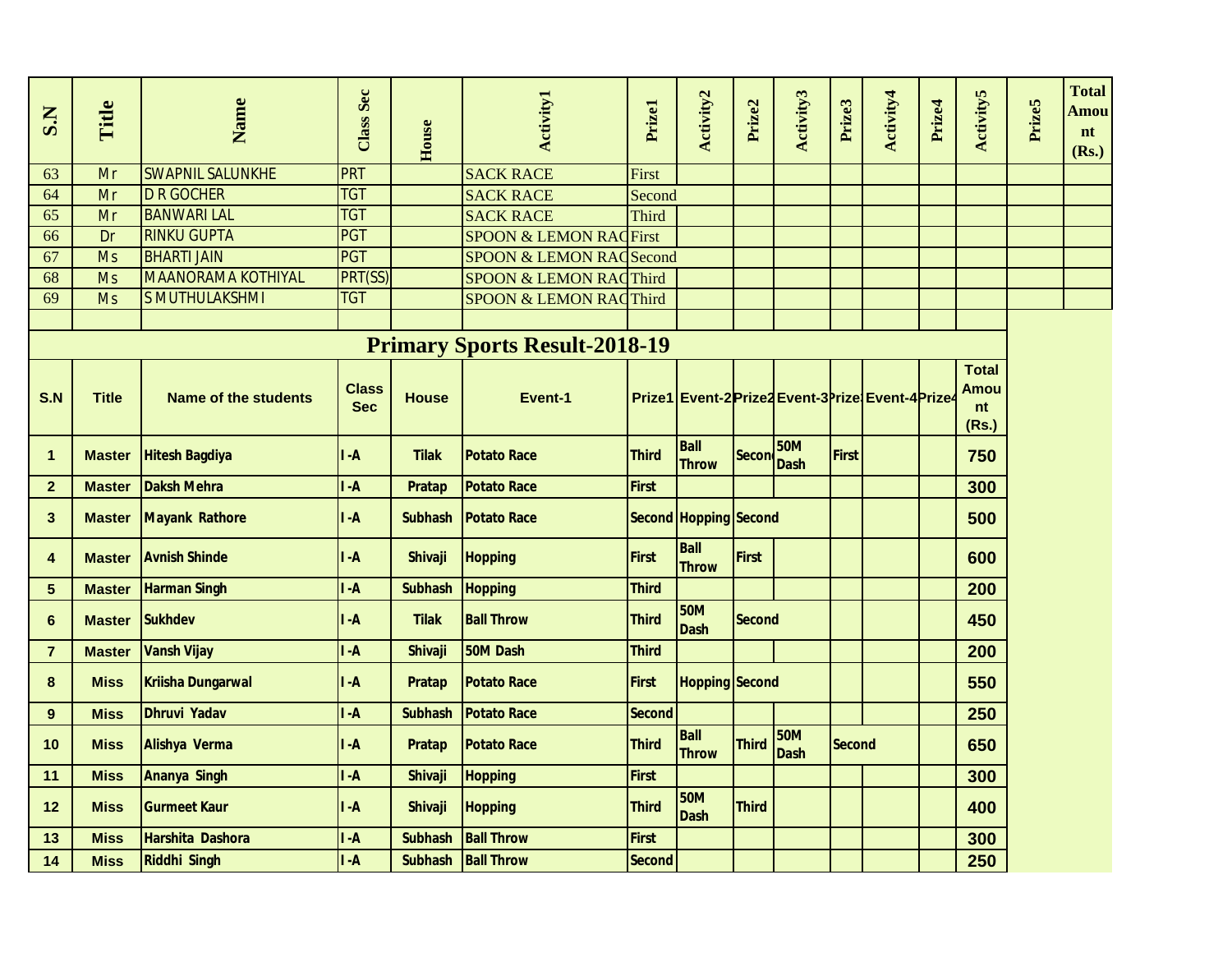| S.N | Title         | Name                           | Class Sec      | House          | <b>Activity1</b>   | Prizel        | Activity2                   | Prize2       | Activity3                   | Prize3        | Activity4                 | Prize4       | <b>Activity5</b> | Prize5 | <b>Total</b><br>Amou<br>nt<br>(Rs.) |
|-----|---------------|--------------------------------|----------------|----------------|--------------------|---------------|-----------------------------|--------------|-----------------------------|---------------|---------------------------|--------------|------------------|--------|-------------------------------------|
| 15  | <b>Miss</b>   | <b>Alina Bee</b>               | $\overline{A}$ | <b>Shivaji</b> | 50M Dash           | <b>First</b>  |                             |              |                             |               |                           |              | 300              |        |                                     |
| 16  | <b>Master</b> | Sidhant Tiwari                 | $-B$           | <b>Subhash</b> | <b>Potato Race</b> | <b>First</b>  |                             |              |                             |               |                           |              | 300              |        |                                     |
| 17  | <b>Master</b> | Kushagra Singh                 | - $\mathbf B$  | <b>Subhash</b> | <b>Potato Race</b> |               | Second Hopping First        |              | <b>50M</b><br><b>Dash</b>   | <b>Second</b> |                           |              | 800              |        |                                     |
| 18  | <b>Master</b> | Himanshu Gurjar                | $-B$           | <b>Tilak</b>   | <b>Potato Race</b> | <b>Third</b>  |                             |              |                             |               |                           |              | 200              |        |                                     |
| 19  | <b>Master</b> | Dheeraj Nagar                  | $-B$           | <b>Shivaji</b> | <b>Hopping</b>     | <b>Second</b> |                             |              |                             |               |                           |              | 250              |        |                                     |
| 20  | <b>Master</b> | <b>Prateek Kumar Kankarwal</b> | $-B$           | <b>Shivaji</b> | <b>Hopping</b>     | <b>Third</b>  |                             |              |                             |               |                           |              | 200              |        |                                     |
| 21  | <b>Master</b> | <b>Ahmed Ali</b>               | $-B$           | <b>Subhash</b> | <b>Ball Throw</b>  | <b>First</b>  |                             |              |                             |               |                           |              | 300              |        |                                     |
| 22  | <b>Master</b> | <b>Ayush Safela</b>            | $-B$           | <b>Pratap</b>  | <b>Ball Throw</b>  | <b>Second</b> |                             |              |                             |               |                           |              | 250              |        |                                     |
| 23  | <b>Master</b> | <b>Monil Dhakar</b>            | $-B$           | <b>Pratap</b>  | <b>Ball Throw</b>  | <b>Third</b>  |                             |              |                             |               |                           |              | 200              |        |                                     |
| 24  | <b>Master</b> | <b>Karan Veer Singh</b>        | $-B$           | <b>Pratap</b>  | 50M Dash           | <b>First</b>  |                             |              |                             |               |                           |              | 300              |        |                                     |
| 25  | <b>Master</b> | <b>Devraj Meena</b>            | $-B$           | Pratap         | 50M Dash           | <b>Third</b>  |                             |              |                             |               |                           |              | 200              |        |                                     |
| 26  | <b>Miss</b>   | <b>Anshu Khrol</b>             | $- B$          | <b>Tilak</b>   | <b>Potato Race</b> | <b>First</b>  | <b>Hopping Third</b>        |              | <b>Ball</b><br><b>Throw</b> | <b>First</b>  | <b>50M</b><br><b>Dash</b> | <b>Secon</b> | 1050             |        |                                     |
| 27  | <b>Miss</b>   | <b>Parleen Kaur</b>            | $\mathbf{-B}$  | <b>Tilak</b>   | <b>Potato Race</b> |               | Second Hopping First        |              | <b>50M</b><br><b>Dash</b>   | <b>Third</b>  |                           |              | 750              |        |                                     |
| 28  | <b>Miss</b>   | <b>Akshita Singh</b>           | $\mathbf{-B}$  | <b>Shivaji</b> | <b>Potato Race</b> | <b>Third</b>  | <b>Ball</b><br><b>Throw</b> | <b>Third</b> |                             |               |                           |              | 400              |        |                                     |
| 29  | <b>Miss</b>   | <b>Aqsha Ansari</b>            | - $\bf{B}$     | <b>Shivaji</b> | <b>Hopping</b>     | <b>Second</b> |                             |              |                             |               |                           |              | 250              |        |                                     |
| 30  | <b>Miss</b>   | <b>Ayesha Mansuri</b>          | $-B$           | <b>Shivaji</b> | <b>Ball Throw</b>  | <b>Second</b> |                             |              |                             |               |                           |              | 250              |        |                                     |
| 31  | <b>Miss</b>   | Kanishka Gahlot                | $I-B$          | <b>Tilak</b>   | 50M Dash           | <b>First</b>  |                             |              |                             |               |                           |              | 300              |        |                                     |
| 32  | <b>Master</b> | <b>Shubh Kumar Mourya</b>      | II-A           | <b>Tilak</b>   | 50M Dash           | <b>First</b>  | <b>Ball</b><br><b>Throw</b> | <b>First</b> | <b>Potato</b><br>Race       | <b>First</b>  |                           |              | 900              |        |                                     |
| 33  | <b>Master</b> | <b>Harsh Dhakar</b>            | $II - A$       | <b>Subhash</b> | 50M Dash           | <b>Second</b> |                             |              |                             |               |                           |              | 250              |        |                                     |
| 34  | <b>Master</b> | <b>Divyam Prajapat</b>         | $II - A$       | <b>Pratap</b>  | 50M Dash           | Third         |                             |              |                             |               |                           |              | 200              |        |                                     |
| 35  | <b>Master</b> | Sahaj Rai                      | II - A         | <b>Subhash</b> | <b>Ball Throw</b>  | <b>Second</b> |                             |              |                             |               |                           |              | 250              |        |                                     |
| 36  | <b>Master</b> | <b>Manay Karan</b>             | $II - A$       | <b>Subhash</b> | <b>Ball Throw</b>  | Third         | <b>Potato</b><br>Race       | <b>Third</b> |                             |               |                           |              | 400              |        |                                     |
| 37  | <b>Master</b> | Md. Rizwan                     | $II - A$       | <b>Shivaji</b> | <b>Hopping</b>     | <b>First</b>  |                             |              |                             |               |                           |              | 300              |        |                                     |
| 38  | <b>Master</b> | <b>Rishi Kumar Meena</b>       | $II - A$       | <b>Tilak</b>   | <b>Potato Race</b> | <b>Second</b> |                             |              |                             |               |                           |              | 250              |        |                                     |
| 39  | <b>Master</b> | <b>Vashitav Maloo</b>          | $II - A$       | <b>Pratap</b>  | <b>Hopping</b>     | <b>Second</b> |                             |              |                             |               |                           |              | 250              |        |                                     |
| 40  | <b>Master</b> | <b>Hardik Singore</b>          | $II - A$       | <b>Shivaji</b> | <b>Hopping</b>     | <b>Third</b>  |                             |              |                             |               |                           |              | 200              |        |                                     |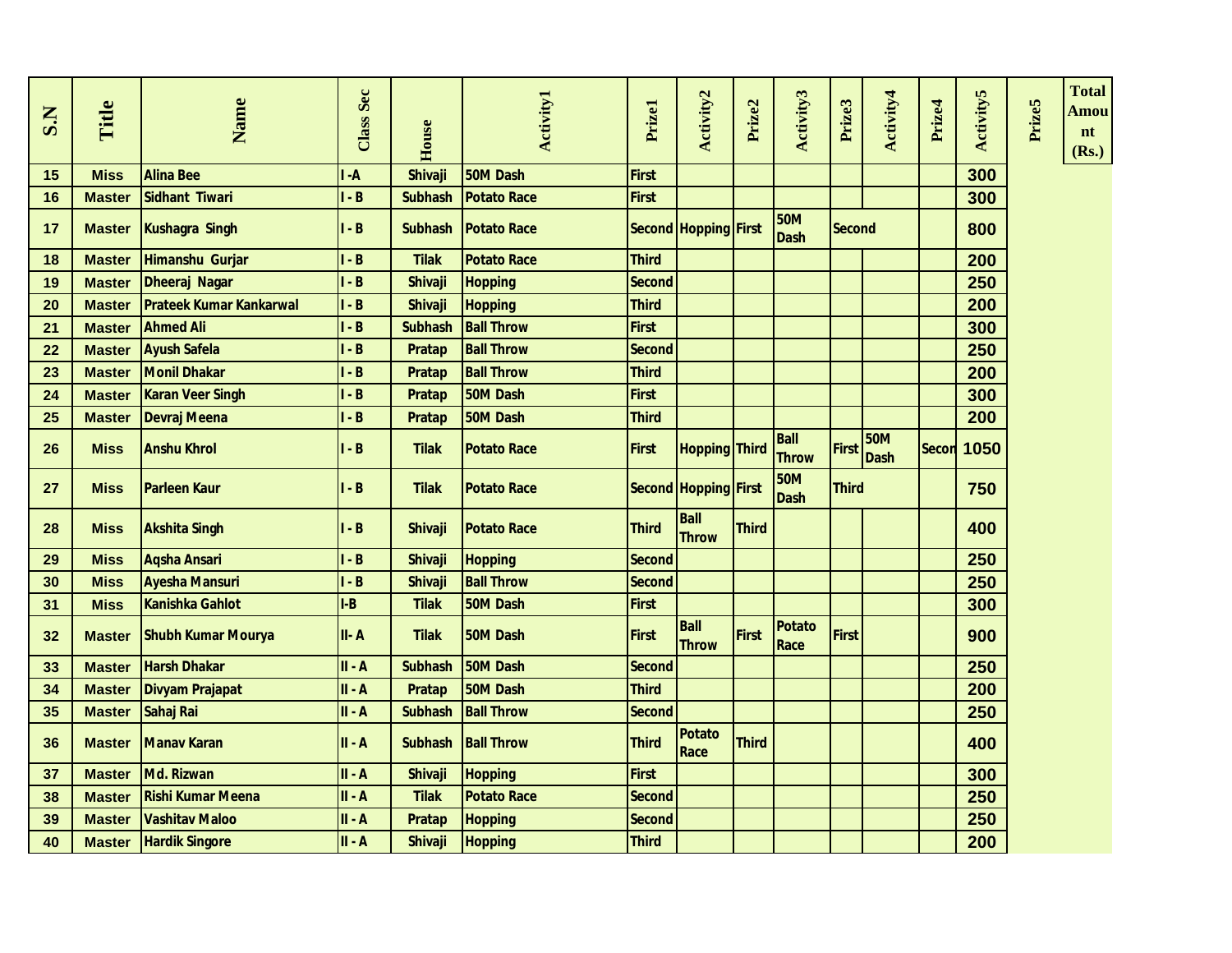| S.N | Title         | Name                        | <b>Class Sec</b> | House           | <b>Activity1</b>   | Prizel        | Activity <sub>2</sub>       | Prize2       | Activity3                   | Prize3        | Activity4                   | Prize4 | <b>Activity5</b> | Prize5 | <b>Total</b><br>Amou<br>nt<br>(Rs.) |
|-----|---------------|-----------------------------|------------------|-----------------|--------------------|---------------|-----------------------------|--------------|-----------------------------|---------------|-----------------------------|--------|------------------|--------|-------------------------------------|
| 41  | <b>Miss</b>   | <b>Anurika Thakur</b>       | $II - A$         | <b>Shivaji</b>  | <b>50M Dash</b>    | <b>First</b>  | <b>Hopping First</b>        |              |                             |               |                             |        | 600              |        |                                     |
| 42  | <b>Miss</b>   | Nikita Bodoliya             | II-A             | <b>Pratap</b>   | 50M Dash           | <b>Second</b> | <b>Ball</b><br><b>Throw</b> | <b>First</b> | Potato<br>Race              |               | Seco Hopping Secon          |        | 1050             |        |                                     |
| 43  | <b>Miss</b>   | <b>Avantika Awasthi</b>     | $II - A$         | <b>Subhash</b>  | 50M Dash           | <b>Third</b>  | <b>Ball</b><br><b>Throw</b> | <b>Third</b> |                             |               |                             |        | 400              |        |                                     |
| 44  | <b>Miss</b>   | <b>Hemani</b>               | II-A             | <b>Subhash</b>  | <b>Ball Throw</b>  | Second        |                             |              |                             |               |                             |        | 250              |        |                                     |
| 45  | <b>Miss</b>   | <b>Palak Kishore Wasnik</b> | $II - A$         | <b>Subhash</b>  | <b>Potato Race</b> | <b>First</b>  | <b>Hopping Third</b>        |              |                             |               |                             |        | 500              |        |                                     |
| 46  | <b>Miss</b>   | <b>Shivani</b>              | II-A             | <b>Shivaji</b>  | <b>Potato Race</b> | <b>Third</b>  |                             |              |                             |               |                             |        | 200              |        |                                     |
| 47  | <b>Master</b> | <b>Yazad Anklesaria</b>     | $II - B$         | <b>Subhash</b>  | 50M Dash           | First         | <b>Potato</b><br>Race       | First        | <b>Hopping Second</b>       |               |                             |        | 850              |        |                                     |
| 48  | <b>Master</b> | Atharva Jain                | $II - B$         | <b>Tilak</b>    | 50M Dash           | <b>Second</b> | <b>Ball</b><br><b>Throw</b> | <b>First</b> | Potato<br>Race              | <b>Second</b> |                             |        | 800              |        |                                     |
| 49  | <b>Master</b> | <b>Devansh Jain</b>         | $II - B$         | <b>Shivaji</b>  | <b>50M Dash</b>    | <b>Third</b>  | <b>Potato</b><br>Race       |              | Third   Hopping   First     |               |                             |        | 700              |        |                                     |
| 50  | <b>Master</b> | <b>Sudhanshu Boyat</b>      | $II - B$         | <b>Shivaji</b>  | <b>Ball Throw</b>  | Second        |                             |              |                             |               |                             |        | 250              |        |                                     |
| 51  | <b>Master</b> | <b>Harsh Kumawat</b>        | III - B          | <b>Shivaji</b>  | <b>Ball Throw</b>  | <b>Third</b>  |                             |              |                             |               |                             |        | 200              |        |                                     |
| 52  | <b>Master</b> | <b>Ruhan Ali</b>            | $II - B$         | <b>Subhash</b>  | <b>Hopping</b>     | <b>Third</b>  |                             |              |                             |               |                             |        | 200              |        |                                     |
| 53  | <b>Miss</b>   | <b>Shranya Banke</b>        | $II - B$         | <b>Tilak</b>    | 50M Dash           | First         | <b>Ball</b><br><b>Throw</b> | <b>Third</b> | Potato<br>Race              |               | <b>First Hopping First</b>  |        | 1100             |        |                                     |
| 54  | <b>Miss</b>   | Vartika Saini               | $II - B$         | <b>Subhash</b>  | 50M Dash           | Second        |                             |              |                             |               |                             |        | 250              |        |                                     |
| 55  | <b>Miss</b>   | <b>Shivnandani</b>          | $II - B$         | <b>Shivaji</b>  | 50M Dash           | <b>Third</b>  |                             |              |                             |               |                             |        | 200              |        |                                     |
| 56  | <b>Miss</b>   | <b>Yashica Jain</b>         | $II - B$         | <b>Pratap</b>   | <b>Ball Throw</b>  | First         | <b>Potato</b><br>Race       | Second       |                             |               |                             |        | 550              |        |                                     |
| 57  | <b>Miss</b>   | Lakshya Maru                | $II - B$         | Pratap          | <b>Ball Throw</b>  | <b>Second</b> | <b>Potato</b><br>Race       |              | Third Hopping Second        |               |                             |        | 700              |        |                                     |
| 58  | <b>Miss</b>   | <b>Mridul Sharma</b>        | $II - B$         | <b>Tilak</b>    | <b>Hopping</b>     | <b>Third</b>  |                             |              |                             |               |                             |        | 200              |        |                                     |
| 59  | <b>Master</b> | <b>Namish Meena</b>         | $III - A$        | <b>Pratap</b>   | <b>Hopping</b>     | <b>First</b>  | <b>50M</b><br><b>Dash</b>   | <b>Secon</b> | <b>Ball</b><br><b>Throw</b> | <b>Second</b> |                             |        | 800              |        |                                     |
| 60  | <b>Master</b> | <b>Divyansh Mali</b>        | $III - A$        | <b>Shivaji</b>  | <b>Hopping</b>     | <b>Second</b> | <b>Stand</b><br><b>Jump</b> | <b>First</b> | <b>50M</b><br><b>Dash</b>   | <b>First</b>  | <b>Ball</b><br><b>Throw</b> | First  | 1150             |        |                                     |
| 61  | <b>Master</b> | <b>Aalim Ali</b>            | III - A          | Subhash Hopping |                    | <b>Third</b>  | <b>Stand</b><br><b>Jump</b> | <b>Third</b> |                             |               |                             |        | 400              |        |                                     |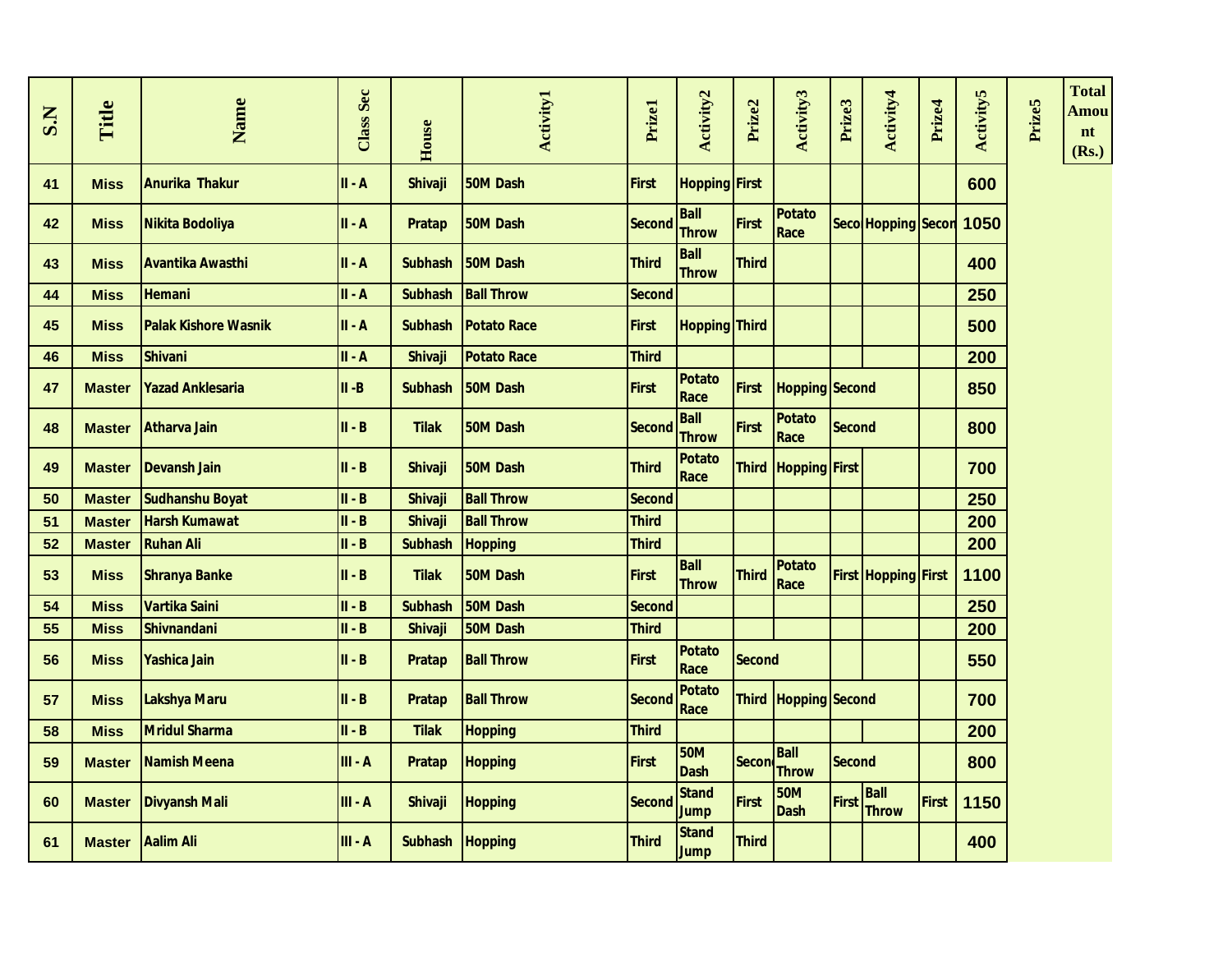| S.N | Title         | Name                     | <b>Class Sec</b> | House          | <b>Activity1</b>  | Prizel        | <b>Activity2</b>            | Prize2        | Activity3                   | Prize3       | Activity4                   | Prize4       | <b>Activity5</b> | Prize5 | <b>Total</b><br>Amou<br>nt<br>(Rs.) |
|-----|---------------|--------------------------|------------------|----------------|-------------------|---------------|-----------------------------|---------------|-----------------------------|--------------|-----------------------------|--------------|------------------|--------|-------------------------------------|
| 62  | <b>Master</b> | Rayyan S.M.              | III - A          | <b>Shivaji</b> | <b>Stand Jump</b> | <b>Second</b> |                             |               |                             |              |                             |              | 250              |        |                                     |
| 63  | <b>Master</b> | <b>Bhavya Maeshwari</b>  | $III - A$        | <b>Tilak</b>   | <b>50M Dash</b>   | <b>Third</b>  |                             |               |                             |              |                             |              | 200              |        |                                     |
| 64  | <b>Master</b> | <b>Shreyansh Nawal</b>   | $III - A$        | Pratap         | <b>Ball Throw</b> | <b>Third</b>  |                             |               |                             |              |                             |              | 200              |        |                                     |
| 65  | <b>Miss</b>   | Ananya Lohar             | $III - A$        | <b>Pratap</b>  | <b>Skipping</b>   | <b>First</b>  | <b>Stand</b><br>Jump        | <b>First</b>  | <b>50M</b><br><b>Dash</b>   | <b>First</b> |                             |              | 900              |        |                                     |
| 66  | <b>Miss</b>   | Vaishnavi Sharma         | $III - A$        | <b>Subhash</b> | <b>Skipping</b>   | <b>Second</b> |                             |               |                             |              |                             |              | 250              |        |                                     |
| 67  | <b>Miss</b>   | Yaksha Joshi             | $III - A$        | <b>Tilak</b>   | <b>Skipping</b>   | <b>Third</b>  | <b>Stand</b><br><b>Jump</b> | <b>Second</b> |                             |              |                             |              | 450              |        |                                     |
| 68  | <b>Miss</b>   | <b>Nehal Meena</b>       | $III - A$        | <b>Shivaji</b> | <b>Stand Jump</b> | <b>Third</b>  |                             |               |                             |              |                             |              | 200              |        |                                     |
| 69  | <b>Miss</b>   | <b>Yashvi Maheshwari</b> | $III - A$        | <b>Pratap</b>  | 50M Dash          | <b>Second</b> | <b>Ball</b><br><b>Throw</b> | <b>Second</b> |                             |              |                             |              | 500              |        |                                     |
| 70  | <b>Miss</b>   | <b>Alpita Joshi</b>      | $III - A$        | <b>Pratap</b>  | <b>50M Dash</b>   | <b>Third</b>  |                             |               |                             |              |                             |              | 200              |        |                                     |
| 71  | <b>Miss</b>   | <b>Vartika</b>           | $III - A$        | <b>Tilak</b>   | <b>Ball Throw</b> | <b>First</b>  |                             |               |                             |              |                             |              | 300              |        |                                     |
| 72  | <b>Miss</b>   | <b>Ritu Kumari</b>       | $III - A$        | <b>Shivaji</b> | <b>Ball Throw</b> | <b>Third</b>  |                             |               |                             |              |                             |              | 200              |        |                                     |
| 73  | <b>Master</b> | <b>Hemang Sharma</b>     | $III - B$        | <b>Tilak</b>   | <b>Hopping</b>    | <b>First</b>  | <b>50M</b><br><b>Dash</b>   | <b>Second</b> |                             |              |                             |              | 550              |        |                                     |
| 74  | <b>Master</b> | <b>Naitik Nagar</b>      | $III - B$        | <b>Subhash</b> | <b>Hopping</b>    | <b>Second</b> | <b>Stand</b><br><b>Jump</b> | <b>Third</b>  | <b>50M</b><br><b>Dash</b>   | <b>First</b> |                             |              | 750              |        |                                     |
| 75  | <b>Master</b> | <b>Charvish Malik</b>    | $III - B$        | <b>Shivaji</b> | <b>Hopping</b>    | <b>Third</b>  | <b>50M</b><br><b>Dash</b>   | <b>Third</b>  | <b>Ball</b><br><b>Throw</b> | <b>Third</b> |                             |              | 600              |        |                                     |
| 76  | <b>Master</b> | <b>Bharat Chouhan</b>    | $III - B$        | <b>Tilak</b>   | <b>Stand Jump</b> | <b>First</b>  |                             |               |                             |              |                             |              | 300              |        |                                     |
| 77  | <b>Master</b> | <b>Sarthak</b>           | $III - B$        | <b>Tilak</b>   | <b>Stand Jump</b> | Second        |                             |               |                             |              |                             |              | 250              |        |                                     |
| 78  | <b>Master</b> | <b>Gaurish Kedar</b>     | $III - B$        | <b>Pratap</b>  | <b>Ball Throw</b> | <b>First</b>  |                             |               |                             |              |                             |              | 300              |        |                                     |
| 79  | <b>Master</b> | <b>Ashwin Tripathi</b>   | $III - B$        | <b>Shivaji</b> | <b>Ball Throw</b> | <b>Second</b> |                             |               |                             |              |                             |              | 250              |        |                                     |
| 80  | <b>Miss</b>   | <b>Purwa Nagar</b>       | $III - B$        | <b>Shivaji</b> | <b>Skipping</b>   | <b>First</b>  | <b>Stand</b><br><b>Jump</b> | <b>Third</b>  | <b>50M</b><br><b>Dash</b>   | <b>First</b> | <b>Ball</b><br><b>Throw</b> | <b>First</b> | 1100             |        |                                     |
| 81  | <b>Miss</b>   | <b>Himagree Bhadoria</b> | $III - B$        | <b>Pratap</b>  | <b>Skipping</b>   | <b>Second</b> | <b>Ball</b><br><b>Throw</b> | <b>Second</b> |                             |              |                             |              | 500              |        |                                     |
| 82  | <b>Miss</b>   | Lakshita Gurjar          | $III - B$        | <b>Tilak</b>   | <b>Skipping</b>   | <b>Third</b>  |                             |               |                             |              |                             |              | 200              |        |                                     |
| 83  | <b>Miss</b>   | <b>Aastha Kumari</b>     | $III - B$        | <b>Tilak</b>   | <b>Stand Jump</b> | <b>First</b>  |                             |               |                             |              |                             |              | 300              |        |                                     |
| 84  | <b>Miss</b>   | <b>Kanishka Boyat</b>    | $III - B$        | <b>Subhash</b> | <b>Stand Jump</b> | <b>Second</b> | <b>50M</b><br><b>Dash</b>   | <b>Third</b>  |                             |              |                             |              | 450              |        |                                     |
| 85  | <b>Miss</b>   | <b>Nisha Nagar</b>       | $III - B$        | <b>Pratap</b>  | 50M Dash          | Second        |                             |               |                             |              |                             |              | 250              |        |                                     |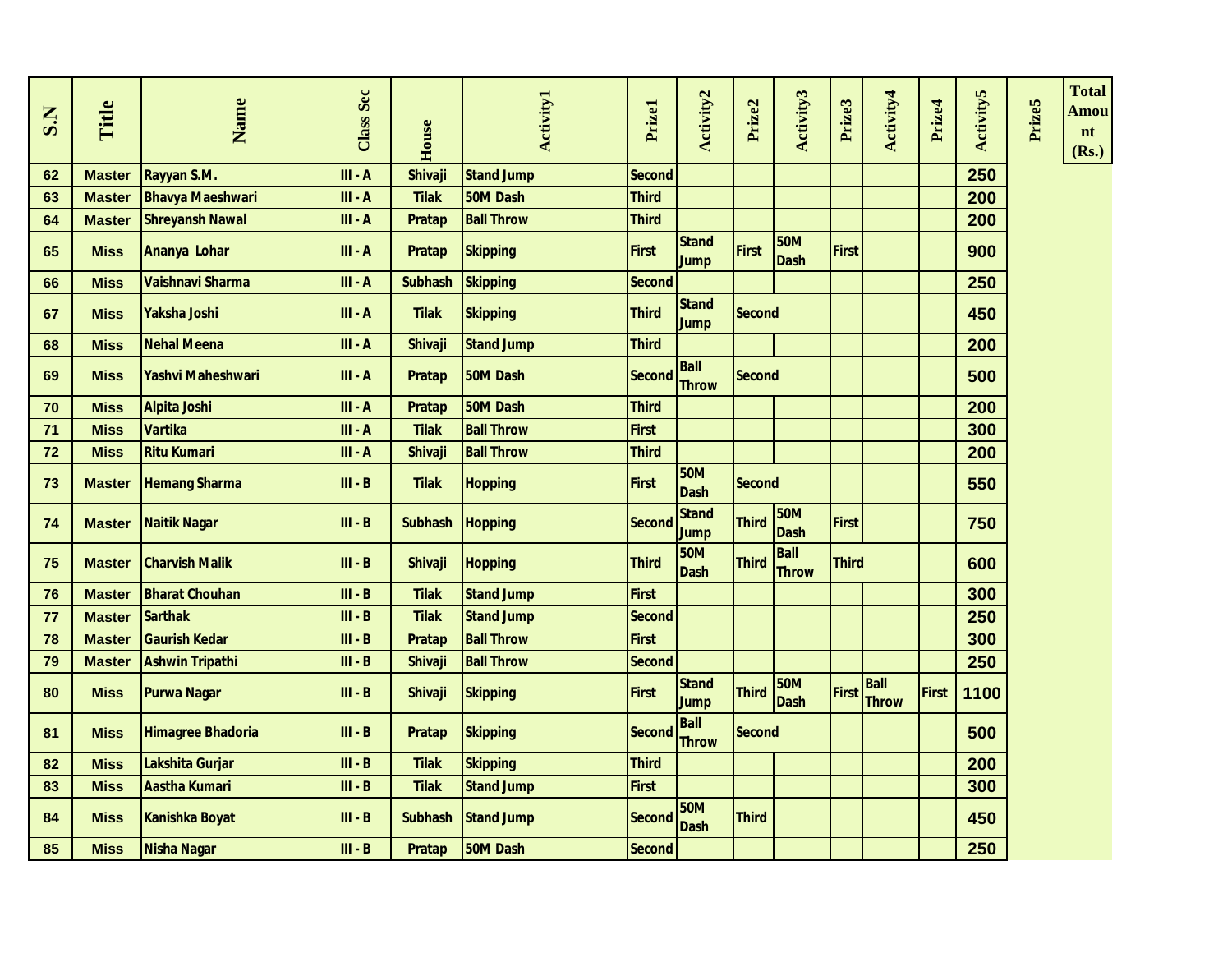| S.N | Title         | Name                     | Class Sec | House          | <b>Activity1</b>  | Prizel        | Activity2                   | Prize2        | Activity3                   | Prize3        | Activity4 | Prize4 | <b>Activity5</b> | Prize5 | <b>Total</b><br>Amou<br>n t<br>(Rs.) |
|-----|---------------|--------------------------|-----------|----------------|-------------------|---------------|-----------------------------|---------------|-----------------------------|---------------|-----------|--------|------------------|--------|--------------------------------------|
| 86  | <b>Miss</b>   | <b>Mimansa Singh</b>     | $III - B$ | <b>Shivaji</b> | <b>Ball Throw</b> | <b>Third</b>  |                             |               |                             |               |           |        | 200              |        |                                      |
| 87  | <b>Master</b> | <b>Mehul Berwa</b>       | $III - C$ | <b>Subhash</b> | <b>Hopping</b>    | <b>First</b>  | <b>Stand</b><br><b>Jump</b> | <b>Second</b> |                             |               |           |        | 550              |        |                                      |
| 88  | <b>Master</b> | <b>Mohnish Bhatgare</b>  | $III - C$ | <b>Tilak</b>   | <b>Hopping</b>    | <b>Second</b> | <b>Stand</b><br><b>Jump</b> | <b>Third</b>  | <b>50M</b><br><b>Dash</b>   | <b>Second</b> |           |        | 700              |        |                                      |
| 89  | <b>Master</b> | <b>Ayan Topnu</b>        | $III - C$ | <b>Shivaji</b> | <b>Hopping</b>    | <b>Third</b>  |                             |               |                             |               |           |        | 200              |        |                                      |
| 90  | <b>Master</b> | Naman Choudhary          | $III - C$ | <b>Shivaji</b> | <b>Stand Jump</b> | <b>First</b>  | <b>50M</b><br><b>Dash</b>   | <b>Third</b>  |                             |               |           |        | 500              |        |                                      |
| 91  | <b>Master</b> | <b>Kunal Jagtap</b>      | $III - C$ | <b>Shivaji</b> | 50M Dash          | <b>First</b>  | <b>Ball</b><br><b>Throw</b> | <b>Second</b> |                             |               |           |        | 550              |        |                                      |
| 92  | <b>Master</b> | <b>Rohan Panwar</b>      | $III - C$ | Pratap         | <b>Ball Throw</b> | <b>First</b>  |                             |               |                             |               |           |        | 300              |        |                                      |
| 93  | <b>Master</b> | <b>Moulik Agarwal</b>    | $III - C$ | <b>Pratap</b>  | <b>Ball Throw</b> | <b>Third</b>  |                             |               |                             |               |           |        | 200              |        |                                      |
| 94  | <b>Miss</b>   | Soumili Maji             | $III - C$ | Pratap         | <b>Skipping</b>   | <b>First</b>  |                             |               |                             |               |           |        | 300              |        |                                      |
| 95  | <b>Miss</b>   | Aayushi Kumari Singh     | $III - C$ | <b>Subhash</b> | <b>Skipping</b>   | <b>Second</b> |                             |               |                             |               |           |        | 250              |        |                                      |
| 96  | <b>Miss</b>   | Vaibhavi Bohra           | $III - C$ | <b>Subhash</b> | <b>Skipping</b>   | <b>Third</b>  |                             |               |                             |               |           |        | 200              |        |                                      |
| 97  | <b>Miss</b>   | Vandana Kandara          | $III - C$ | <b>Tilak</b>   | <b>Stand Jump</b> | <b>First</b>  | <b>50M</b><br><b>Dash</b>   | <b>Third</b>  | <b>Ball</b><br><b>Throw</b> | <b>First</b>  |           |        | 800              |        |                                      |
| 98  | <b>Miss</b>   | <b>Onjal Barmate</b>     | $III - C$ | <b>Shivaji</b> | <b>Stand Jump</b> | <b>Second</b> |                             |               |                             |               |           |        | 250              |        |                                      |
| 99  | <b>Miss</b>   | <b>Khyati Goyal</b>      | $III - C$ | <b>Subhash</b> | <b>Stand Jump</b> | <b>Third</b>  | <b>Ball</b><br><b>Throw</b> | <b>Third</b>  |                             |               |           |        | 400              |        |                                      |
| 100 | <b>Miss</b>   | Prajana Pradhan          | $III - C$ | <b>Tilak</b>   | 50M Dash          | <b>First</b>  |                             |               |                             |               |           |        | 300              |        |                                      |
| 101 | <b>Miss</b>   | <b>Ishita Mittal</b>     | $III - C$ | <b>Pratap</b>  | 50M Dash          | <b>Second</b> | <b>Ball</b><br><b>Throw</b> | <b>Second</b> |                             |               |           |        | 500              |        |                                      |
| 102 | <b>Master</b> | <b>Mohit Sangat</b>      | IV-A      | Pratap         | 50M Dash          | First         | <b>Hopping Third</b>        |               |                             |               |           |        | 500              |        |                                      |
| 103 | <b>Master</b> | <b>Anish Dwivedi</b>     | IV-A      | <b>Subhash</b> | 50M Dash          |               | <b>Second Hopping First</b> |               | <b>Stand</b><br>Jump        | <b>First</b>  |           |        | 850              |        |                                      |
| 104 | <b>Master</b> | Mohd. Kamil              | IV-A      | <b>Tilak</b>   | 50M Dash          | <b>Third</b>  |                             |               |                             |               |           |        | 200              |        |                                      |
| 105 | <b>Master</b> | <b>Tanmay Meena</b>      | IV-A      | <b>Tilak</b>   | <b>Ball Throw</b> | <b>First</b>  |                             |               |                             |               |           |        | 300              |        |                                      |
| 106 | <b>Master</b> | <b>Mohd. Ayan</b>        | IV-A      | <b>Subhash</b> | <b>Ball Throw</b> | <b>Second</b> |                             |               |                             |               |           |        | 250              |        |                                      |
| 107 | <b>Master</b> | <b>Keshav Maheshwari</b> | IV-A      | <b>Subhash</b> | <b>Ball Throw</b> | <b>Third</b>  | <b>Hopping Secon</b>        |               | <b>Stand</b><br><b>Jump</b> | <b>Second</b> |           |        | 700              |        |                                      |
| 108 | <b>Master</b> | <b>Awaiz Ahmed</b>       | IV-A      | Pratap         | <b>Stand Jump</b> | <b>Third</b>  |                             |               |                             |               |           |        | 200              |        |                                      |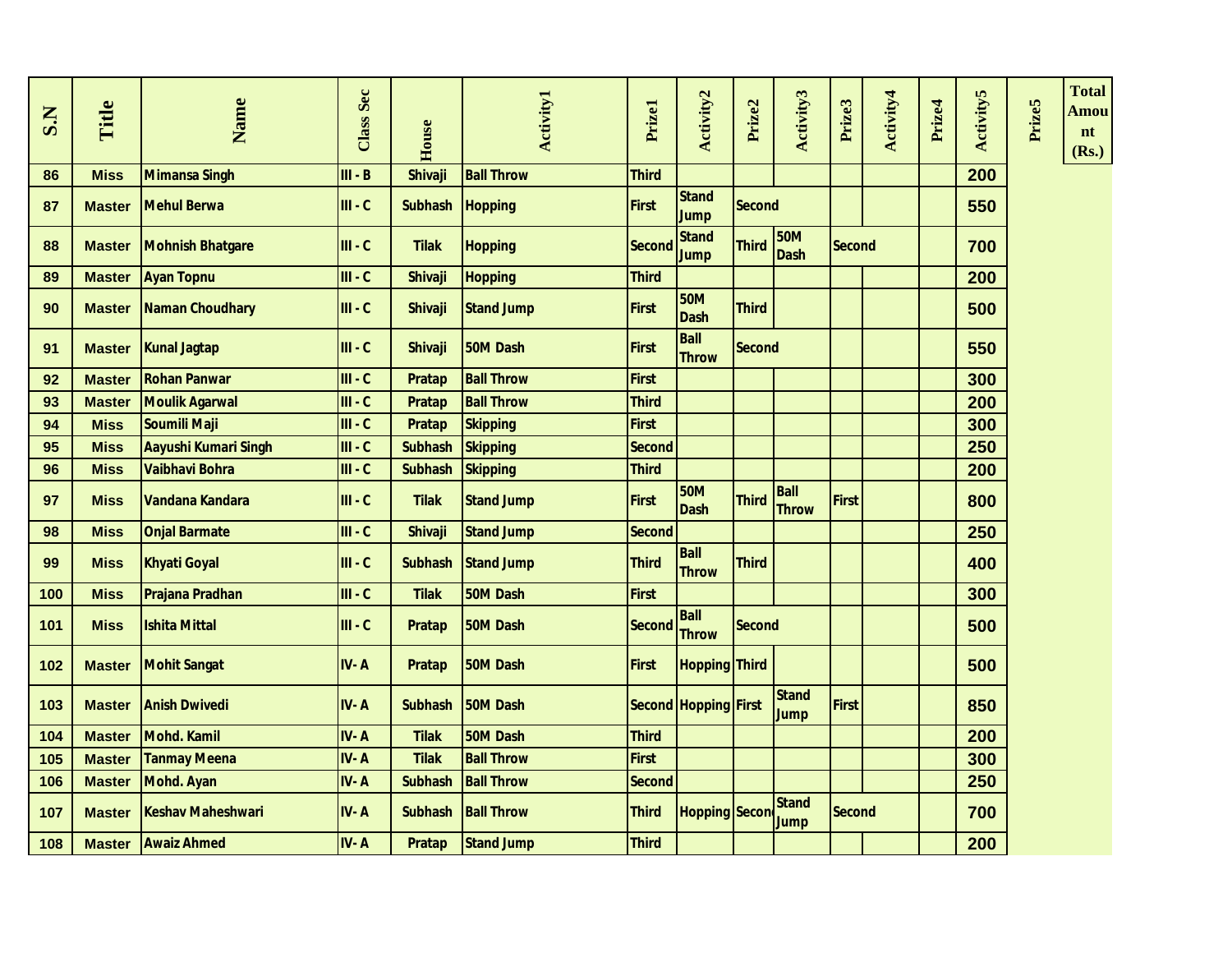| Title         | Name                     | Class Sec                                                             | House          | <b>Activity1</b>  | Prizel                                                                                                                                                                      | Activity2                   | Prize2       | Activity3                                                                                                               | Prize3                                 | Activity4 | Prize4                                                                                                      | <b>Activity5</b> | Prize5 | <b>Total</b><br>Amou<br>nt<br>(Rs.) |
|---------------|--------------------------|-----------------------------------------------------------------------|----------------|-------------------|-----------------------------------------------------------------------------------------------------------------------------------------------------------------------------|-----------------------------|--------------|-------------------------------------------------------------------------------------------------------------------------|----------------------------------------|-----------|-------------------------------------------------------------------------------------------------------------|------------------|--------|-------------------------------------|
| <b>Miss</b>   | <b>Bhumika Gosar</b>     | IV-A                                                                  | Shivaji        | 50M Dash          | <b>First</b>                                                                                                                                                                |                             |              |                                                                                                                         |                                        |           |                                                                                                             | 300              |        |                                     |
| <b>Miss</b>   | Samriddhi Goyal          | IV-A                                                                  | Pratap         | 50M Dash          | <b>Second</b>                                                                                                                                                               | <b>Stand</b><br><b>Jump</b> |              |                                                                                                                         |                                        |           |                                                                                                             | 550              |        |                                     |
| <b>Miss</b>   |                          | IV-A                                                                  | <b>Tilak</b>   | 50M Dash          | <b>Third</b>                                                                                                                                                                | <b>Ball</b><br><b>Throw</b> |              |                                                                                                                         |                                        |           |                                                                                                             | 650              |        |                                     |
| <b>Miss</b>   | <b>Avni Panchal</b>      | IV-A                                                                  | <b>Subhash</b> |                   | <b>First</b>                                                                                                                                                                |                             |              | <b>Stand</b><br>Jump                                                                                                    |                                        |           |                                                                                                             | 800              |        |                                     |
| <b>Miss</b>   | <b>Hansika Makkar</b>    | IV-A                                                                  | <b>Shivaji</b> |                   | <b>Second</b>                                                                                                                                                               |                             |              |                                                                                                                         |                                        |           |                                                                                                             | 250              |        |                                     |
| <b>Miss</b>   | <b>Prachi Kushwaha</b>   | IV-A                                                                  | Shivaji        | <b>Skipping</b>   | <b>Third</b>                                                                                                                                                                |                             |              |                                                                                                                         |                                        |           |                                                                                                             | 200              |        |                                     |
| <b>Miss</b>   | <b>Hitika Malhotra</b>   | IV-A                                                                  | <b>Tilak</b>   | <b>Stand Jump</b> | <b>Second</b>                                                                                                                                                               |                             |              |                                                                                                                         |                                        |           |                                                                                                             | 250              |        |                                     |
| <b>Master</b> |                          | $IV - B$                                                              | Shivaji        | 50M Dash          | <b>First</b>                                                                                                                                                                | <b>Ball</b><br><b>Throw</b> |              |                                                                                                                         |                                        |           |                                                                                                             | 900              |        |                                     |
| <b>Master</b> |                          | $IV - B$                                                              | <b>Subhash</b> | <b>50M Dash</b>   |                                                                                                                                                                             |                             |              |                                                                                                                         |                                        |           |                                                                                                             | 500              |        |                                     |
| <b>Master</b> | <b>Athrav Agarwal</b>    | $IV - B$                                                              | <b>Subhash</b> | 50M Dash          | <b>Third</b>                                                                                                                                                                |                             |              |                                                                                                                         |                                        |           |                                                                                                             | 200              |        |                                     |
| <b>Master</b> | Tejas Raj                | $IV - B$                                                              | <b>Subhash</b> |                   | Second                                                                                                                                                                      | <b>Stand</b><br><b>Jump</b> |              |                                                                                                                         |                                        |           |                                                                                                             | 550              |        |                                     |
| <b>Master</b> | <b>Akshat</b>            | $IV - B$                                                              | <b>Pratap</b>  | <b>Ball Throw</b> | <b>Third</b>                                                                                                                                                                |                             |              |                                                                                                                         |                                        |           |                                                                                                             | 200              |        |                                     |
| <b>Master</b> |                          | $IV - B$                                                              | <b>Tilak</b>   |                   | <b>Third</b>                                                                                                                                                                | <b>Stand</b><br><b>Jump</b> |              |                                                                                                                         |                                        |           |                                                                                                             | 450              |        |                                     |
| <b>Master</b> | <b>Shouryaveer Singh</b> | $IV - B$                                                              | <b>Shivaji</b> |                   | <b>Third</b>                                                                                                                                                                |                             |              |                                                                                                                         |                                        |           |                                                                                                             | 200              |        |                                     |
| <b>Miss</b>   | <b>Ayaati Rathi</b>      | $IV - B$                                                              | <b>Shivaji</b> |                   | <b>First</b>                                                                                                                                                                | <b>Stand</b><br><b>Jump</b> |              |                                                                                                                         |                                        |           |                                                                                                             | 600              |        |                                     |
| <b>Miss</b>   | <b>Shreeja Pareek</b>    | $IV - B$                                                              | <b>Pratap</b>  | 50M Dash          | Second                                                                                                                                                                      |                             |              |                                                                                                                         |                                        |           |                                                                                                             | 250              |        |                                     |
| <b>Miss</b>   | <b>Ritu Baresha</b>      | $IV - B$                                                              | <b>Pratap</b>  | 50M Dash          | <b>Third</b>                                                                                                                                                                |                             |              |                                                                                                                         |                                        |           |                                                                                                             | 200              |        |                                     |
| <b>Miss</b>   | <b>Riddhi Ghotwal</b>    | $IV - B$                                                              | Shivaji        |                   | <b>First</b>                                                                                                                                                                |                             |              |                                                                                                                         |                                        |           |                                                                                                             | 500              |        |                                     |
| <b>Miss</b>   | Saanvi Chouhan           | $IV - B$                                                              | <b>Tilak</b>   | <b>Ball Throw</b> | <b>Second</b>                                                                                                                                                               |                             |              |                                                                                                                         |                                        |           |                                                                                                             | 250              |        |                                     |
| <b>Miss</b>   | <b>Monika Mavai</b>      | $IV - B$                                                              | <b>Pratap</b>  |                   | <b>Third</b>                                                                                                                                                                |                             |              | <b>Stand</b><br><b>Jump</b>                                                                                             |                                        |           |                                                                                                             | 700              |        |                                     |
| <b>Miss</b>   | <b>Harita Sharma</b>     | $IV - B$                                                              | <b>Subhash</b> |                   | <b>First</b>                                                                                                                                                                |                             |              |                                                                                                                         |                                        |           |                                                                                                             | 300              |        |                                     |
| <b>Miss</b>   | <b>Nikita Gour</b>       | $IV - B$                                                              | <b>Tilak</b>   | <b>Stand Jump</b> | <b>Third</b>                                                                                                                                                                |                             |              |                                                                                                                         |                                        |           |                                                                                                             | 200              |        |                                     |
| <b>Master</b> | <b>Nakul Meena</b>       | $IV - C$                                                              | <b>Subhash</b> | 50M Dash          | <b>First</b>                                                                                                                                                                | <b>Ball</b><br><b>Throw</b> | <b>Third</b> | Stand<br><b>Jump</b>                                                                                                    |                                        |           |                                                                                                             | 700              |        |                                     |
|               |                          | Ragini<br><b>Tanmay Mahur</b><br>Manoj Sharma<br><b>Yash Singolia</b> |                |                   | <b>Ball Throw</b><br><b>Ball Throw</b><br><b>Ball Throw</b><br><b>Hopping</b><br><b>Stand Jump</b><br>50M Dash<br><b>Ball Throw</b><br><b>Ball Throw</b><br><b>Skipping</b> |                             |              | <b>First</b><br><b>Skipping First</b><br><b>First</b><br><b>First</b><br><b>Skipping Third</b><br><b>Skipping Secon</b> | Second Hopping Second<br><b>Second</b> |           | <b>Third Skipping Second</b><br><b>Third</b><br><b>First Hopping First</b><br><b>Second</b><br><b>Third</b> |                  |        |                                     |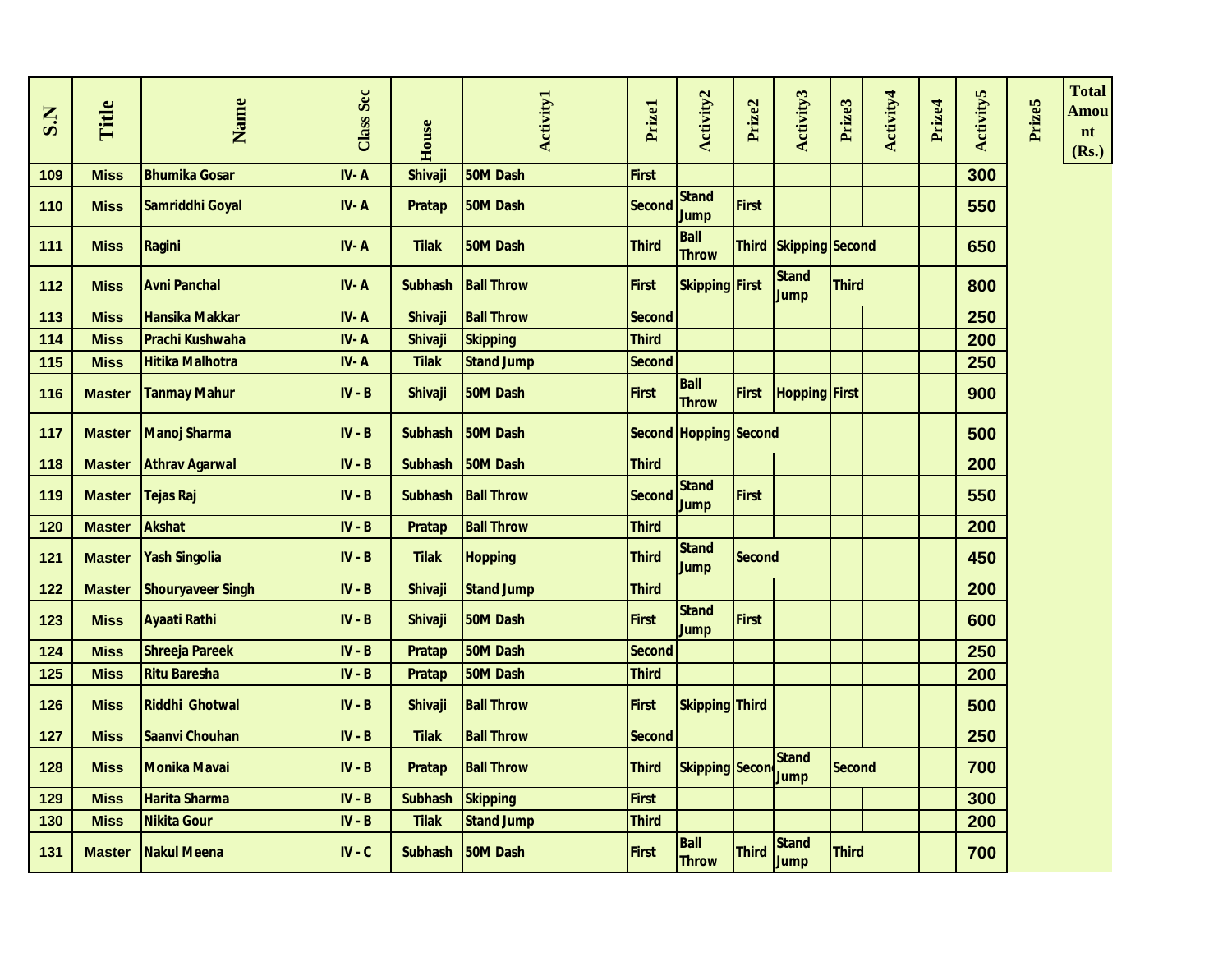| S.N | Title         | Name                       | <b>Class Sec</b> | House          | <b>Activity1</b>  | Prizel        | Activity <sub>2</sub>         | Prize2        | Activity3                   | Prize3       | Activity4            | Prize4       | <b>Activity5</b> | Prize5 | <b>Total</b><br>Amou<br>nt<br>(Rs.) |
|-----|---------------|----------------------------|------------------|----------------|-------------------|---------------|-------------------------------|---------------|-----------------------------|--------------|----------------------|--------------|------------------|--------|-------------------------------------|
| 132 | <b>Master</b> | <b>Piyush Lodha</b>        | $IV - C$         | <b>Tilak</b>   | 50M Dash          | <b>Second</b> | <b>Ball</b><br><b>Throw</b>   | First         | <b>Stand</b><br><b>Jump</b> | <b>First</b> |                      |              | 850              |        |                                     |
| 133 | <b>Master</b> | <b>Pulkit Kumawat</b>      | $IV - C$         | <b>Shivaji</b> | 50M Dash          | <b>Third</b>  | <b>Hopping Second</b>         |               |                             |              |                      |              | 450              |        |                                     |
| 134 | <b>Master</b> | <b>Mohnish Badoliya</b>    | $IV - C$         | <b>Tilak</b>   | <b>Ball Throw</b> |               | Second Hopping First          |               |                             |              |                      |              | 550              |        |                                     |
| 135 | <b>Master</b> | <b>Raghav Vyas</b>         | $IV - C$         | <b>Pratap</b>  | <b>Hopping</b>    | <b>Third</b>  | <b>Stand</b><br><b>Jump</b>   | <b>Second</b> |                             |              |                      |              | 450              |        |                                     |
| 136 | <b>Miss</b>   | <b>Shreyashi Choudhary</b> | $IV - C$         | <b>Shivaji</b> | 50M Dash          | <b>First</b>  |                               |               |                             |              |                      |              | 300              |        |                                     |
| 137 | <b>Miss</b>   | <b>Komal Sangat</b>        | $IV - C$         | <b>Pratap</b>  | 50M Dash          |               | <b>Second Skipping Second</b> |               |                             |              |                      |              | 500              |        |                                     |
| 138 | <b>Miss</b>   | <b>Taniya Meena</b>        | $IV - C$         | <b>Subhash</b> | <b>50M Dash</b>   | <b>Third</b>  | <b>Ball</b><br><b>Throw</b>   |               | Secon Skipping First        |              | <b>Stand</b><br>Jump | <b>Third</b> | 950              |        |                                     |
| 139 | <b>Miss</b>   | Tarushi Tripathi           | $IV - C$         | <b>Shivaji</b> | <b>Ball Throw</b> | <b>First</b>  | <b>Stand</b><br><b>Jump</b>   | <b>First</b>  |                             |              |                      |              | 600              |        |                                     |
| 140 | <b>Miss</b>   | <b>Manvi Sharma</b>        | $IV - C$         | <b>Pratap</b>  | <b>Ball Throw</b> | <b>Third</b>  |                               |               |                             |              |                      |              | 200              |        |                                     |
| 141 | <b>Miss</b>   | Lakshita Meena             | $IV - C$         | Shivaji        | Skipping          | <b>Third</b>  |                               |               |                             |              |                      |              | 200              |        |                                     |
| 142 | <b>Miss</b>   | Sonakshi Buniya            | $IV - C$         | <b>Tilak</b>   | <b>Stand Jump</b> | <b>Second</b> |                               |               |                             |              |                      |              | 250              |        |                                     |
| 143 | <b>Master</b> | <b>Bhaskar Koli</b>        | $V - A$          | <b>Pratap</b>  | 100M Dash         | <b>First</b>  | <b>Ball</b><br><b>Throw</b>   | <b>Third</b>  |                             |              |                      |              | 500              |        |                                     |
| 144 | <b>Master</b> | <b>Athray Sharma</b>       | $V - A$          | <b>Tilak</b>   | 100M Dash         | Second        | <b>Ball</b><br><b>Throw</b>   | <b>Second</b> |                             |              |                      |              | 500              |        |                                     |
| 145 | <b>Master</b> | <b>Palaksh Meean</b>       | V-A              | <b>Pratap</b>  | 100M Dash         | <b>Third</b>  | <b>Hopping First</b>          |               | <b>Stand</b><br><b>Jump</b> | <b>First</b> |                      |              | 800              |        |                                     |
| 146 | <b>Master</b> | <b>Astitav Singh</b>       | V-A              | <b>Subhash</b> | Hopping           | <b>Second</b> | <b>Stand</b><br><b>Jump</b>   | <b>Second</b> |                             |              |                      |              | 500              |        |                                     |
| 147 | <b>Master</b> | <b>Iresh Kumar</b>         | $V - A$          | <b>Subhash</b> | <b>Hopping</b>    | <b>Third</b>  |                               |               |                             |              |                      |              | 200              |        |                                     |
| 148 | <b>Master</b> | <b>Ekansh Mangal</b>       | V-A              | <b>Pratap</b>  | <b>Stand Jump</b> | <b>Third</b>  |                               |               |                             |              |                      |              | 200              |        |                                     |
| 149 | <b>Master</b> | <b>Divyansh Gupta</b>      | V-A              | <b>Shivaji</b> | <b>Ball Throw</b> | <b>First</b>  |                               |               |                             |              |                      |              | 300              |        |                                     |
| 150 | <b>Miss</b>   | <b>Ananya Singh</b>        | $V - A$          | <b>Shivaji</b> | 100M Dash         | <b>First</b>  | <b>Stand</b><br><b>Jump</b>   |               | <b>Ball</b><br>Secon Throw  | <b>Third</b> |                      |              | 750              |        |                                     |
| 151 | <b>Miss</b>   | <b>Divya Negi</b>          | $V - A$          | <b>Shivaji</b> | 100M Dash         | <b>Second</b> | <b>Ball</b><br><b>Throw</b>   | <b>Second</b> |                             |              |                      |              | 500              |        |                                     |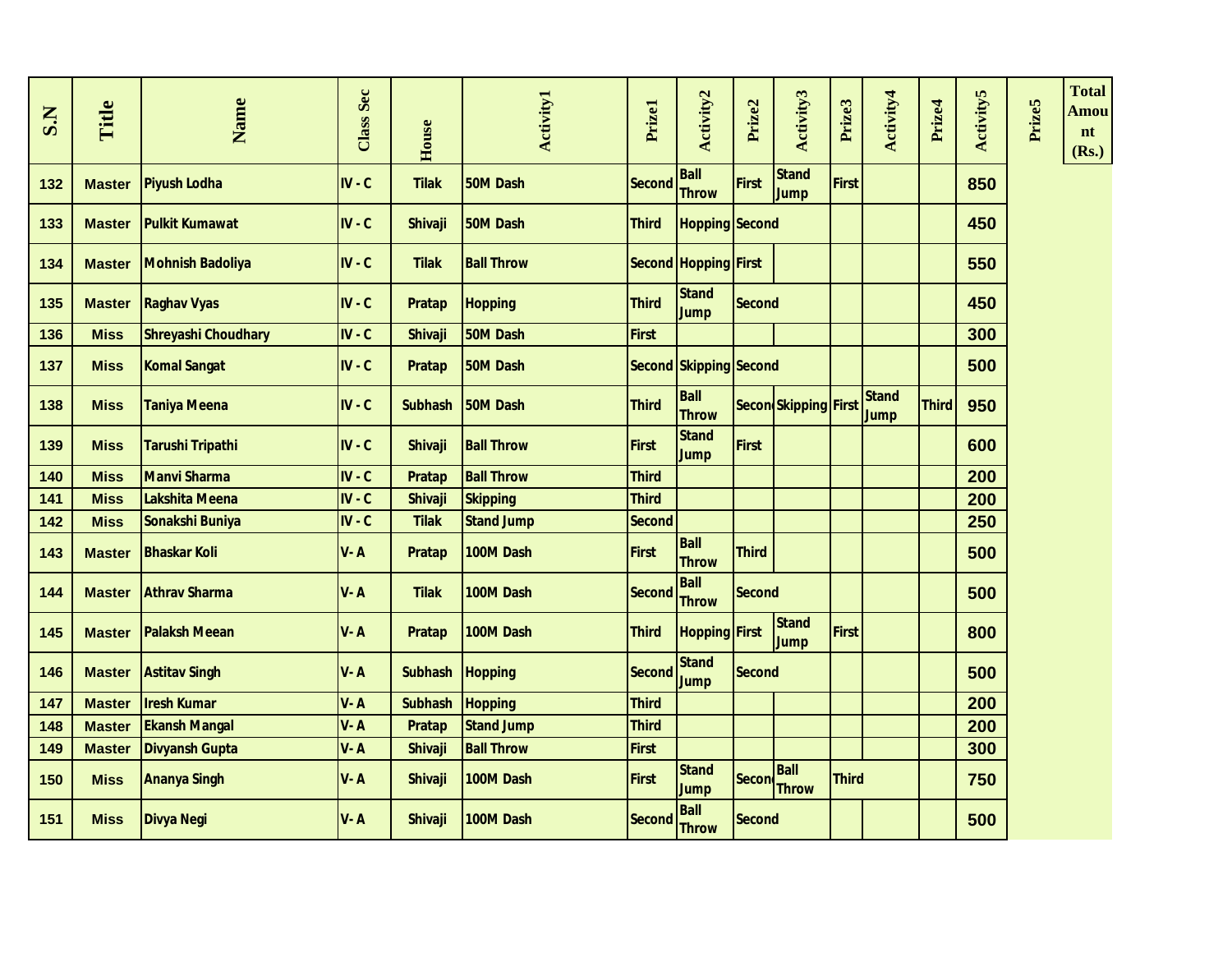| S.N | Title         | Name                        | Class Sec | House          | <b>Activity1</b>  | Prizel        | Activity2                   | Prize2       | Activity3                   | Prize3        | Activity4                   | Prize4       | <b>Activity5</b> | Prize5 | <b>Total</b><br>Amou<br>nt<br>(Rs.) |
|-----|---------------|-----------------------------|-----------|----------------|-------------------|---------------|-----------------------------|--------------|-----------------------------|---------------|-----------------------------|--------------|------------------|--------|-------------------------------------|
| 152 | <b>Miss</b>   | <b>Ishani Jain</b>          | $V - A$   | <b>Pratap</b>  | 100M Dash         | <b>Third</b>  | <b>Stand</b><br><b>Jump</b> | <b>First</b> | Ball<br><b>Throw</b>        | <b>First</b>  |                             |              | 800              |        |                                     |
| 153 | <b>Miss</b>   | <b>Arpita Mourya</b>        | $V - A$   | <b>Pratap</b>  | <b>Skipping</b>   | <b>First</b>  |                             |              |                             |               |                             |              | 300              |        |                                     |
| 154 | <b>Miss</b>   | <b>Harshita Tanwar</b>      | $V - A$   | <b>Subhash</b> | <b>Skipping</b>   | <b>Second</b> |                             |              |                             |               |                             |              | 250              |        |                                     |
| 155 | <b>Miss</b>   | <b>Khushi Kumari</b>        | $V - A$   | <b>Tilak</b>   | <b>Skipping</b>   | <b>Third</b>  |                             |              |                             |               |                             |              | 200              |        |                                     |
| 156 | <b>Miss</b>   | <b>Anshika Tomar</b>        | V-A       | <b>Pratap</b>  | <b>Stand Jump</b> | <b>Third</b>  |                             |              |                             |               |                             |              | 200              |        |                                     |
| 157 | <b>Master</b> | <b>Darsh Swami</b>          | V-B       | <b>Shivaji</b> | 100M Dash         | <b>First</b>  | <b>Hopping First</b>        |              | <b>Stand</b><br>Jump        | <b>First</b>  | <b>Ball</b><br><b>Throw</b> | Secon        | 1150             |        |                                     |
| 158 | <b>Master</b> | <b>Sourish Choudhary</b>    | V-B       | <b>Tilak</b>   | 100M Dash         | <b>Second</b> | <b>Stand</b><br><b>Jump</b> | Secon        | <b>Ball</b><br><b>Throw</b> | First         |                             |              | 800              |        |                                     |
| 159 | <b>Master</b> | <b>Arnav Sharma</b>         | $V-B$     | Pratap         | 100M Dash         | <b>Third</b>  |                             |              |                             |               |                             |              | 200              |        |                                     |
| 160 | <b>Master</b> | <b>Chitraksh Saini</b>      | V-B       | <b>Pratap</b>  | <b>Hopping</b>    | <b>Second</b> |                             |              |                             |               |                             |              | 250              |        |                                     |
| 161 | <b>Master</b> | <b>Bhagyaraj Singh Hada</b> | V-B       | <b>Shivaji</b> | <b>Hopping</b>    | <b>Third</b>  |                             |              |                             |               |                             |              | 200              |        |                                     |
| 162 | <b>Master</b> | <b>Vidhan Jain</b>          | $V-B$     | <b>Subhash</b> | <b>Stand Jump</b> | <b>Third</b>  |                             |              |                             |               |                             |              | 200              |        |                                     |
| 163 | <b>Master</b> | <b>Piyush Aheer</b>         | $V-B$     | <b>Shivaji</b> | <b>Ball Throw</b> | Third         |                             |              |                             |               |                             |              | 200              |        |                                     |
| 164 | <b>Miss</b>   | <b>Hansika Sen</b>          | $V-B$     | <b>Subhash</b> | 100M Dash         | <b>First</b>  | <b>Skipping First</b>       |              | <b>Stand</b><br>Jump        | <b>First</b>  | <b>Ball</b><br><b>Throw</b> | <b>First</b> | 1200             |        |                                     |
| 165 | <b>Miss</b>   | <b>Shagun Shrivastav</b>    | $V-B$     | <b>Shivaji</b> | 100M Dash         | <b>Second</b> |                             |              |                             |               |                             |              | 250              |        |                                     |
| 166 | <b>Miss</b>   | <b>Priyanka Patel</b>       | V-B       | <b>Tilak</b>   | 100M Dash         | <b>Third</b>  | <b>Skipping Third</b>       |              | <b>Ball</b><br><b>Throw</b> | <b>Second</b> |                             |              | 650              |        |                                     |
| 167 | <b>Miss</b>   | <b>Hetal Kanwar</b>         | $V-B$     | <b>Subhash</b> | <b>Skipping</b>   | <b>Second</b> |                             |              |                             |               |                             |              | 250              |        |                                     |
| 168 | <b>Miss</b>   | <b>Aditi Kashyap</b>        | $V-B$     | <b>Pratap</b>  | <b>Stand Jump</b> | <b>Second</b> |                             |              |                             |               |                             |              | 250              |        |                                     |
| 169 | <b>Miss</b>   | <b>Poorvi Jain</b>          | $V-B$     | <b>Pratap</b>  | <b>Stand Jump</b> | <b>Third</b>  |                             |              |                             |               |                             |              | 200              |        |                                     |
| 170 | <b>Miss</b>   | <b>Himanshi Verma</b>       | $V-B$     | <b>Tilak</b>   | <b>Ball Throw</b> | Third         |                             |              |                             |               |                             |              | 200              |        |                                     |
| 171 | <b>Master</b> | <b>Prathvi Raj Singh</b>    | $V - C$   | <b>Pratap</b>  | 100M Dash         | <b>First</b>  | <b>Stand</b><br>Jump        | <b>First</b> | <b>Ball</b><br><b>Throw</b> | <b>Second</b> |                             |              | 850              |        |                                     |
| 172 | <b>Master</b> | <b>Nishant Sharma</b>       | $V - C$   | <b>Subhash</b> | 100M Dash         |               | Second Hopping Secon        |              | <b>Stand</b><br><b>Jump</b> | <b>Second</b> |                             |              | 750              |        |                                     |
| 173 | <b>Master</b> | <b>Aditya Singh</b>         | $V - C$   | <b>Pratap</b>  | 100M Dash         | <b>Third</b>  | <b>Hopping Third</b>        |              |                             |               |                             |              | 400              |        |                                     |
| 174 | <b>Master</b> | <b>Praneel Debnath</b>      | $V - C$   | <b>Subhash</b> | <b>Hopping</b>    | <b>First</b>  |                             |              |                             |               |                             |              | 300              |        |                                     |
| 175 | <b>Master</b> | <b>Rajat Thakur</b>         | $V - C$   | <b>Shivaji</b> | <b>Ball Throw</b> | <b>First</b>  |                             |              |                             |               |                             |              | 300              |        |                                     |
| 176 | <b>Master</b> | <b>Kaustabh Singh</b>       | $V - C$   | Pratap         | <b>Ball Throw</b> | <b>Third</b>  |                             |              |                             |               |                             |              | 200              |        |                                     |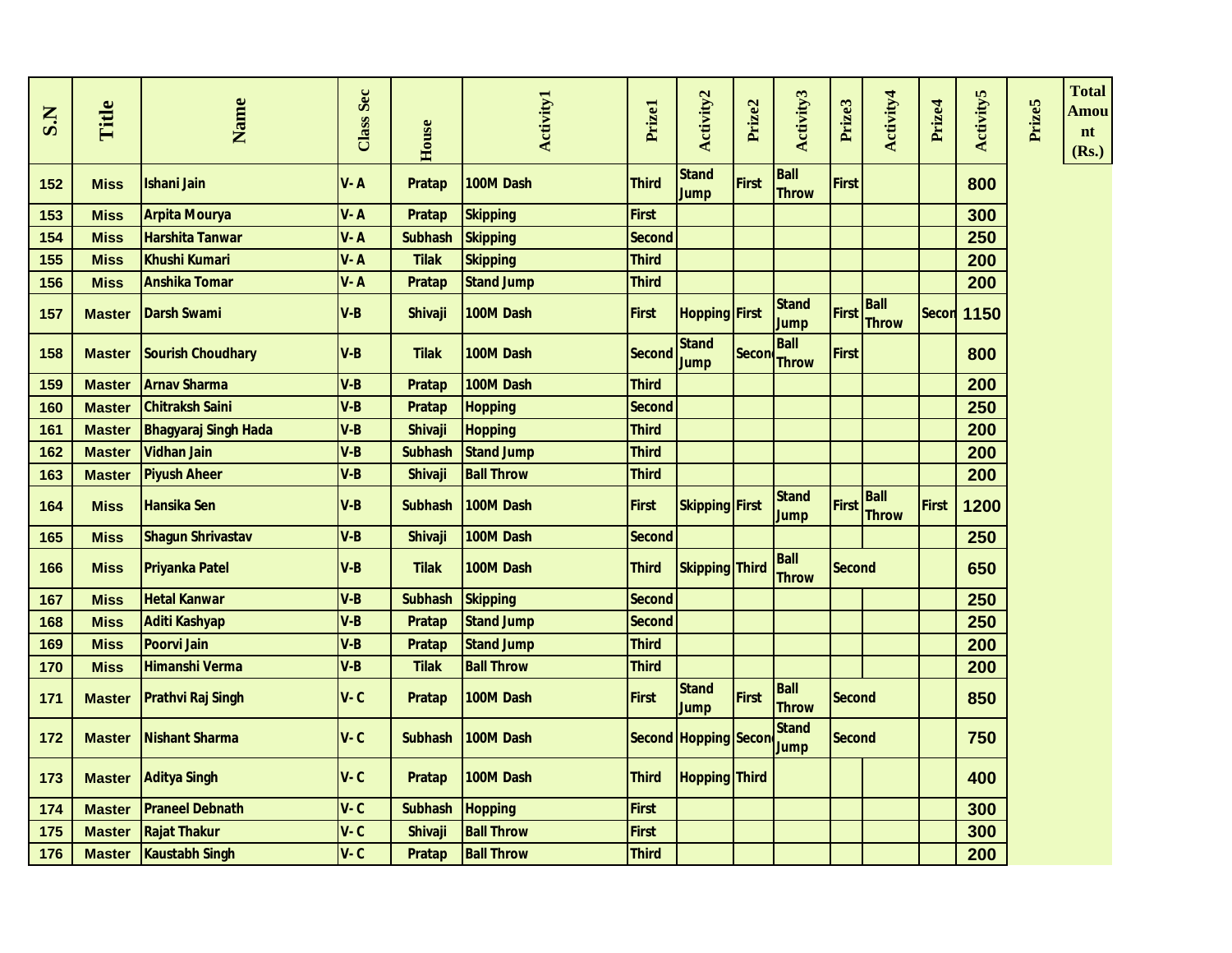| S.N                     | Title         | Name                        | <b>Class Sec</b> | House          | <b>Activity1</b>                  | Prizel        | Activity2                    | Prize2       | Activity3                   | Prize3 | Activity4                   | Prize4       | <b>Activity5</b>                           | Prize5 | <b>Total</b><br>Amou<br>nt<br>(Rs.) |
|-------------------------|---------------|-----------------------------|------------------|----------------|-----------------------------------|---------------|------------------------------|--------------|-----------------------------|--------|-----------------------------|--------------|--------------------------------------------|--------|-------------------------------------|
| 177                     | <b>Master</b> | Lakshya Gochar              | $V - C$          | <b>Tilak</b>   | <b>Stand Jump</b>                 | <b>Third</b>  |                              |              |                             |        |                             |              | 200                                        |        |                                     |
| 178                     | <b>Miss</b>   | Sonakshi Meena              | $V - C$          | <b>Subhash</b> | 100M Dash                         | First         | <b>Skipping First</b>        |              | <b>Stand</b><br><b>Jump</b> | First  | <b>Ball</b><br><b>Throw</b> | <b>First</b> | 1200                                       |        |                                     |
| 179                     | <b>Miss</b>   | <b>Anushka Singh</b>        | $V - C$          | <b>Tilak</b>   | 100M Dash                         |               | Second Skipping Third        |              |                             |        |                             |              | 450                                        |        |                                     |
| 180                     | <b>Miss</b>   | <b>Nikita Oraon</b>         | $V - C$          | <b>Tilak</b>   | 100M Dash                         | <b>Third</b>  | <b>Stand</b><br><b>Jump</b>  | Second       |                             |        |                             |              | 450                                        |        |                                     |
| 181                     | <b>Miss</b>   | <b>Kirti Yadav</b>          | $V - C$          | Pratap         | <b>Skipping</b>                   | <b>Second</b> | <b>Ball</b><br><b>Throw</b>  | <b>Third</b> |                             |        |                             |              | 450                                        |        |                                     |
| 182                     | <b>Miss</b>   | <b>Prakrati Bansal</b>      | $V - C$          | Pratap         | <b>Stand Jump</b>                 | <b>Third</b>  |                              |              |                             |        |                             |              | 200                                        |        |                                     |
| 183                     | <b>Miss</b>   | <b>Palak Sharma</b>         | $V - C$          | <b>Shivaji</b> | <b>Ball Throw</b>                 | <b>Second</b> |                              |              |                             |        |                             |              | 250                                        |        |                                     |
|                         |               |                             |                  |                | <b>Prep Sports Result-2018-19</b> |               |                              |              |                             |        |                             |              |                                            |        |                                     |
| S.N                     | <b>Title</b>  | <b>Name of the students</b> | <b>Class</b>     | <b>Div</b>     | <b>Activity1</b>                  | <b>Prize1</b> | Activit Prize2               |              | Activit rize<br>y3          |        | Activit rize<br><b>y4</b>   |              | <b>Total</b><br><b>Amou</b><br>nt<br>(Rs.) |        |                                     |
| $\mathbf{1}$            | <b>Miss</b>   | <b>AARADHYA GARG</b>        | <b>RE-PRE</b>    | $\mathsf{A}$   | <b>Pyramid Making</b>             | First         |                              |              |                             |        |                             |              | 300                                        |        |                                     |
| $\overline{2}$          | <b>Miss</b>   | <b>AASTHA PANCHAL</b>       | <b>RE-PRE</b>    | $\Lambda$      | <b>Frog Race</b>                  | Second        |                              |              |                             |        |                             |              | 250                                        |        |                                     |
| 3                       | <b>Miss</b>   | <b>AGRIMA SRIVASTAVA</b>    | <b>RE-PRE</b>    | $\Lambda$      | <b>Running Race</b>               | <b>Third</b>  |                              |              |                             |        |                             |              | 200                                        |        |                                     |
| $\overline{\mathbf{4}}$ | <b>Miss</b>   | <b>ARADHYA NAGAR</b>        | <b>RE-PRE</b>    | A              | <b>Frog Race</b>                  | <b>Third</b>  |                              |              |                             |        |                             |              | 200                                        |        |                                     |
| 5                       | <b>Miss</b>   | <b>DIXITA YADAV</b>         | <b>RE-PRE</b>    | $\wedge$       | Threading the beads               | Secon         | Runnin Second<br>g Race      |              |                             |        |                             |              | 500                                        |        |                                     |
| $6\phantom{1}6$         | <b>Miss</b>   | <b>MANASVI VERMA</b>        | <b>RE-PRE</b>    | $\overline{A}$ | <b>Frog Race</b>                  | First         | Pyrami<br>d<br><b>Making</b> | Second       |                             |        |                             |              | 550                                        |        |                                     |
| $\overline{7}$          | <b>Miss</b>   | <b>MOHINA KUMAVAT</b>       | <b>RE-PRE</b>    | $\wedge$       | <b>Pyramid Making</b>             | <b>Third</b>  |                              |              |                             |        |                             |              | 200                                        |        |                                     |
| 8                       | <b>Miss</b>   | NEHAL LOHAR                 | <b>RE-PRE</b>    | A              | Threading the beads               | First         |                              |              |                             |        |                             |              | 300                                        |        |                                     |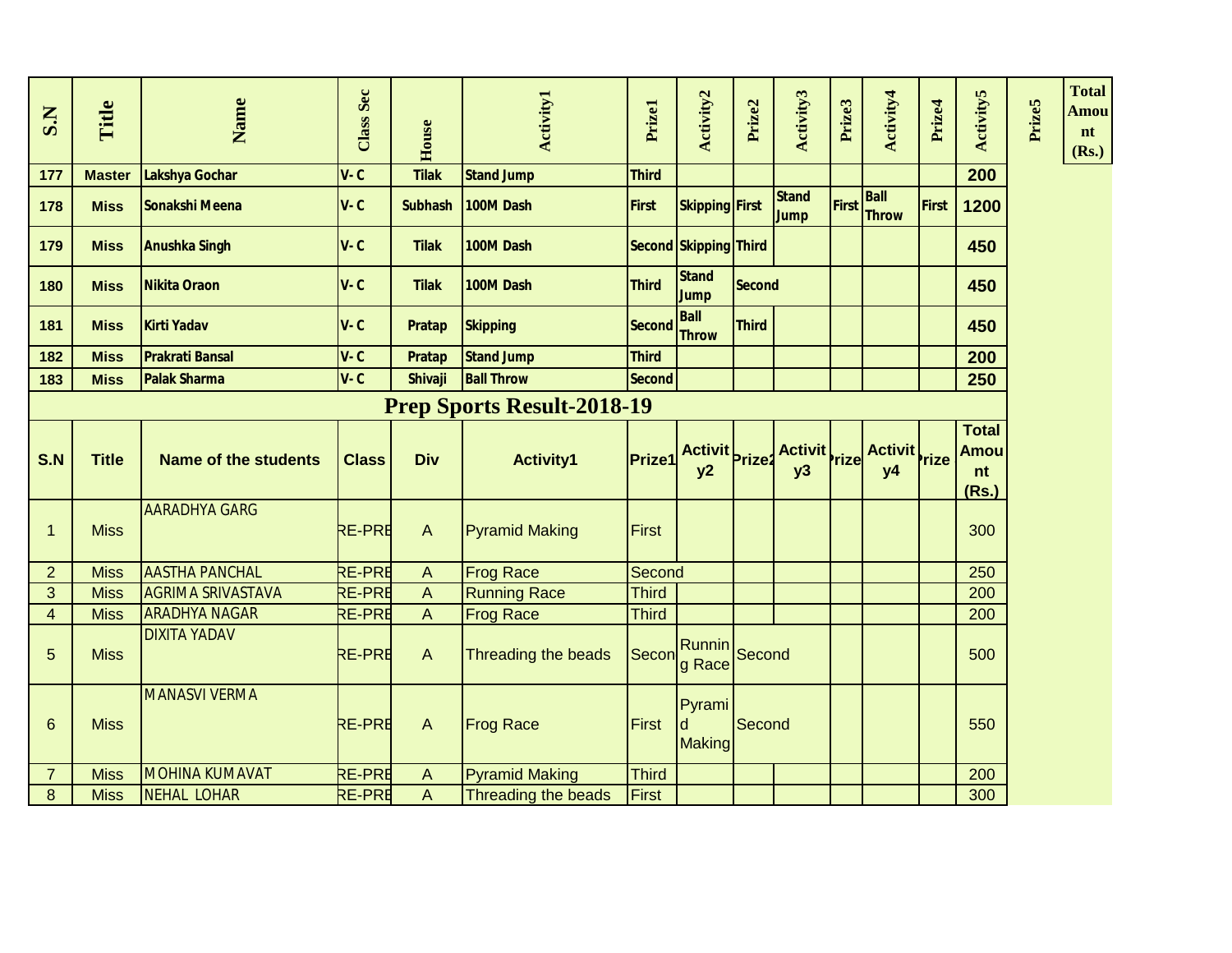| S.N | Title         | Name                    | <b>Class Sec</b> | House          | <b>Activity1</b>       | Prizel       | Activity2                           | Prize2       | Activity3               | Prize3         | Activity4               | Prize4 | <b>Activity5</b>  | Prize5 | <b>Total</b><br>Amou<br>nt<br>(Rs.) |
|-----|---------------|-------------------------|------------------|----------------|------------------------|--------------|-------------------------------------|--------------|-------------------------|----------------|-------------------------|--------|-------------------|--------|-------------------------------------|
| 9   | <b>Miss</b>   | <b>OWI AWAGHADE</b>     | <b>RE-PRE</b>    | $\overline{A}$ | <b>Running Race</b>    | <b>First</b> |                                     |              |                         |                |                         |        | 300               |        |                                     |
| 10  | <b>Miss</b>   | <b>SHWETA CHOUDHARY</b> | <b>RE-PRE</b>    | A              | Threading the beads    | Third        |                                     |              |                         |                |                         |        | 200               |        |                                     |
| 11  | <b>Master</b> | <b>ADWAIT SHARMA</b>    | <b>RE-PRE</b>    | $\overline{A}$ | <b>Pyramid Making</b>  | <b>Third</b> |                                     |              |                         |                |                         |        | 200               |        |                                     |
| 12  | <b>Master</b> | <b>AYUSHMAN BEHERA</b>  | <b>RE-PRE</b>    | A              | <b>Frog Race</b>       | Second       |                                     |              |                         |                |                         |        | 250               |        |                                     |
| 13  | <b>Master</b> | <b>CHITRESH MEENA</b>   | <b>RE-PRE</b>    | $\mathsf{A}$   | Threading the beads    | <b>First</b> |                                     |              |                         |                |                         |        | 300               |        |                                     |
| 14  | <b>Master</b> | <b>DHEER SETH</b>       | <b>RE-PRE</b>    | $\Lambda$      | <b>Running Race</b>    | Second       |                                     |              |                         |                |                         |        | 250               |        |                                     |
| 15  | <b>Master</b> | <b>HAAVYA PATIDAR</b>   | <b>RE-PRE</b>    | $\mathsf{A}$   | <b>Running Race</b>    | <b>Third</b> |                                     |              |                         |                |                         |        | 200               |        |                                     |
| 16  | <b>Master</b> | <b>MANAN KASHYAP</b>    | <b>RE-PRE</b>    | $\overline{A}$ | <b>Frog Race</b>       | <b>First</b> |                                     |              |                         |                |                         |        | 300               |        |                                     |
| 17  | <b>Master</b> | <b>MOHIT RATHORE</b>    | <b>RE-PRI</b>    | $\overline{A}$ | <b>Running Race</b>    | <b>First</b> | Pyrami<br>ld<br><b>Making</b>       | First        |                         |                |                         |        | 600               |        |                                     |
| 18  | <b>Master</b> | <b>PALASH NARANG</b>    | <b>RE-PRE</b>    | A              | <b>Frog Race</b>       | <b>Third</b> |                                     |              |                         |                |                         |        | 200               |        |                                     |
| 19  | <b>Master</b> | <b>PARAG SINGARYIA</b>  | <b>RE-PRE</b>    | $\mathsf{A}$   | Threading the beads    | Second       |                                     |              |                         |                |                         |        | 250               |        |                                     |
| 20  | <b>Master</b> | <b>RAJAT KANJOLIA</b>   | <b>RE-PRE</b>    | $\mathsf{A}$   | Threading the beads    | <b>Third</b> |                                     |              |                         |                |                         |        | 200               |        |                                     |
| 21  | <b>Master</b> | <b>SARTHAK GARG</b>     | <b>RE-PRE</b>    | $\mathsf{A}$   | <b>Pyramid Making</b>  | Second       |                                     |              |                         |                |                         |        | 250               |        |                                     |
| 22  | <b>Miss</b>   | <b>Aditi Meena</b>      | <b>PREP</b>      | $\overline{A}$ | <b>Crossing Hurdle</b> | Second       | Pyrami<br><b>Making</b>             | Second       |                         |                |                         |        | 500               |        |                                     |
| 23  | <b>Miss</b>   | Himadri Arya            | <b>PREP</b>      | $\Lambda$      | Threading the beads    | <b>First</b> | Pyrami<br><b>d</b><br><b>Making</b> | First ng     | Crossi<br><b>Hurdle</b> | First          | Runnin<br>g Race        |        | <b>Secc</b> 1150  |        |                                     |
| 24  | <b>Miss</b>   | Kavya Meghwal           | <b>PREP</b>      | $\mathsf{A}$   | Threading the beads    | <b>Third</b> | Frog<br>Race                        | <b>Third</b> |                         |                |                         |        | 400               |        |                                     |
| 25  | <b>Miss</b>   | Mukta Salvi             | <b>PREP</b>      | $\Lambda$      | <b>Frog Race</b>       | <b>First</b> | Runnin<br>g Race                    | First d      | Pyrami<br><b>Making</b> | <b>Thiring</b> | Crossi<br><b>Hurdle</b> |        | <b>Third 1000</b> |        |                                     |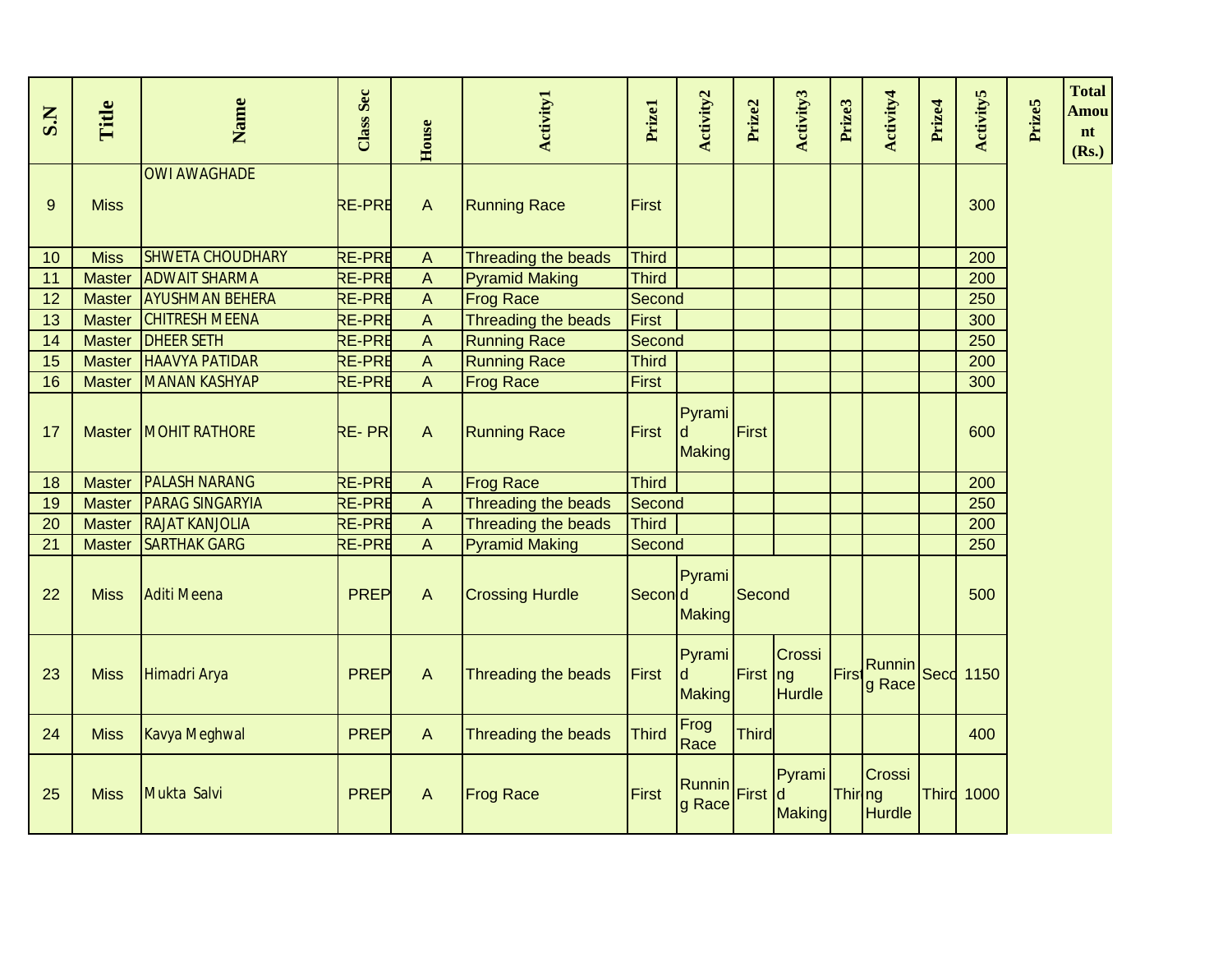| S.N | Title         | Name                  | <b>Class Sec</b> | House          | <b>Activity1</b>      | Prizel       | Activity2                                  | Prize2       | Activity3                                       | Prize3 | Activity4        | Prize4 | <b>Activity5</b> | <b>Prize5</b> | <b>Total</b><br>Amou<br>nt<br>(Rs.) |
|-----|---------------|-----------------------|------------------|----------------|-----------------------|--------------|--------------------------------------------|--------------|-------------------------------------------------|--------|------------------|--------|------------------|---------------|-------------------------------------|
| 26  | <b>Miss</b>   | Nishita Soyal         | <b>PREP</b>      | $\Lambda$      | <b>Frog Race</b>      | Secon        | Runnin<br>g Race                           | Third        |                                                 |        |                  |        | 450              |               |                                     |
| 27  | <b>Miss</b>   | Shauryaa Mishra       | <b>PREP</b>      | $\Lambda$      | Threading the beads   | Second       |                                            |              |                                                 |        |                  |        | 250              |               |                                     |
| 28  | <b>Master</b> | Aaradhya Yadav        | <b>PREP</b>      | $\Lambda$      | <b>Pyramid Making</b> | <b>Third</b> |                                            |              |                                                 |        |                  |        | 200              |               |                                     |
| 29  | <b>Master</b> | <b>Advik Verma</b>    | <b>PREP</b>      | $\Lambda$      | <b>Pyramid Making</b> | <b>First</b> | Crossi<br>ng<br><b>Hurdle</b>              | First        | Runnin<br>g Race                                | Second |                  |        | 850              |               |                                     |
| 30  | <b>Master</b> | Anuj Singh Chouhan    | <b>PREP</b>      | $\Lambda$      | Threading the beads   | Seconing     | Crossi<br>Hurdle                           | <b>Third</b> |                                                 |        |                  |        | 450              |               |                                     |
| 31  | <b>Master</b> | Kushagra Mittal       | <b>PREP</b>      | $\Lambda$      | <b>Running Race</b>   | First        |                                            |              |                                                 |        |                  |        | 300              |               |                                     |
| 32  | <b>Master</b> | Prabhroop Singh       | <b>PREP</b>      | $\overline{A}$ | <b>Pyramid Making</b> | Second       |                                            |              |                                                 |        |                  |        | 250              |               |                                     |
| 33  | <b>Master</b> | Pushkal Sharma        | PREP             | $\mathsf{A}$   | <b>Frog Race</b>      | First        | <b>Thread</b><br>ing the First ng<br>beads |              | Crossi<br><b>Hurdle</b>                         | Second |                  |        | 850              |               |                                     |
| 34  | <b>Master</b> | Samay Panwar          | <b>PREP</b>      | $\overline{A}$ | Threading the beads   | <b>Third</b> |                                            |              |                                                 |        |                  |        | 200              |               |                                     |
| 35  | <b>Master</b> | Vedesh Badera         | PREP             | $\Lambda$      | <b>Frog Race</b>      | Secon        | <b>Runnin</b><br>g Race                    | Third        |                                                 |        |                  |        | 450              |               |                                     |
| 36  | <b>Master</b> | <b>Yatharth Meena</b> | <b>PREP</b>      | $\mathsf{A}$   | <b>Frog Race</b>      | <b>Third</b> |                                            |              |                                                 |        |                  |        | 200              |               |                                     |
| 37  | <b>Miss</b>   | <b>Gurnoor Kaur</b>   | <b>PREP</b>      | $\sf B$        | <b>Running Race</b>   | First        | <b>Thread</b><br>ing the First<br>beads    |              |                                                 |        |                  |        | 600              |               |                                     |
| 38  | <b>Miss</b>   | Harshita Dhakad       | PREP             | $\sf B$        | <b>Frog Race</b>      | <b>First</b> | Crossi<br>ng<br><b>Hurdle</b>              |              | <b>Thread</b><br>First $\vert$ ing the<br>beads | Sec    | Runnin<br>g Race |        | <b>Secd 1100</b> |               |                                     |
| 39  | <b>Miss</b>   | Janhavi Vaishnav      | <b>PREP</b>      | $\sf B$        | <b>Running Race</b>   | <b>Third</b> | Crossi<br>Ing<br><b>Hurdle</b>             | Third        |                                                 |        |                  |        | 400              |               |                                     |
| 40  | <b>Miss</b>   | Mahi Songara          | <b>PREP</b>      | B              | <b>Pyramid Making</b> | <b>Third</b> |                                            |              |                                                 |        |                  |        | 200              |               |                                     |